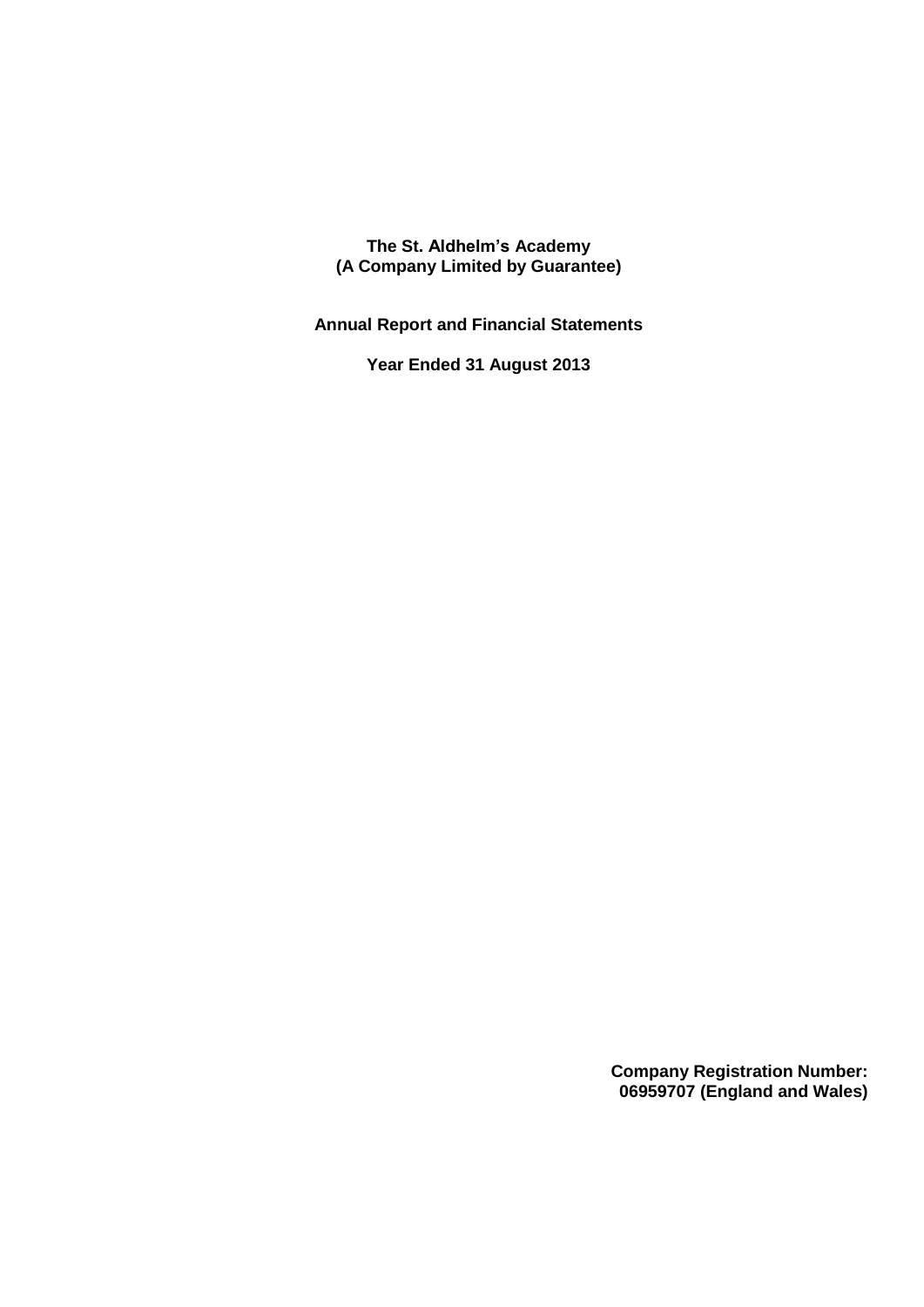## **Contents**

| Reference and Administrative Details                                                                                       | 2                      |
|----------------------------------------------------------------------------------------------------------------------------|------------------------|
| Governors' Report                                                                                                          | $3 - 13$               |
| <b>Governance Statement</b>                                                                                                | $14 - 16$              |
| Statement on Regularity, Propriety and Compliance                                                                          | 17                     |
| <b>Statement of Governors' Responsibilities</b>                                                                            | 18                     |
| Independent Auditor's Report on the Financial Statements                                                                   | $19 - 20$              |
| Independent Auditor's Report on Regularity                                                                                 | $21 - 22$              |
| Statement of Financial Activities incorporating Income & Expenditure Account                                               | 23                     |
| <b>Balance Sheet</b>                                                                                                       | 24                     |
| <b>Cash Flow Statement</b>                                                                                                 | 25                     |
| Notes to the Financial Statements, incorporating:<br><b>Accounting Policies</b><br>Other Notes to the Financial Statements | $26 - 30$<br>$31 - 46$ |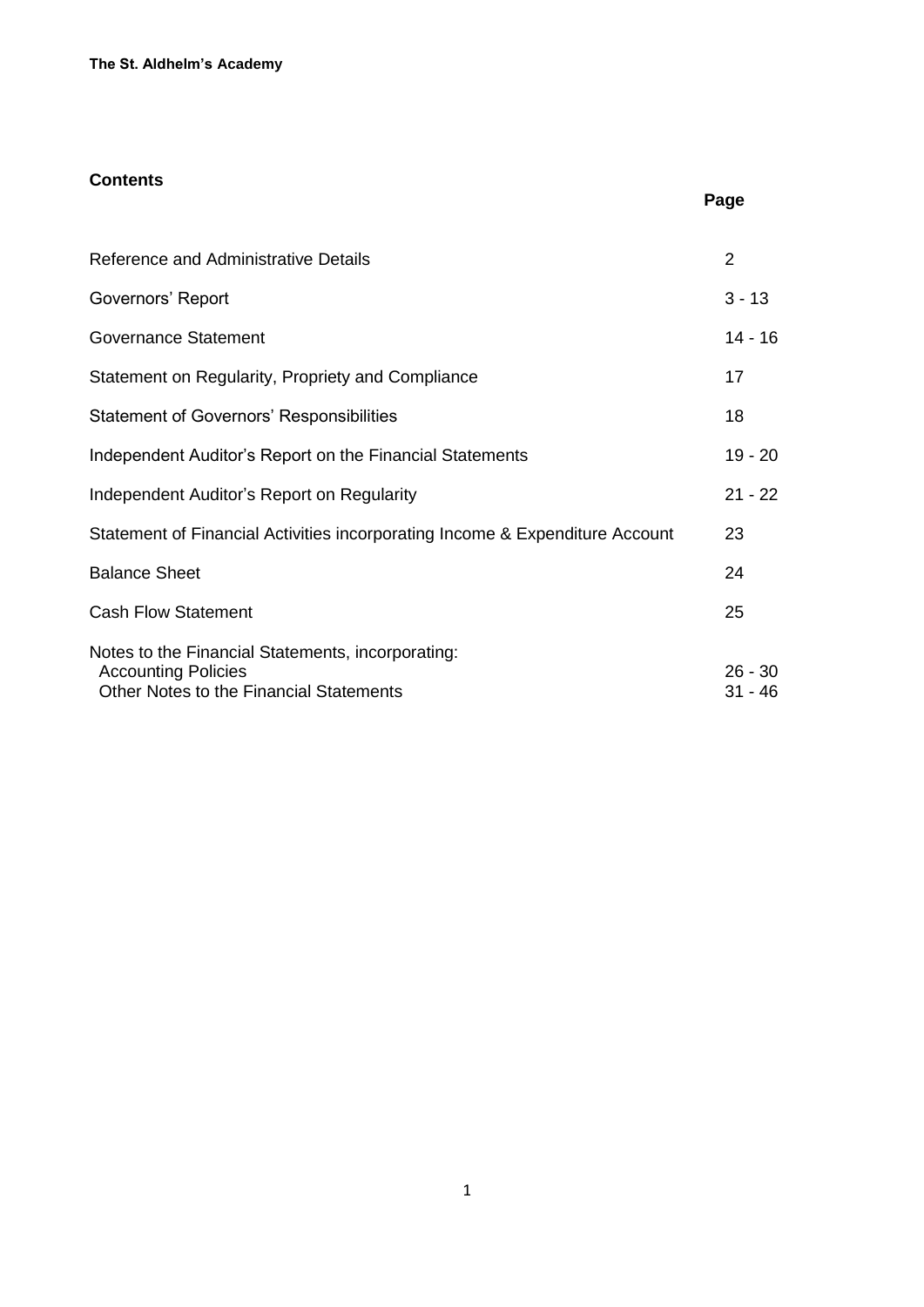## **Reference and Administrative Details**

| Governors (Trustees)               | <b>Alison Mountford</b>                 |                      |                                             |
|------------------------------------|-----------------------------------------|----------------------|---------------------------------------------|
|                                    | <b>Andrew Rickett</b><br>Ann Fernandez  |                      | Chair of Governors & Trustee (stepped down  |
|                                    |                                         | & Trustee 11/07/13)  |                                             |
|                                    | <b>Anthony Moore</b>                    |                      | Governor and Trustee (appointed Chair 11/07 |
|                                    | Cheryl Heron -                          | Principal            |                                             |
|                                    | David Ball -                            |                      | Vice Chairman and Trustee (resigned 12/10/1 |
|                                    | <b>David Price</b>                      | (appointed 13/09/12) |                                             |
|                                    | Duncan Allard                           |                      |                                             |
|                                    | Peter Homden                            |                      | (appointed Vice Chairman - 13/12/12)        |
|                                    | Rachael Hemsley                         |                      |                                             |
|                                    | <b>Steve MacLure</b>                    |                      |                                             |
|                                    | <b>Susanne Clarke</b>                   |                      | Governor and Trustee (appointed 12/10/12)   |
|                                    | Xavier Velay                            | (appointed 20/12/12) |                                             |
|                                    | <b>Chris Shepperd</b>                   | <b>Trustee</b>       |                                             |
|                                    | Venerable Stephen Waine                 | <b>Trustee</b>       |                                             |
|                                    |                                         |                      |                                             |
| Secretary                          | Susan Rix                               |                      |                                             |
| Senior Leadership Team             | Principal - Cheryl Heron                |                      |                                             |
|                                    | Vice Principal - Roshan Lal             |                      | (resigned $28th$ February 2013)             |
|                                    | Vice Principal - Amanda Bibby           |                      |                                             |
|                                    | Vice Principal - Allen Bird             |                      |                                             |
|                                    | Vice Principal - Claire Stretch         |                      |                                             |
|                                    | Interim Operations Director - Susan Rix |                      | $(1st$ April 2013)                          |
|                                    |                                         |                      |                                             |
| Principal and Registered Office    | The St. Aldhelm's Academy               |                      |                                             |
|                                    | <b>Herbert Avenue</b>                   |                      |                                             |
|                                    | Poole                                   |                      |                                             |
|                                    | Dorset BH12 4HS                         |                      |                                             |
|                                    |                                         |                      |                                             |
| <b>Company Registration Number</b> | 06959707                                |                      |                                             |
|                                    |                                         |                      |                                             |
| <b>Independent Auditor</b>         | <b>Crowe Clark Whitehill LLP</b>        |                      |                                             |
|                                    | <b>Carrick House</b>                    |                      |                                             |
|                                    | Lypiatt Road<br>Cheltenham              |                      |                                             |
|                                    | Gloucestershire GL50 2QJ                |                      |                                             |
|                                    |                                         |                      |                                             |
| <b>Bankers</b>                     | Lloyds TSB                              |                      |                                             |
|                                    | Salisbury Branch                        |                      |                                             |
|                                    | PO Box 1000 BX1 1LT                     |                      |                                             |
|                                    |                                         |                      |                                             |
| <b>Solicitors</b>                  | <b>Schofield Sweeney LLP</b>            |                      |                                             |
|                                    | <b>Church Bank House</b>                |                      |                                             |
|                                    | Church Bank                             |                      |                                             |
|                                    | <b>Bradford</b>                         |                      |                                             |
|                                    | Yorkshire BD1 4DY                       |                      |                                             |
|                                    |                                         |                      |                                             |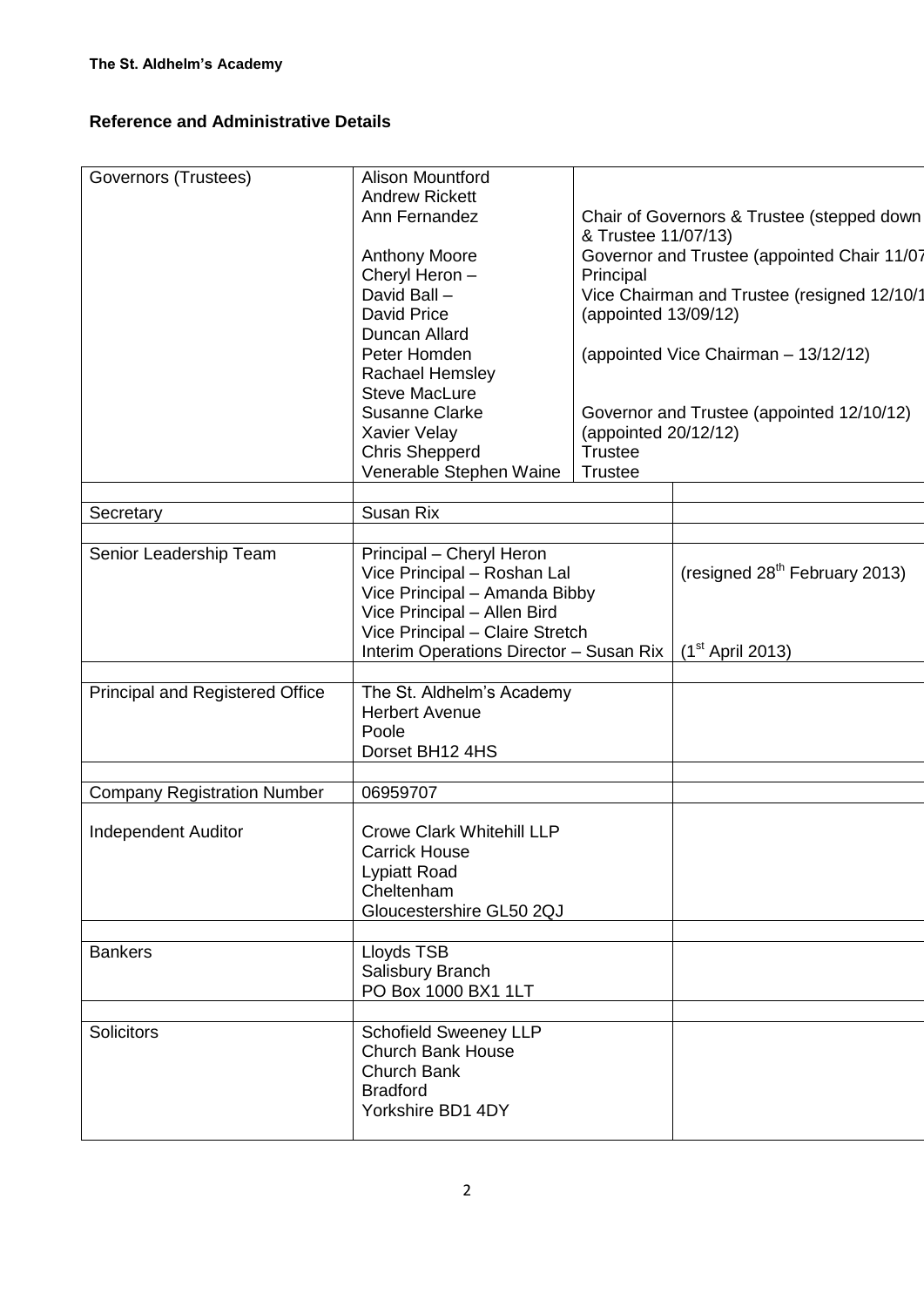## **Governors' Report**

The governors present their annual report together with the financial statements and auditor's reports of the Academy for the year ended 31 August 2013. **Structure, Governance and Management** 

#### *Constitution*

The Academy is a company limited by guarantee and an exempt charity. The Charitable Company's Memorandum and Articles of Association are the primary governing documents of the Academy Trust dated 3 July 2009.

The governors' act as the trustees for the charitable activities of The St. Aldhelm's Academy and is also the directors of the Charitable Company for the purposes of company law. The Charitable Company is known as The St. Aldhelm's Academy.

The following governors have held office since 1 September 2012:

| Chair of Governors and Trustee (stepped down from Chair and<br>Trustee $11^{th}$ July 2013) |
|---------------------------------------------------------------------------------------------|
| Governor and Trustee (appointed Chair 11 <sup>th</sup> July 2013)                           |
| Principal                                                                                   |
| Vice Chairman and Trustee (resigned 12 <sup>th</sup> October 2012)                          |
| (appointed 13 <sup>th</sup> September 2012)                                                 |
|                                                                                             |
| (appointed Vice Chairman $-13th$ December 2012)                                             |
|                                                                                             |
|                                                                                             |
| Governor and Trustee (appointed 12 <sup>th</sup> October 2012)                              |
| (appointed 20 <sup>th</sup> December 2012)                                                  |
| Trustee                                                                                     |
| <b>Trustee</b>                                                                              |
|                                                                                             |

#### *Members' Liability*

Each member of the Academy undertakes to contribute to the assets of the Academy in the event of it being wound up while they are a member, or within one year after they cease to be a member, such amount as may be required, not exceeding £10, for the debts and liabilities contracted before they ceased to be a member.

#### *Governors' Indemnities*

Subject to the provision of the Companies Act, every governor or other officer or auditor of the Academy Trust shall be indemnified out of the assets of the Trust against any liability incurred by them in that capacity in defending any proceedings, whether civil or criminal, in which the judgement is given in favour or in which they are acquitted or in connection with any application in which relief is granted to them by the court from liability for negligence, default, breach of duty or breach of trust in relation to the affairs of the Academy.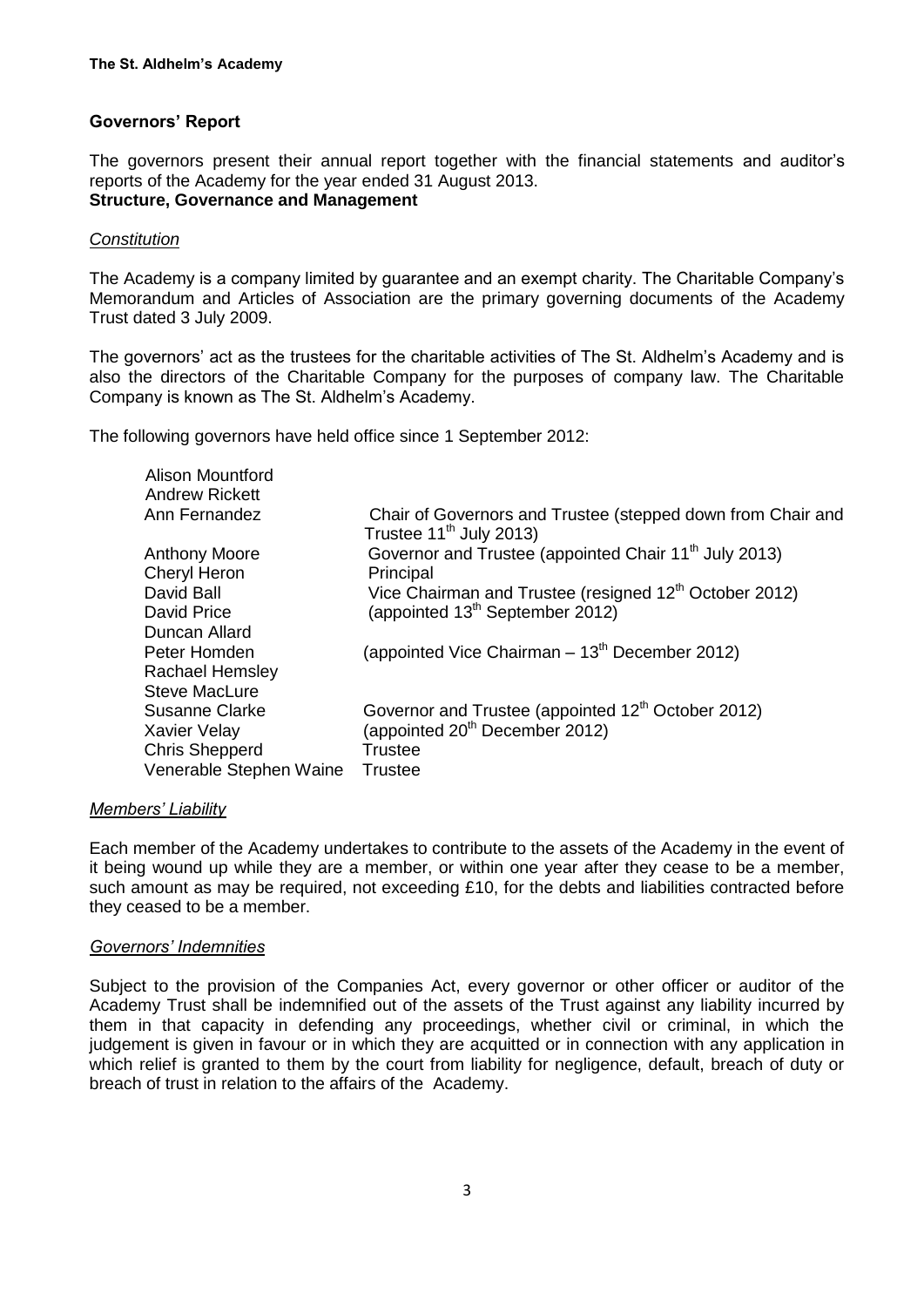#### *Principal Activity*

The principal activity of the Academy is such as within its objects as defined in the Memorandum of Association, namely:-

"To advance for the public benefit education in the United Kingdom, in particular but without prejudice to the generality of the foregoing by establishing, maintaining, carrying on, managing and developing a school offering a broad curriculum with a strong emphasis, but in no way limited to mathematics and sport."

#### *Method of Recruitment and Appointment or Election of Governors*

Governors are appointed subject to the Memorandum and Articles of Association and are subject to retirement after four years but are eligible for appointment at the meeting at which they retire, at each Annual General Meeting of the Academy.

#### *Policies and Procedures Adopted for the Induction and Training of Governors.*

The training and induction provided to new governors will depend on their existing experience. Where necessary induction will provide training on charity and educational legal and financial matters. All new governors are given a tour of the Academy and the chance to meet with staff and young people. All governors are provided with copies of policies, procedures, minutes, accounts, budgets, plans and other documents that they will need to undertake their role as governors serving the relevant governing bodies. There are usually one or two new governors each year therefore inductions tend to be informal and tailored to the individual. An annual governor's conference is held during the autumn term where the Academy's Governance strategies and responsibilities are discussed.

#### *Organisational Structure*

The management structure now consists of three levels, the trustees of the Academy, the Board of Governors (also the directors / trustees of the Charitable Company) and the Executive Leadership Team.

The aim of the Executive Leadership Team structure is to devolve responsibility and encourage involvement in decision making at all levels.

The Board of Governors is responsible for setting general policy within the overall Academy policy framework, adopting an annual plan and budget, monitoring the Academy by reference to budgets and making major decisions including the direction of the Academy, capital expenditure and Executive Leadership Team appointments.

The Board of Governors have established a number of committees to delegate responsibilities for specific areas. There structure of committees for 2012-13 consisted of Staffing and Resources Committee and a Standards and Welfare Committee. This has been restructured for 2013-14 and now consists of Learning and Progress Committee, Students and Stakeholders Committee, HR Committee, Finance, Audit and Resources Committee and Scrutiny Committee. Each committee has clear terms of reference and reports to the Board of Governors.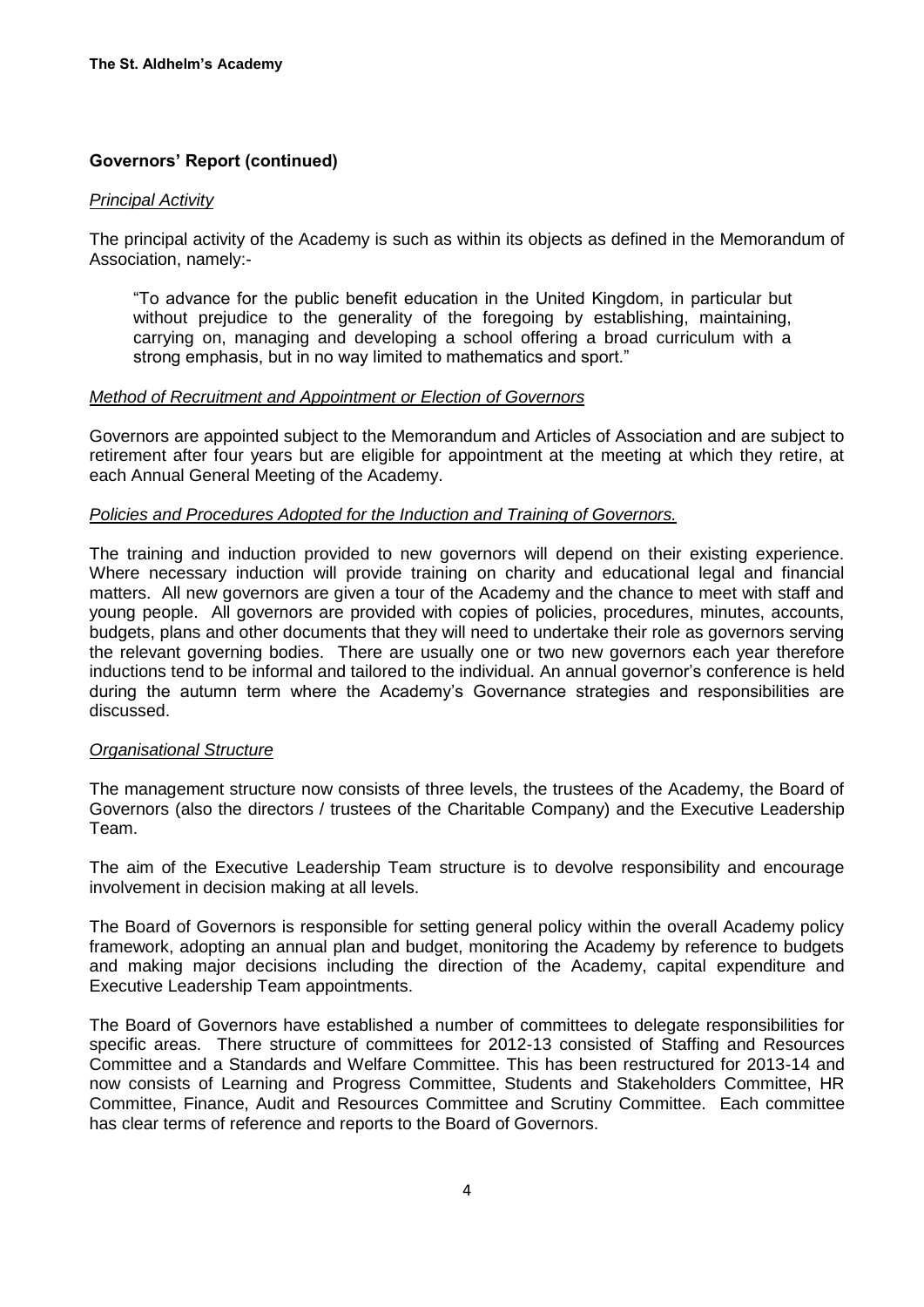#### **Organisational Structure (continued)**

The Senior Leadership Team included the Principal and the four Vice Principals. The VP Learning Environment left and an Interim Operations Management Team was contracted for 1 year, commencing  $1<sup>st</sup>$  April 2013. In 2013-14 the team now includes the Principal and three Vice principals (one of whom is on secondment). It is planned to recruit a Director of Finance and Operations, commencing at the Academy early in 2014, when the Interim Management Team's contract finishes. The Executive Leadership Team control the Academy at an executive level implementing the policies laid down by the Board of Governors and reporting back to them. As a group, the Executive Leadership Team is responsible for the authorisation of spending within agreed budgets and the appointment of staff.

Appointments for posts in the Executive Leadership Team must always be authorised by a governor on the Board.

Some spending control is devolved to members of the Middle Management Team, within limits above which an Executive Leadership Team member must countersign to authorise. There are agreed limits where the Principal and Approved Governors must countersign to authorise.

The middle leaders comprise of four TALCOs (Team Around the Learner Co-ordinators), five Lead Subject Teachers and a SENDCO (Special Education Needs and Disability Co-ordinator). The TALCOs are responsible for the day to day operation of their subject across the Academy.

#### *Risk Management*

See The Risk and Control Framework in the Governance Statement.

#### *Connected Organisations, including Related Party Relationships*

The Diocese of Salisbury and Bournemouth University are the Sponsors of the Academy and as such are recognised as connected organisations.

#### **Objectives and Activities**

#### *Objects and Aims*

The principle object and activity of the Academy is to advance, for the public benefit, education in the United Kingdom, in particular but without prejudice to the generality of the foregoing by establishing, maintaining, carrying on, managing and developing an academy offering a broad curriculum with a strong emphasis on, but in no way limited to a sport and mathematics. In setting the objectives and planning the activities the governors have given careful consideration to the Charity Commission's general guidance on public benefit.

In accordance with the Articles of Association the Academy has adopted a "Scheme of Government" approved by the Department for Education. The Scheme of Government specifies, amongst other things, the basis for admitting young people to the Academy, the catchment area from which the young people are drawn, and that the curriculum should comply with the substance of the national curriculum with an emphasis on sport and mathematics.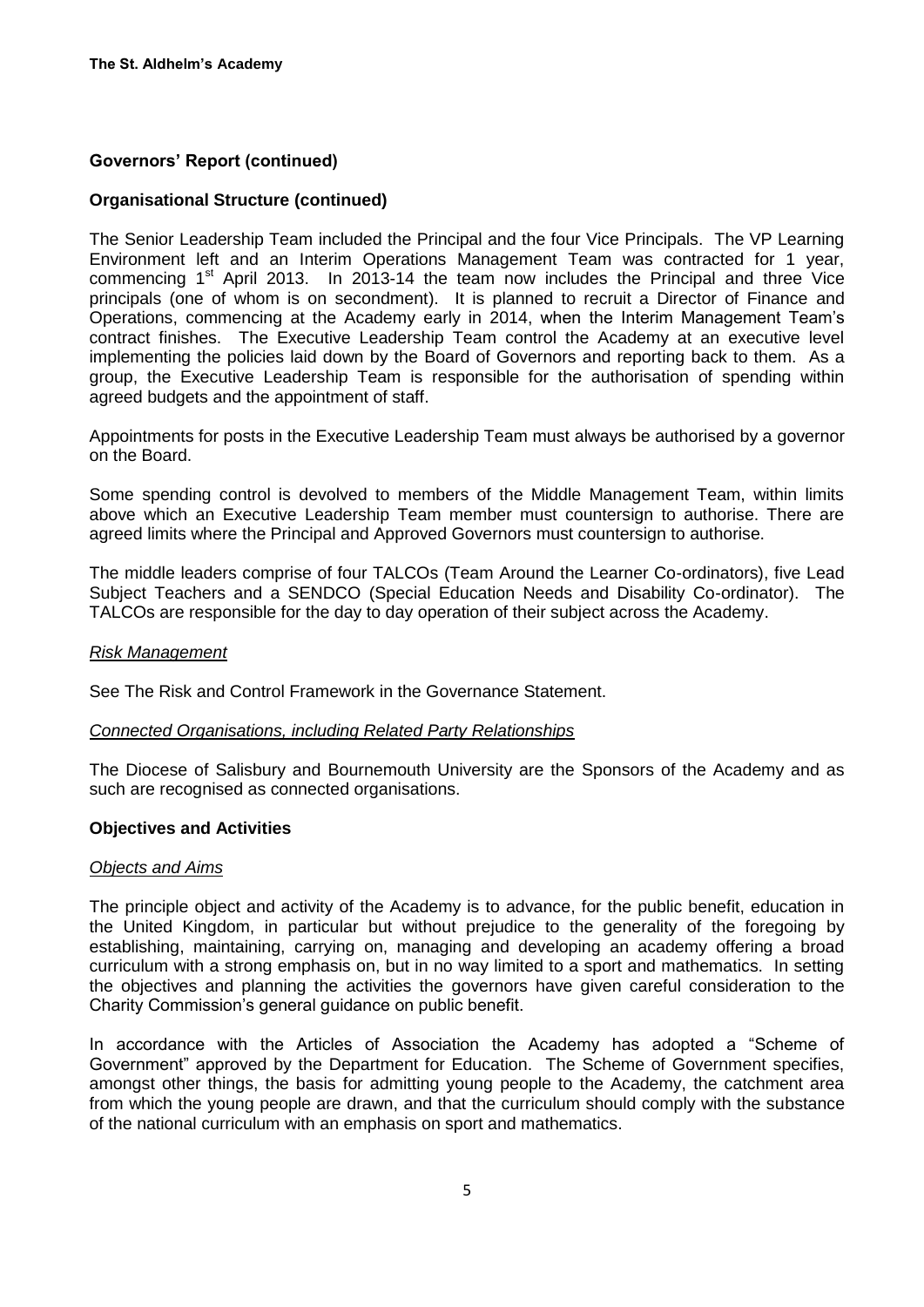### **Objects and Aims (continued)**

The Academy's vision is summarised below:

The Academy believes that our young people lie at the heart of the community and, as such, must have the fullest access to learning and to other related opportunities such as health, library and leisure that this fully extended, campus based Academy offers.

The Academy will extend this service to the whole community, rooted in a belief that learning is for all, throughout life, in healthy, resilient and reflective communities.

Through our sponsors, the Diocese of Salisbury (Church of England) and Bournemouth University, the Academy will bring together the Christian belief in the imperative of developing and using each of our God given gifts in the service of ourselves and of others with the University's passion for innovative teaching, learning and research.

The Academy will work in partnership with partners on and off the site to improve the opportunities for our young people and the community.

#### *Objectives, Strategies and Activities*

The Academy will:

- Provide high quality lifelong learning opportunities for all.
- Encourage the development of a resilient, informed and creative community.
- Working in partnership, providing a 'one stop shop' for the needs of our community.
- Provide opportunities for our young people to take on leadership roles.
- Provide internal and external mentors for each young person.
- Encourage and change our young peoples' and community's attitudes to further and higher education.
- Use our specialisms of sport and mathematics to enhance the learning experiences of all.
- Provide opportunities to celebrate success.
- Ensure that all learning opportunities are stimulating, of high quality, flexible and personalised.
- Provide learning environments that are safe, well resourced, flexible and appropriate to effective learning.
- Provide opportunities for reflection and the recognition and development of the 'spiritual self' as a natural part of the whole learner.
- Provide opportunities for young people to develop the skills of Learning 2 learn, learning to think.
- Have a close relationship with our family of schools to ensure a smooth transition of the young people into the Academy.
- Provide a  $6<sup>th</sup>$  Form to ensure all our young people have full access to the opportunities that will enable them to take up their full role as informed and active citizens and adults.
- Provide learning opportunities for all staff that recognise the needs of the Academy, the community and their own personal needs.
- Provide the highest quality communication and support systems.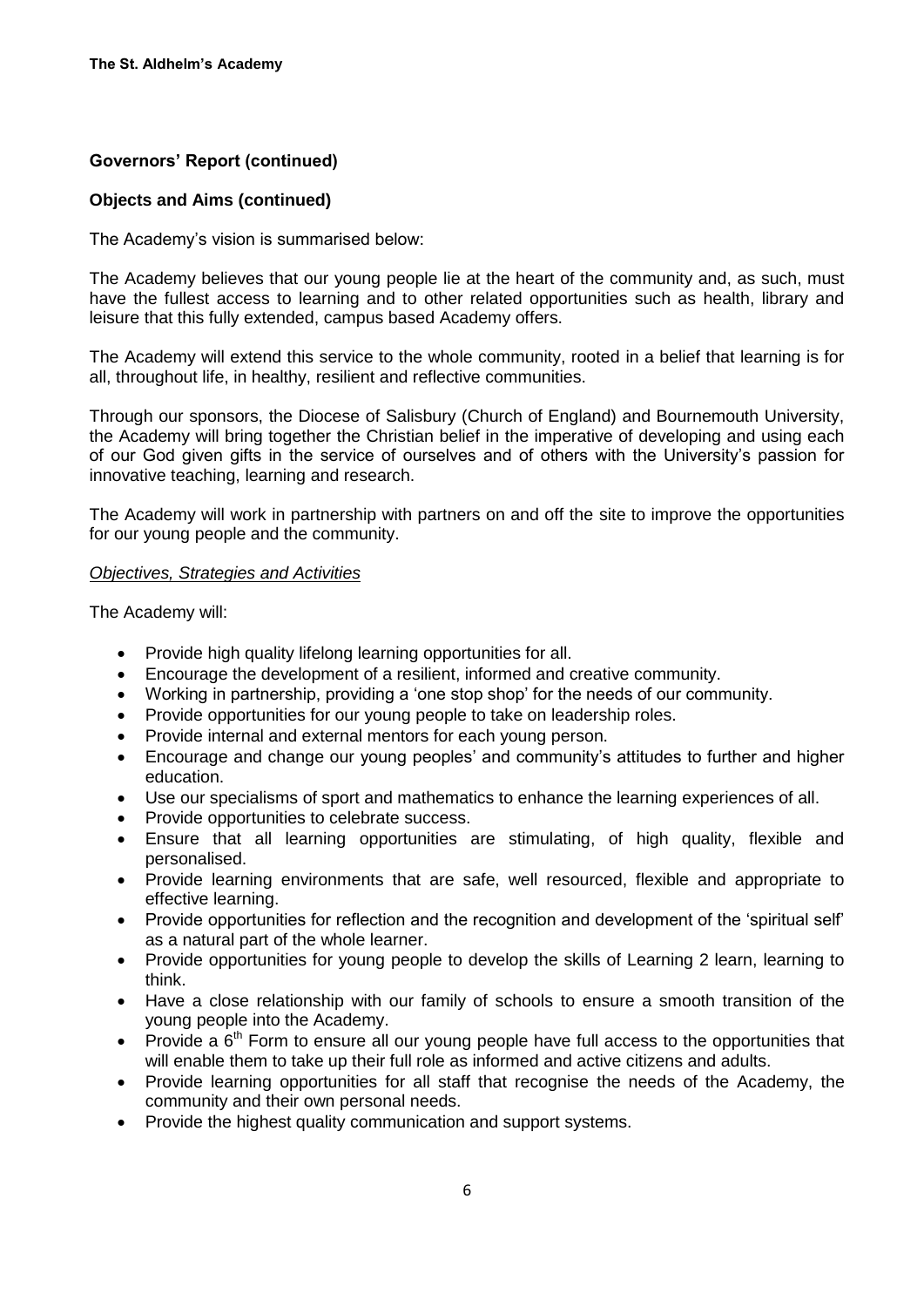## **Objectives, Strategies and Activities (continued)**

The Academy's commitments:

For young people:

- A strong learning culture with teaching focused on developing their capacity for independent learning.
- A personalised learning plan with a choice of curriculum opportunities, within a framework of guidance and support.
- Opportunities to engage fully in stimulating, enjoyable learning activities to develop their habits of mind and learning capabilities.
- Learning at a time to suit their lifestyle needs.
- Opportunities to focus on personal effectiveness and wellbeing; developing a sense of self, building self-esteem and positively managing relationships through reflection and understanding of emotions.
- A central role in shaping the ethos and development of the Academy and develop a sense of belonging and shared responsibility.
- A clear focus on self-discipline, independent learning and personal achievement.
- Ensure the young people have regular reviews, assessment and feedback of their learning and progress.
- Mentoring and self-reflection to help raise standards of achievement and eliminate any barriers that may impede their progress.
- Voluntary and work experience activities so they can learn from the local, national and international communities.

For the community:

- A 'one stop shop' for all their needs.
- Managed access to Academy facilities.
- Will ensure we have open and transparent communication to keep the community informed.
- A role in the development of the Academy through forums and access to the Governing Body.

For staff:

- Clear accountability with robust appraisal having a measureable impact on the young peoples' achievement and other qualitative outcomes.
- Opportunities to contribute to building the ethos of the Academy.
- Career pathway progression routes, with opportunities for on-going high quality professional development.
- Mentoring and coaching to support self and aspirations.
- Share best practice within the Academy, locally, nationally and internationally to develop the Academy's collective professional expertise, capacity and potential.
- Opportunities and entitlement to take risks and develop dynamic creative and innovative materials for teaching delivery.
- A team approach to planning and reviewing approaches to learning and teaching.
- Structured opportunities for reflection and accurate self-review leading to constructive and professional performance management.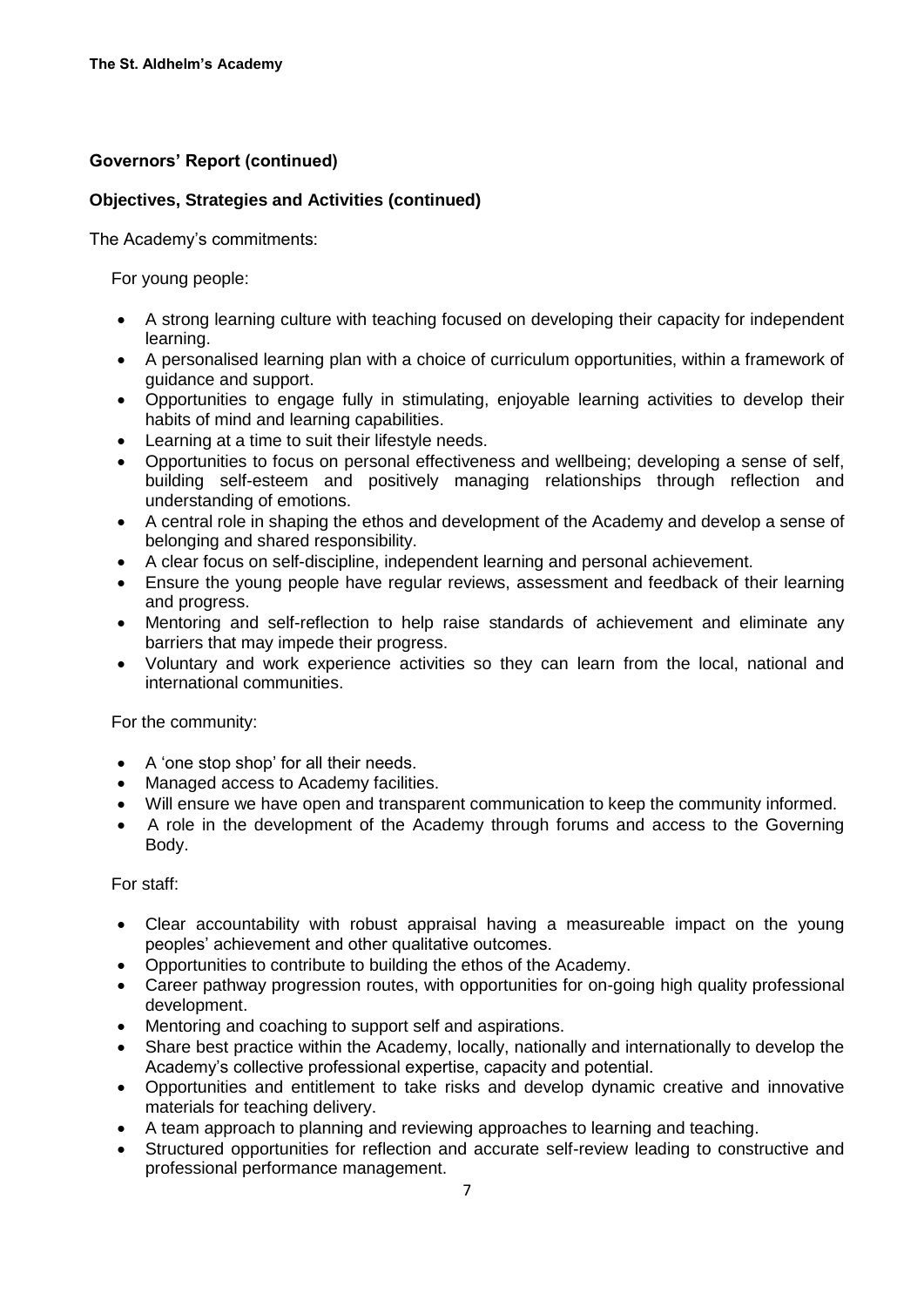### **Objectives, Strategies and Activities (continued)**

• ICT to support learning, assessment and mentoring.

The challenges facing the Academy:

- Changing a culture of low expectations and disengagement with learning.
- Recruiting and retaining quality teaching and support staff.
- Engaging and training staff in our new pedagogical approaches and ethos.
- Ensure that all staff and young people are aware of the potential use of ICT technologies.
- Ensure that our new ICT technologies are future proof and portable.
- Embed new structure and processes at the same time as accelerating the momentum of school improvement.
- Improve attendance, punctuality and reduce exclusions and truancy.
- Widen established networks and build new partnerships.

#### *Public Benefit*

The governors have complied with their duty to have due regard to the guidance on public benefit published by the Charity Commission in exercising their powers or duties and have given careful consideration to this in setting the objectives and planning the activities of the Academy.

The Academy has given a high priority to providing public benefit to a cross section of the community, but perhaps the greatest benefit that the Academy offers is the provision of an education that maximises young people's potential to develop into principled, informed, open minded and confident citizens who respect the beliefs of others and who are determined to make a positive contribution to society.

The Academy's Ethos:

The Academy is grounded in Christian values of love, respect and celebration and has the learning of all our young people at its heart. This focus will lead to the transformation of learning for all, for staff, for families and for the wider community.

The Academy raises aspiration and achievement and aims to be the school of choice for our local community and beyond.

The Academy's specialisms of sport and mathematics will encourage all to develop the skills and understanding which underpin our culture and, at the same time, respect, value and cultivate health and physical wellbeing, entirely in keeping with the Christian foundation.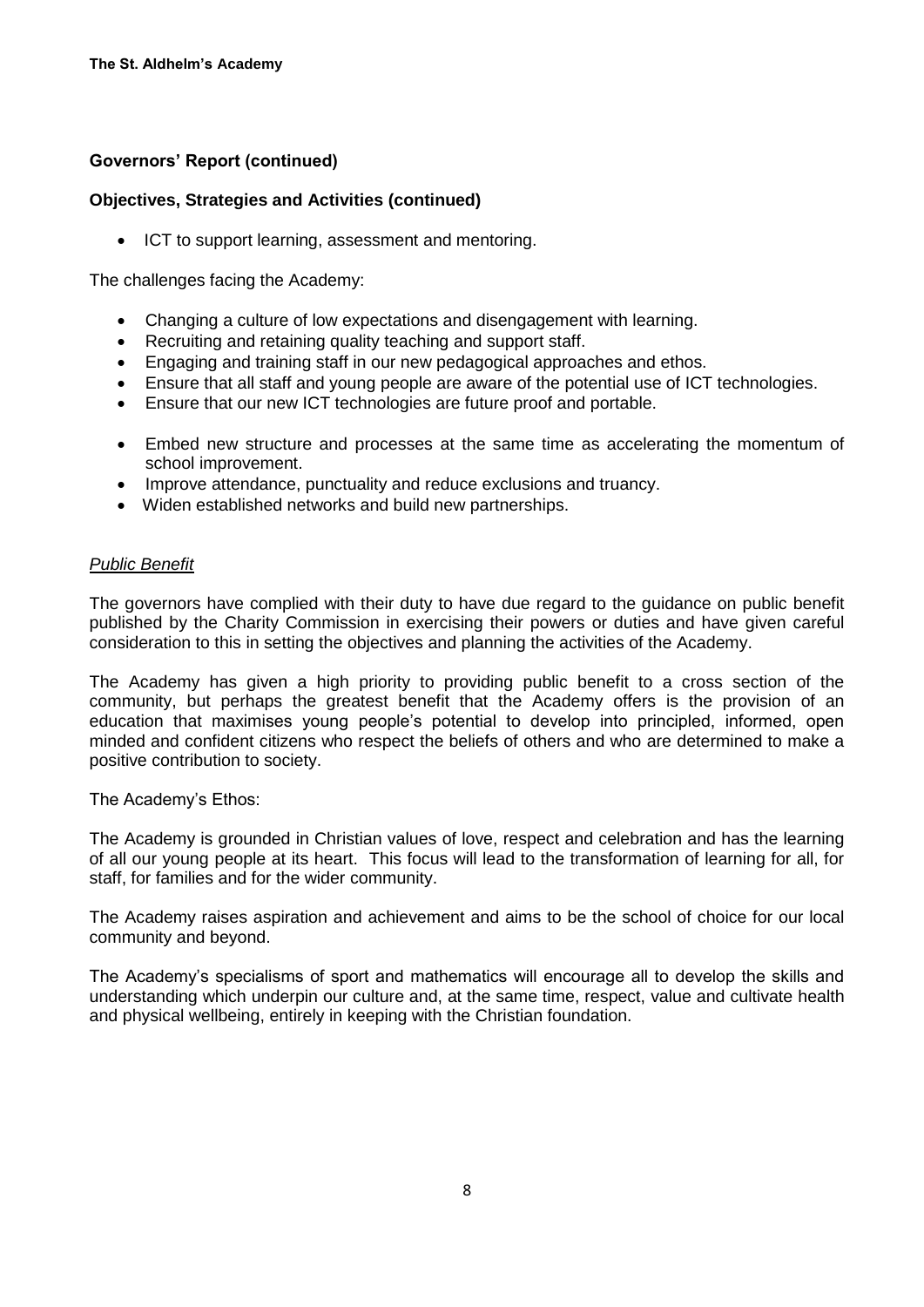#### **Public Benefit (continued)**

The Academy benefits from the partnerships with the Church of England (Diocese of Salisbury) and Bournemouth University. This partnership is committed to innovation and excellence in learning and teaching.

The Academy will provide a Christian environment of care, support and learning. It welcomes young people and their families from all faiths and none, reflecting the Church of England's long standing commitment to education for all.

#### **Achievements and Performance**

The year focussed on raising the quality of teaching and improving literacy and numeracy. One major success was the noticeable increased confidence which the young people exhibited through their verbal communications with visitors and staff. This has been an aspect of the Academy that a number of educational experts have commented on. The young people have been involved in some elements of the design of the new building and have been excited as they have seen the removal of the obsolete facilities and the gradual rise of a new and innovative learning space.

An achievement over the year was ensuring that all staff received high quality professional development with an emphasis on middle management leadership led by Olevi, an external company.

The introduction of a more vocational curriculum has been a success especially with the more disengaged and disaffected young people. We had a 96% success rate with these young people and have been able to offer two of our year elevens apprenticeships for the 2012-13 academic year. We had a further improvement in our 5A\*-C with English and Maths results for 2012/13. Our frustration was the number of D grades the young people achieved, which if they had been C grades would have taken us bench mark.

Another emphasis over the year has been on celebrating and rewarding success. We had our third Prize Giving and Sports Award evenings which were well received and we introduced a new reward system.

We achieved one of the lowest exclusion rates in Poole and we also saw a continuing improvement in the young peoples' attendance. This is an area that we will continue to develop. We have not done a permanent exclusion since we opened.

The relationships with the families, the community and local businesses have grown over the year. We have received support from Cobham Industries, our 'Business in the Community partner.'

This relationship has included a £10,000 sponsorship to raise the Academy's profile in the community through a focused marketing plan. Cobham have also provided mentors for our young people as well as hosting visits for some of our young people at their headquarters.

Once the new building was sufficiently progressed we have invited parents, carers and the community to have tours of the new building. This has been very successful, especially as a number of parents and even grandparents had been pupils at the predecessor school.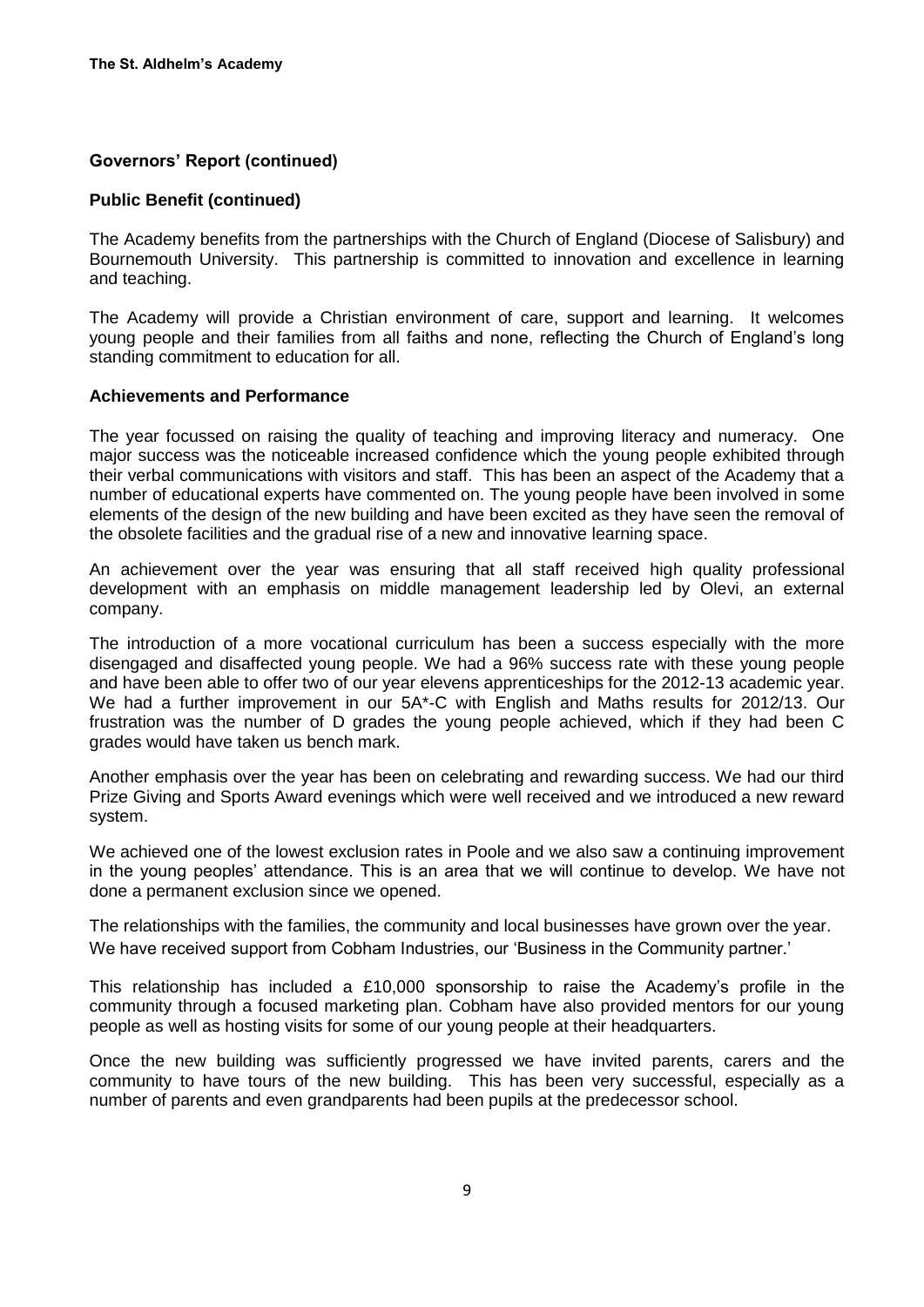#### *Going Concern*

We believe that the Academy will remain a going concern. We have taken into account the current deficit and operational cash flow position and have prepared financial plans for the short and medium term. These indicate that the Academy will be able to meet their operational costs each year going forward. In 2013/14 and 2014/15 it is projected that the Academy will maintain the deficit. The Academy has projected an on-going increase in pupil numbers and having aligned increases in staffing to match these increases it is projected that from 2015/16 onwards the Academy will be able to reduce the deficit balance each year. It is anticipated that the Academy will be able to begin to build reserves from 2020/21 onwards.

The Academy believes that the EFA will provide support to enable us to manage the projected negative operational cash flows that would prevent the Academy from meeting its financial obligations. It is anticipated that this support would be through staged early drawdowns of funding that the Academy would be required to repay. The evidence that we have for this assumption is:

- The EFA clearly layout their approach to supporting Academies with negative cash flows through their document titled" Academies Advances of Funding".
- The EFA have already responded to our first request for advanced funding by providing £650,000 in November 2013.
- The EFA have shown their support of the Academy through their investment of £11.1 million for the capital project.

Finally, if the EFA are not fully assured that the Governing Body has the capacity or capability to manage the Academy's finances, under the Funding Agreement signed between the Trustees and the EFA, the EFA will be able to remove the Trustees and Governors and put into place an alternative means for the Academy to continue to support the young people and the community It serves.

#### **Financial Review**

Most of the Academy's income is obtained from the Department for Education (DfE) in the form of recurrent grants, the use of which is restricted to particular purposes. The grants received from the DfE during the year ended 31 August 2013 and the associated expenditure are shown as restricted funds in the Statement of Financial Activities.

During the year ended 31 August 2013, total expenditure (excluding pension deficit & exceptional items) of £4,284,000 (2012: £4,675,000) was not covered in full by recurrent grant funding from the DfE and other incoming resources. Although the Statement of Financial Activities shows a surplus of income over expenditure before exceptional items and other gains and losses for the year of £10,289,000 (2012: £331,000), this includes the restricted fixed asset fund which had incoming resources of £10,749,000 (2012: £629,000) in connection with the new capital build. Therefore the recurring activities of the Academy produced surplus unrestricted funds of £12,000 (2012: £21,000) and deficit restricted funds of £472,000 (2012: (£146,000)) before pension deficit and exceptional items. Expenditure during the year supported the key objectives of the Academy. A deficit was expected as a result of funding cuts and increased costs in connection with the improvement of the Academy. The governors are carefully monitoring budgets, costs and funding with a view to bringing the Academy to a position where deficits are not being produced.

During the year ended 31 August 2013 the Academy incurred an exceptional non-operational loss of funds of £1,205,000. The loss was incurred as a result of a single transaction enacted externally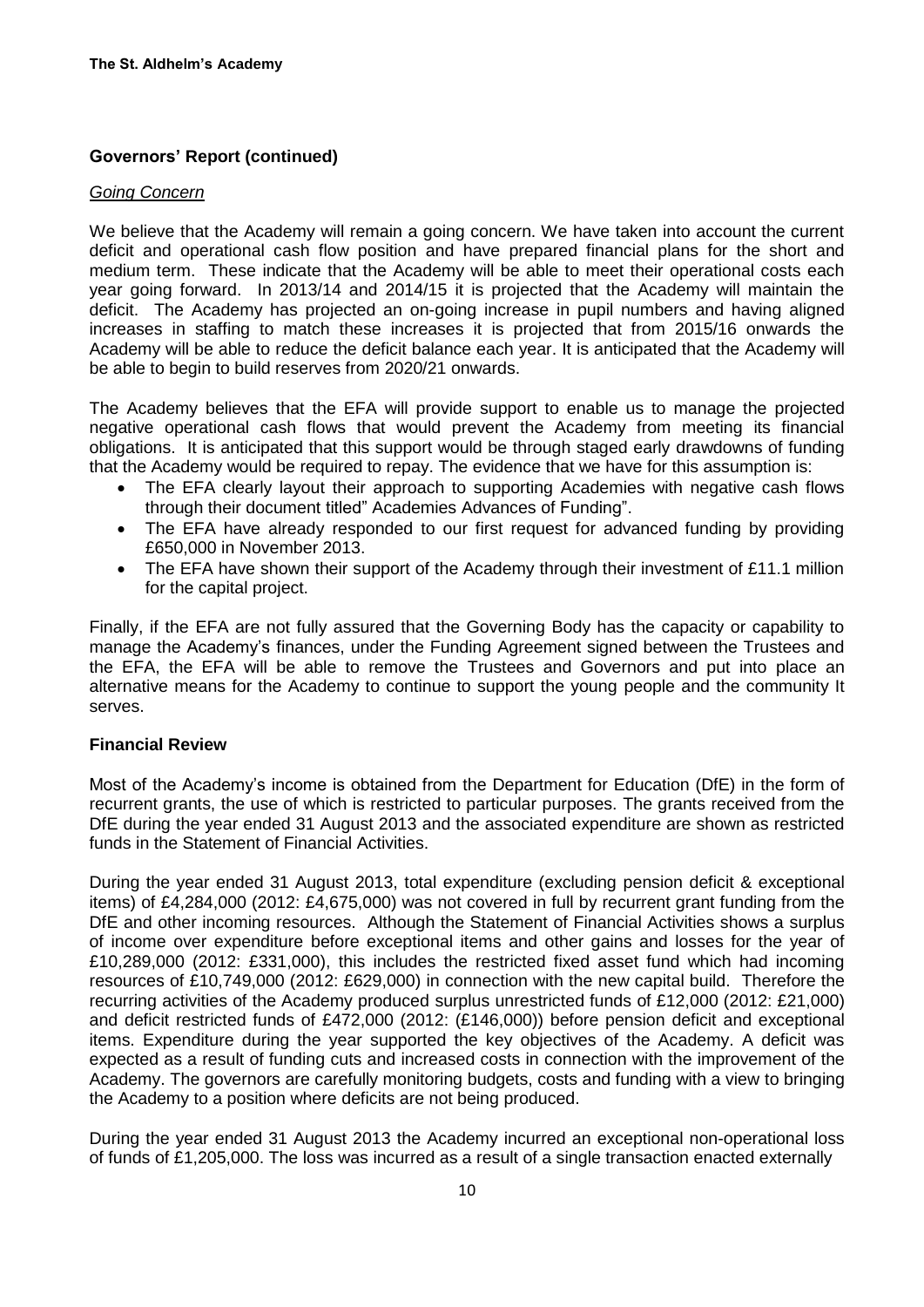and a subsequent fundamental breakdown in internal controls. The loss includes the costs associated with the on-going process of recovery. The governors are confident that this break down in controls has been rectified. Ongoing monitoring and reviewing of internal controls through internal audit will ensure these controls are adhered to and kept up to date.

The Academy's projected increases in pupil numbers and five year plan will be reviewed by the Governors on a regular basis. The projected income and expenditure and the cash flow will identify the pinch points in the operational cash flow. Governors will continue to review and monitor the weekly bank balance position will provide the EFA with this information on a monthly basis.

The buildings are currently subject to a 125 year lease between Borough of Poole and the Academy at a nominal rent and this value has not been recognised on the Balance sheet.

The Pension Fund has had a deficit increase from £558,000 to £663,000.

#### *Financial and Risk Management Objectives and Policies*

The Board of Governors have assessed the major risks to which the Academy is exposed, in particular those relating to the specific teaching, provision of facilities and other operational areas of the Academy, and its finances. The governors have implemented a number of systems to assess risks that the Academy faces, especially in the operational areas (e.g. in relation to teaching, health and safety, bullying and school trips) and in relation to the control of finance. They have introduced systems, including operational procedures (e.g. vetting of new staff and visitors, supervision of school grounds) and internal financial controls (see The Purpose of the System of Internal Control in the Governance Statement) in order to minimise risk. Where significant financial risk still remains they have ensured they have adequate insurance cover. The Board of Governors has identified that the internal financial controls were inadequate and that there was a culture of non-compliance with these controls. The Board of Governors has commissioned an external review of the internal controls and has developed and implemented an action plan to address the issues identified in this review (see The Purpose of the System of Internal Control in the Governance Statement).

#### *Principal Risks and Uncertainties*

See The Risk and Control Framework in the Governance Statement.

#### *Reserves Policy*

The governors regularly review the reserves levels of the Academy. The operational cashflow does not permit the Academy to generate reserves at this time. The need to remove the current deficit means that the Academy has no reserves but it intends to building up free reserves when possible.

The projected increase of pupils in five years will allow the Academy to build reserves. This should occur in year three, while in years one and two the Academy is maintaining the deficit. The Governing Body will continue to keep this under review.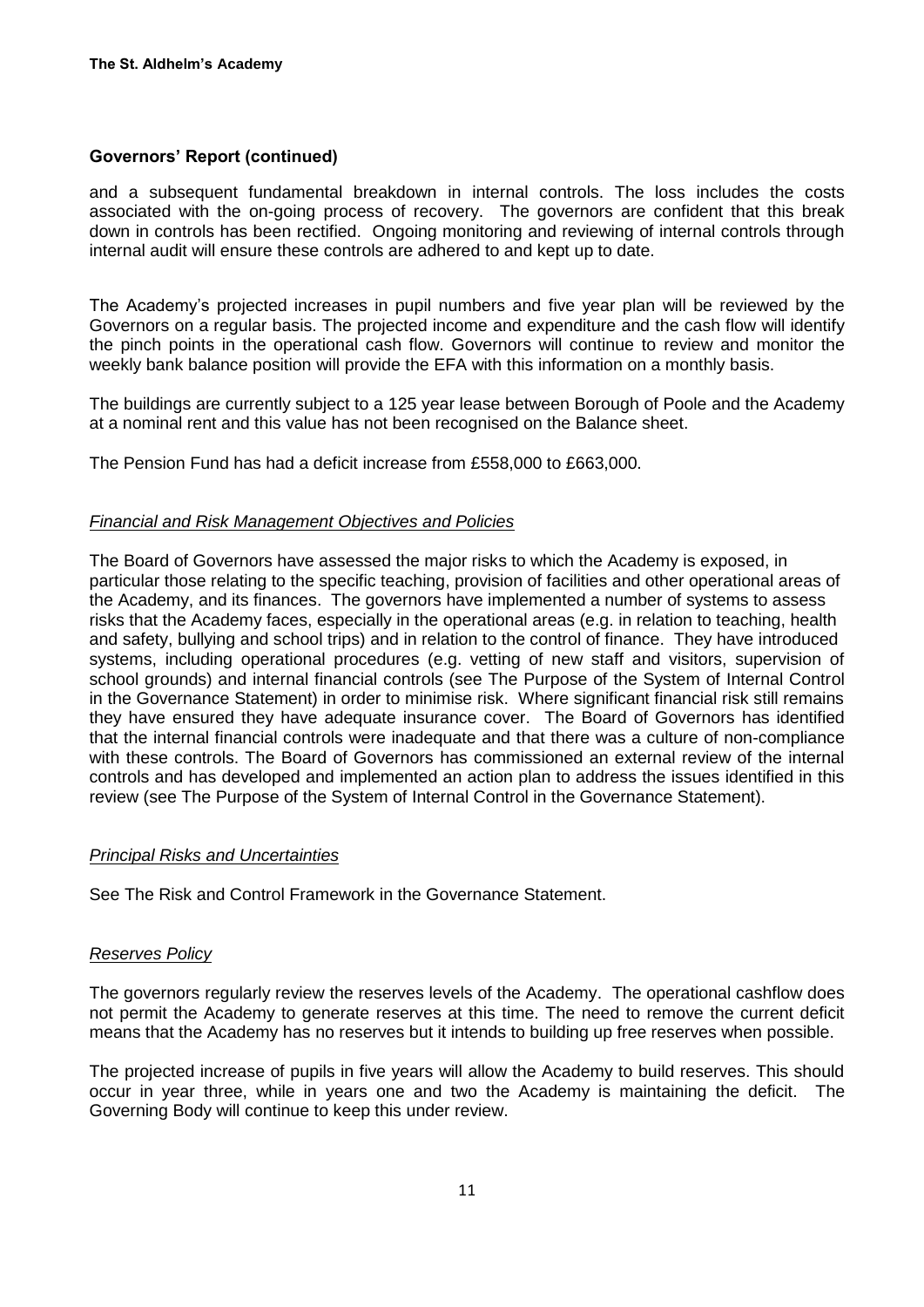### *Investment Policy*

The Academy is committed to meeting the Public Service Values and this policy aims manage its cash balances to provide for the day-to-day working capital requirements of its operations, whilst protecting the real long-term value of any surplus cash balances against inflation. In addition, the Academy aims to invest surplus cash funds to optimise returns, but ensuring the investment instruments are such that there is no risk to the loss of these cash funds.

An investment policy was approved by the governing Body on 21st October 2012.

## **Plans for Future Periods**

We will continue to have a relentless focus on raising standards through ensuring we have high quality learning and teaching. The curriculum will also continue to be developed as we move towards an Academy that offers access to learning any time, any place and anywhere. The Academy is focused on ensuring it continues to meet the needs around the Age of Transfer and the Raising of the Participation Age in 2014.

The £11.1 million to refurbish and build the Academy was partially completed and was opened in September 2013. The capital project will be completed by February 2014, giving the young people a safe and secure environment, with innovative internal and external learning places to support their progress and attainment.

Achieving our vision to ensure that we meet the needs of our young people, their families and the community within a well-established Christian ethos will always be central to any future plans.

The Academy plans for the future are:

- raise progress, attainment, achievement and aspirations across the Academy;
- develop the staff of the Academy to ensure a high quality learning experience for the young people;
- develop the young people in order to raise their aspirations, sense of self-worth and to prepare them for the world of work and a role in their community;
- develop a good reputation and good ties with parents and the local community; and
- develop an 'Educare' quality environment to support learning.

This will be mapped to the Academy's five key performance indicators as follows:

## **Key Performance Indicators (KPIs)**

## **TARGETS 2013-2014**

| <b>Aspirational Attainment targets</b> | 55% A*-C in Maths                    |
|----------------------------------------|--------------------------------------|
|                                        | 60% A*-C in English                  |
|                                        | 47% 5A*-C Inc. English & Maths       |
|                                        | 10% EBAC (Educational Baccalaureate) |
|                                        | 55% 5A*-C                            |
|                                        | 100% A*-G                            |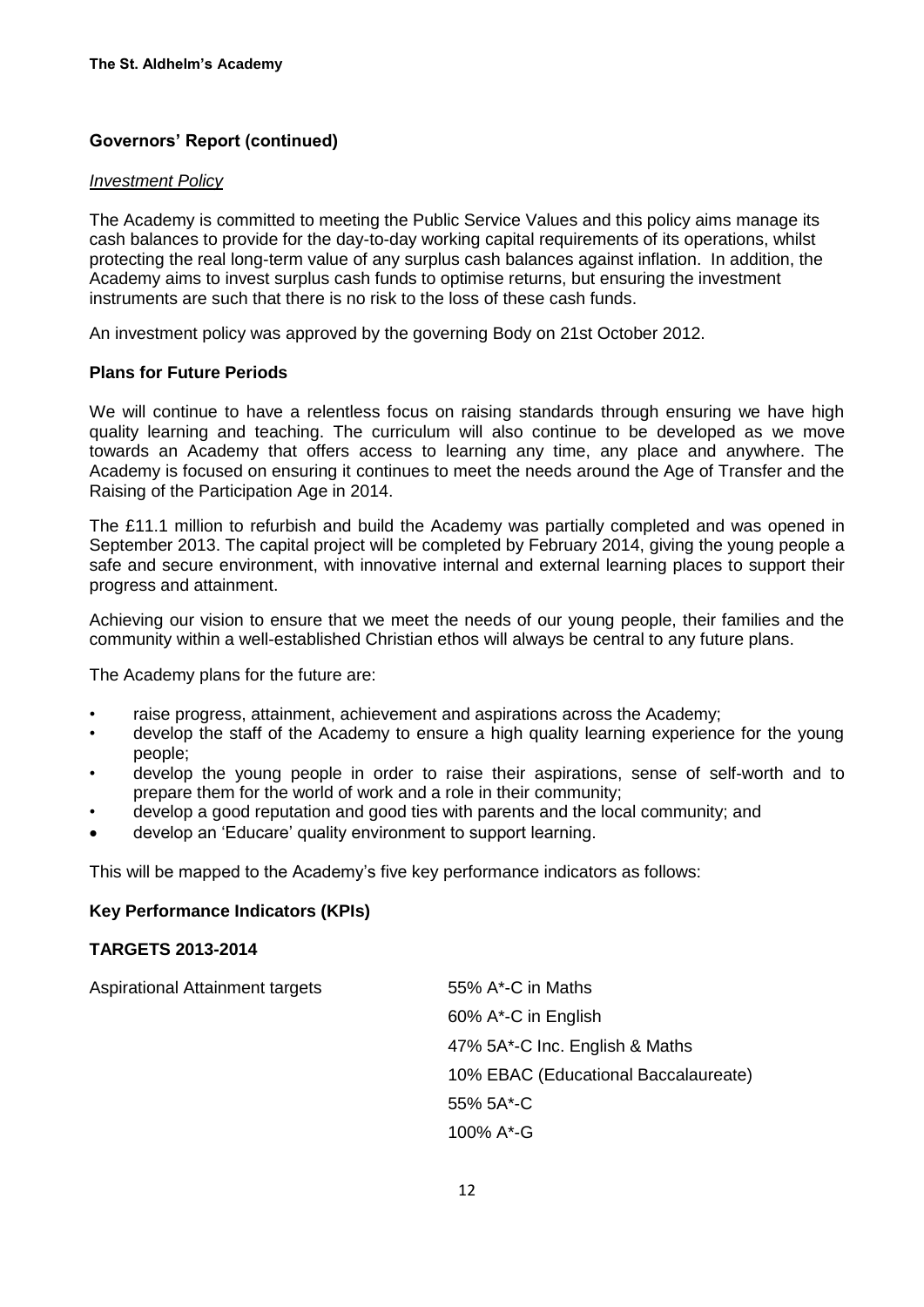## **Plans for Future Period (continued)**

| <b>Quality of Teaching</b>              | 80% of observed teaching good or<br>outstanding (50% Good 30% Outstanding)                                                  |
|-----------------------------------------|-----------------------------------------------------------------------------------------------------------------------------|
| Attendance and persistent absence       | 95% Attendance                                                                                                              |
| Literacy                                | Reading – 15% reduction of those with a<br>reading age 2 or more years below<br>chronological age.                          |
|                                         | Spelling – 25% increase in young people<br>achieving the standard mean score.                                               |
| Rates of Progress for the whole Academy | 80% of young people in all subjects make<br>national expectations of progress of which<br>60% exceed national expectations. |

## **Auditor**

In so far as the governors are aware:

- there is no relevant audit information of which the Academy Trust's auditor is unaware; and
- the governors have taken all steps that they ought to have taken to make themselves aware of any relevant audit information and to establish that the auditor is aware of that information.

A resolution to reappoint Crowe Clark Whitehill LLP for the ensuing year will be proposed at the Annual General Meeting in accordance with Section 485 of the Companies Act 2006.

Approved by order of the members of the governing body on……………………………..…. and signed on its behalf by:

**……………………………… Anthony Moore Chair**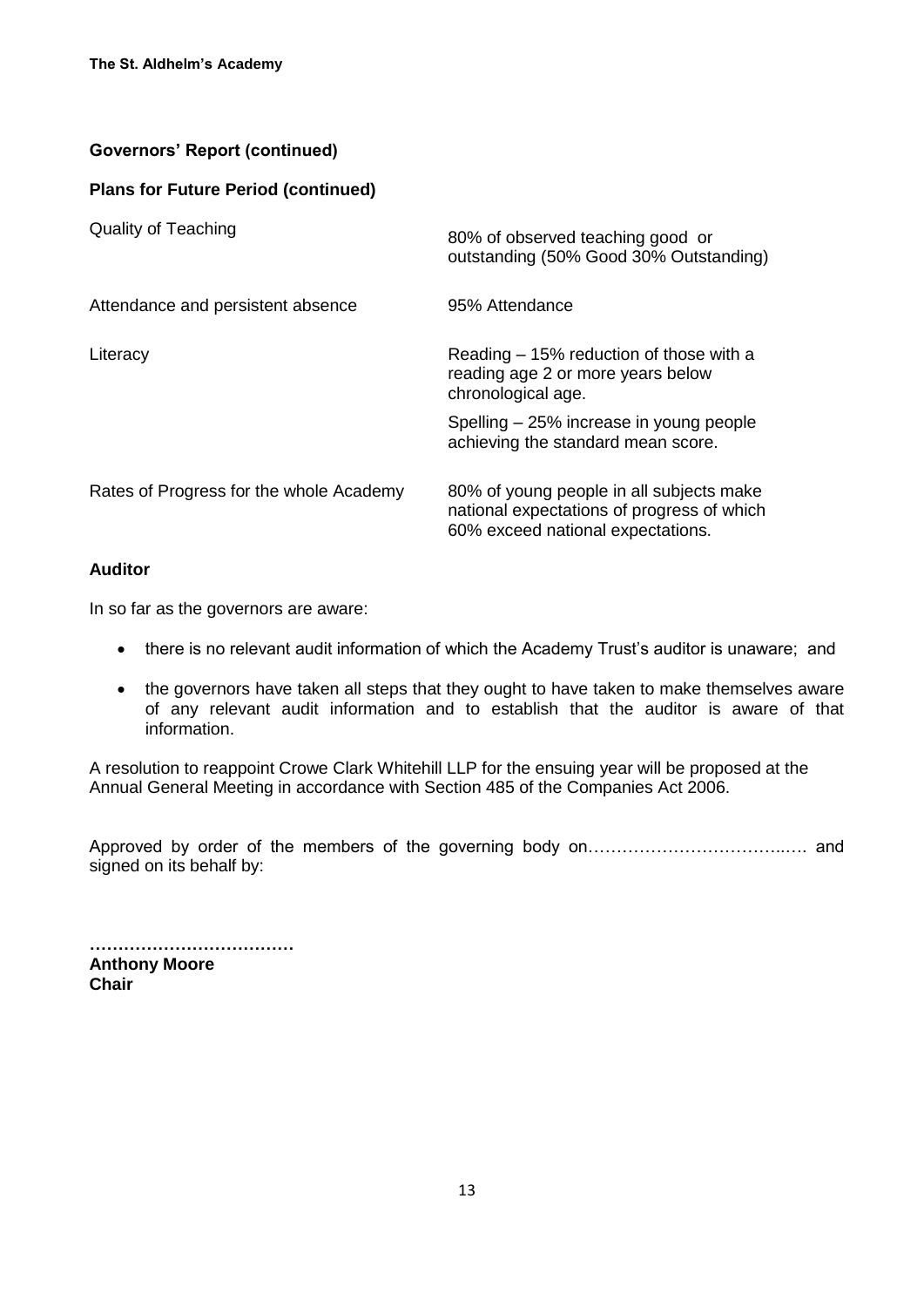### **Governance Statement**

#### **Scope of Responsibility**

As governors, we acknowledge we have overall responsibility for ensuring that the Academy has an effective and appropriate system of control, financial and otherwise. However such a system is designed to manage rather than eliminate the risk of failure to achieve business objectives, and can provide only reasonable and not absolute assurance against material misstatement or loss.

The Governing Body has delegated the day-to-day responsibility to the Principal, Cheryl Heron, as Accounting Officer, for ensuring financial controls conform with the requirements of both propriety and good financial management and in accordance with the requirements and responsibilities assigned to it in the funding agreement between the Academy and the Secretary of State for Education. She is also responsible for reporting to the Governing Body any material weaknesses or breakdowns in internal control.

#### **Governance**

The Governing Body has formally met 4 times during the year. Attendance during the year of meetings of the Governing Body was as follows:-

| <b>Governor</b> |                | <b>Meetings</b><br>attended | Out of a<br>possible |
|-----------------|----------------|-----------------------------|----------------------|
| Duncan          | Allard         | 4                           | 4                    |
| David           | Ball           | 1                           |                      |
| Susanne         | Clarke         |                             | 3                    |
| Ann             | Fernandez      | 3                           | 4                    |
| Rachel          | Hemsley        | 3                           | 4                    |
| Cheryl          | Heron          | 4                           | 4                    |
| Rvd. Peter      | Homden         | 4                           | 4                    |
| <b>Steve</b>    | MacLure        | 4                           | 4                    |
| Tony            | Moore          |                             | 4                    |
| Alison          | Mountford      | 2                           | 4                    |
| Rvd. David      | Price          | 4                           | 4                    |
| Andrew          | <b>Rickett</b> |                             | 4                    |
| Xavier          | Velay          |                             | $\overline{2}$       |

#### **The Purpose of the System of Internal Control**

The system of internal control is designed to manage risk to a reasonable level rather than to eliminate all risk of failure to achieve policies, aims and objectives; it can therefore only provide reasonable and not absolute assurance of effectiveness. The system of internal control is based on an ongoing process designed to identify and prioritise the risks to the achievement of the Academy's policies, aims and objectives, to evaluate the likelihood of those risks being realised and the impact should they be realised, and to manage them efficiently, effectively and economically. The system of internal control has under gone a complete review and in response to the outcomes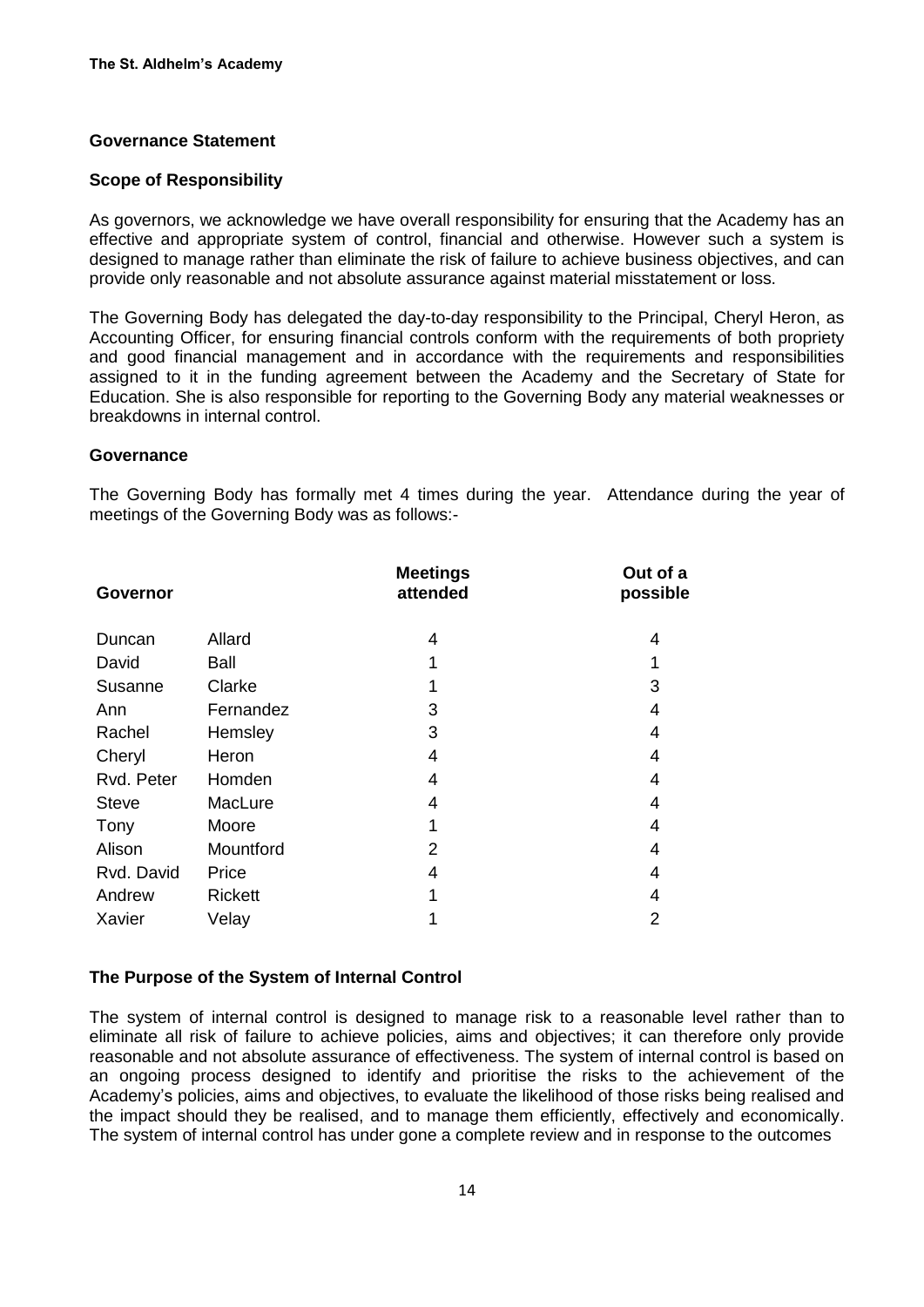## **Governance Statement (continued)**

of the review strategies have been put in place to rectify any weaknesses. This work will continue, with ongoing monitoring and reviewing in 2013-14.

### **Capacity to Handle Risk**

The Governing Body has reviewed the key risks to which the Academy is exposed together with the operating, financial and compliance controls that have been implemented to mitigate those risks. The Governing Body is of the view that there is a formal ongoing process for identifying, evaluating and managing the Academy's significant risks that has been in place for the year ended 31 August 2013 and up to the date of approval of the annual report and financial statements. This process is continually being reviewed by the Governing Body.

## **The Risk and Control Framework**

The Academy's system of internal financial control is based on a framework of regular management information and administrative procedures including the segregation of duties and a system of delegation and accountability. In particular, it includes:

- comprehensive budgeting and monitoring systems with an annual budget and periodic financial reports which are reviewed and agreed by the Governing Body;
- regular reviews by the Staff and Resources Committee (now reformed as the Finance, Audit and Resources committee) of reports which indicate financial performance against the forecasts and of major purchase plans, capital works and expenditure programmes;
- setting targets to measure financial and other performance;
- clearly defined purchasing (asset purchase or capital investment) guidelines;
- delegation of authority and segregation of duties;
- identification and management of risks.

In addition, the Governors have considered the guidance for directors of public listed companies contained within the Turnbull Report. They believe that although it is not mandatory for the Academy it should, as a publicly funded body, adopt these guidelines as best practice. Accordingly they have set policies on internal controls which cover the following:

- the type of risks the Academy face:
- the level of risks which they regard as acceptable;
- the likelihood of the risks materialising
- the Academy's ability to reduce the incidence and impact on the Academy's operation of risks that do materialise;
- the costs of operating particular controls relative to the benefits obtained;
- clarified the responsibility of the Senior Management Team to implement the Governors' policies and to identify and evaluate risks for the Governors' consideration;
- explained to employees that they have responsibility for internal control as part of their accountability for achieving objectives;
- embedded the control system in the Academy's operations so that it becomes part of the culture of the Academy;
- developed systems to respond quickly to evolving risks arising from factors within the Academy and to changes in the external environment; and
- included procedures for reporting failings immediately to appropriate levels of management and the governors together with details of corrective action being undertaken.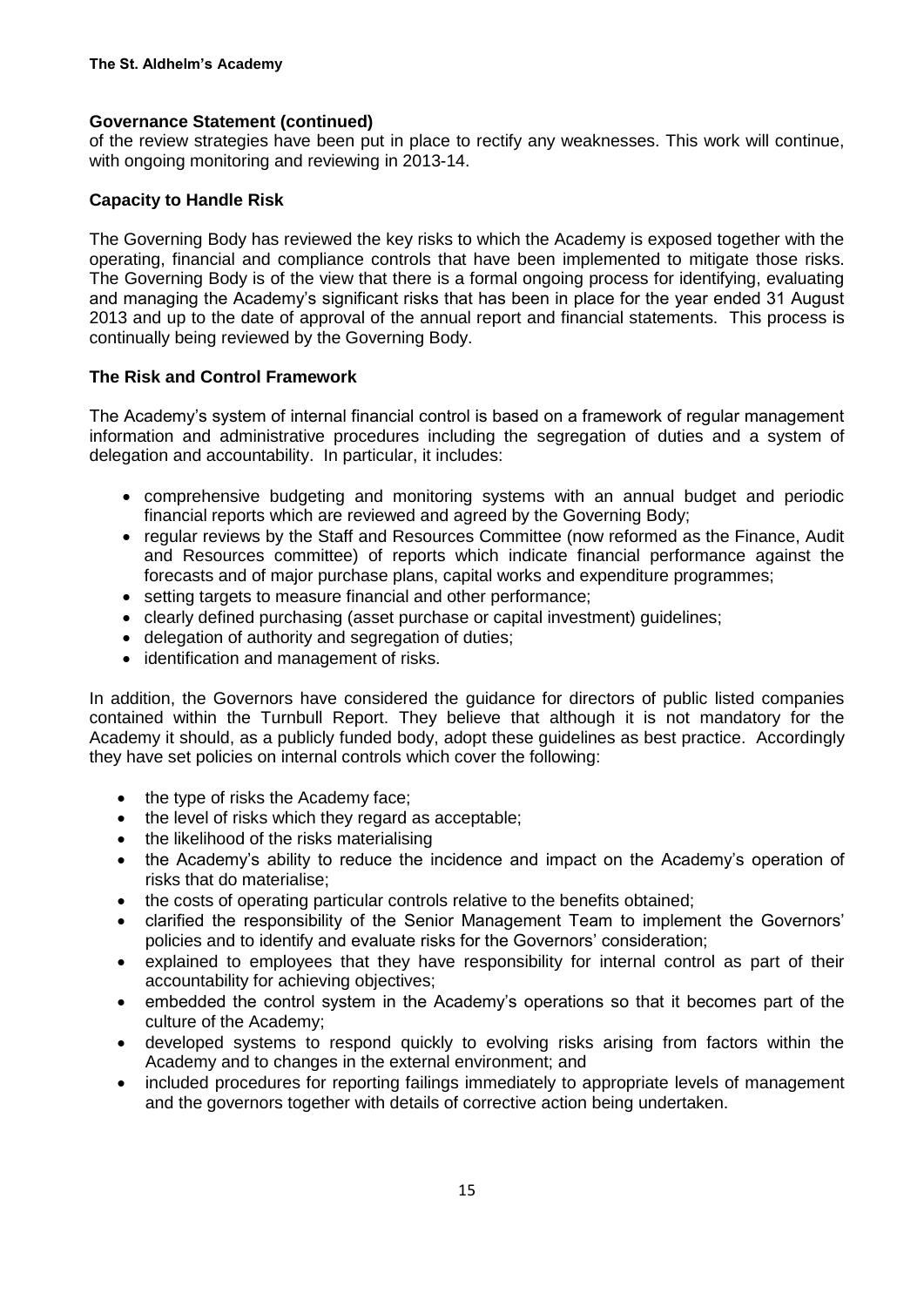## **Governance Statement (continued) Risk and Control Framework (continued)**

The Governing Body has considered the need for a specific internal audit function and has terminated the contract with the Responsible Officer (The last visit was January 2013) and instead to appoint an Internal Audit Function. The Governing Body has agreed to appoint Princecroft Willis, who will commence their internal control functions from January 2014.

The Responsible Officer's role included giving advice on financial matters and performing a range of checks on the Academy's financial systems as required by the financial framework required by the Department for Education. On a quarterly basis, the Responsible Officer reported to the governors at the Staff and Resources Committee Meeting on the operation of the systems of control and on the discharge of the Governing Body's financial responsibilities. In future, the Internal Auditor will fulfil this role. These arrangements can provide only reasonable and not absolute assurance that assets are safeguarded, transactions are authorised and properly recorded, and that material error or irregularities are either prevented or would be detected within a timely period.

## **Review of Effectiveness**

As Accounting Officer, Cheryl Heron, the Principal, has responsibility for reviewing the effectiveness of the system of internal control. During the year in question the review has been informed by:

- the work of the Responsible Officer;
- the work of the external auditor;
- the financial management and governance self-assessment process;
- the work of the Executive Leadership Team within the Academy who have responsibility for the development and maintenance of the internal control framework.

The Accounting Officer has advised the Governing Body of the implications of the result of the review of the system of internal control and has presented a plan to address weaknesses and ensure continuous improvement of the system is in place.

Approved by order of the members of the Governing Body on ……………………..……….and signed on its behalf by:

**Anthony Moore Cheryl Heron**

**………………………….. …………………………..**

**Chair Principal / Accounting Officer**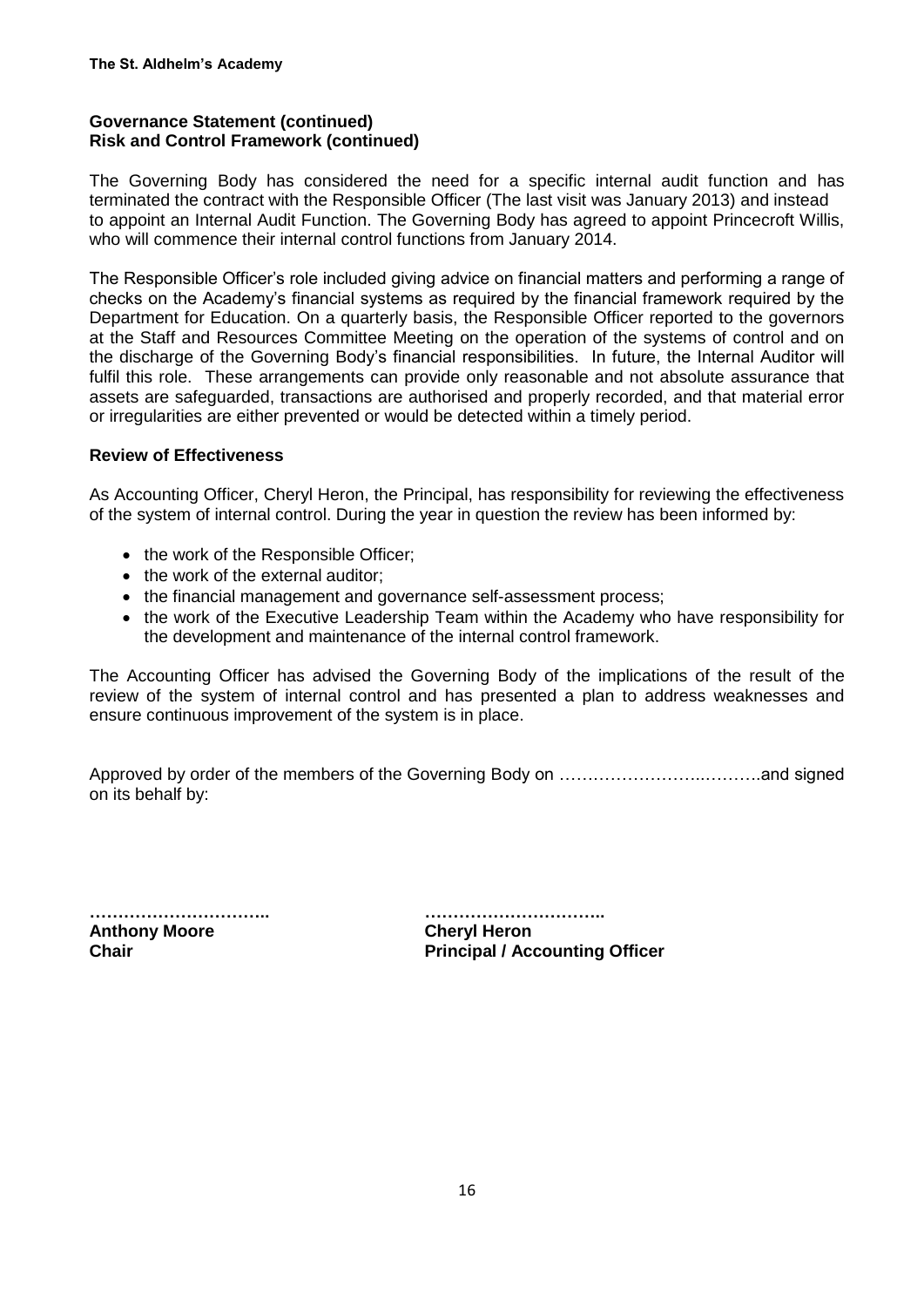## **Statement on Regularity, Propriety and Compliance**

As Accounting Officer of The St. Aldhelm's Academy I have considered my responsibility to notify the Academy's Governing Body and the Education Funding Agency (EFA) of material irregularity, impropriety and non-compliance with EFA terms and conditions of funding, under the funding agreement in place between the Academy Trust and the Secretary of State. As part of my consideration I have had due regard to the requirements of the Academies Financial Handbook.

I confirm that I and the Academy's Governing Body are able to identify any material irregular or improper use of funds by the Academy, or material non-compliance with the terms and conditions of funding under the Academy's funding agreement and the Academies Financial Handbook.

I confirm that any instances of material irregularity, impropriety or funding non-compliance discovered to date have been notified to the Board of Governors and the EFA or, if occurring after the date of this statement, will be notified to the Board of Governors and the EFA.

During the year ended 31 August 2013 the Academy incurred an exceptional non-operational loss of funds of £1,205,000. The loss was incurred as a result of a single transaction enacted externally and a subsequent fundamental breakdown in internal controls. The loss includes the costs associated with the on-going process of recovery.

**…………………………..**

**Cheryl Heron Principal / Accounting Officer**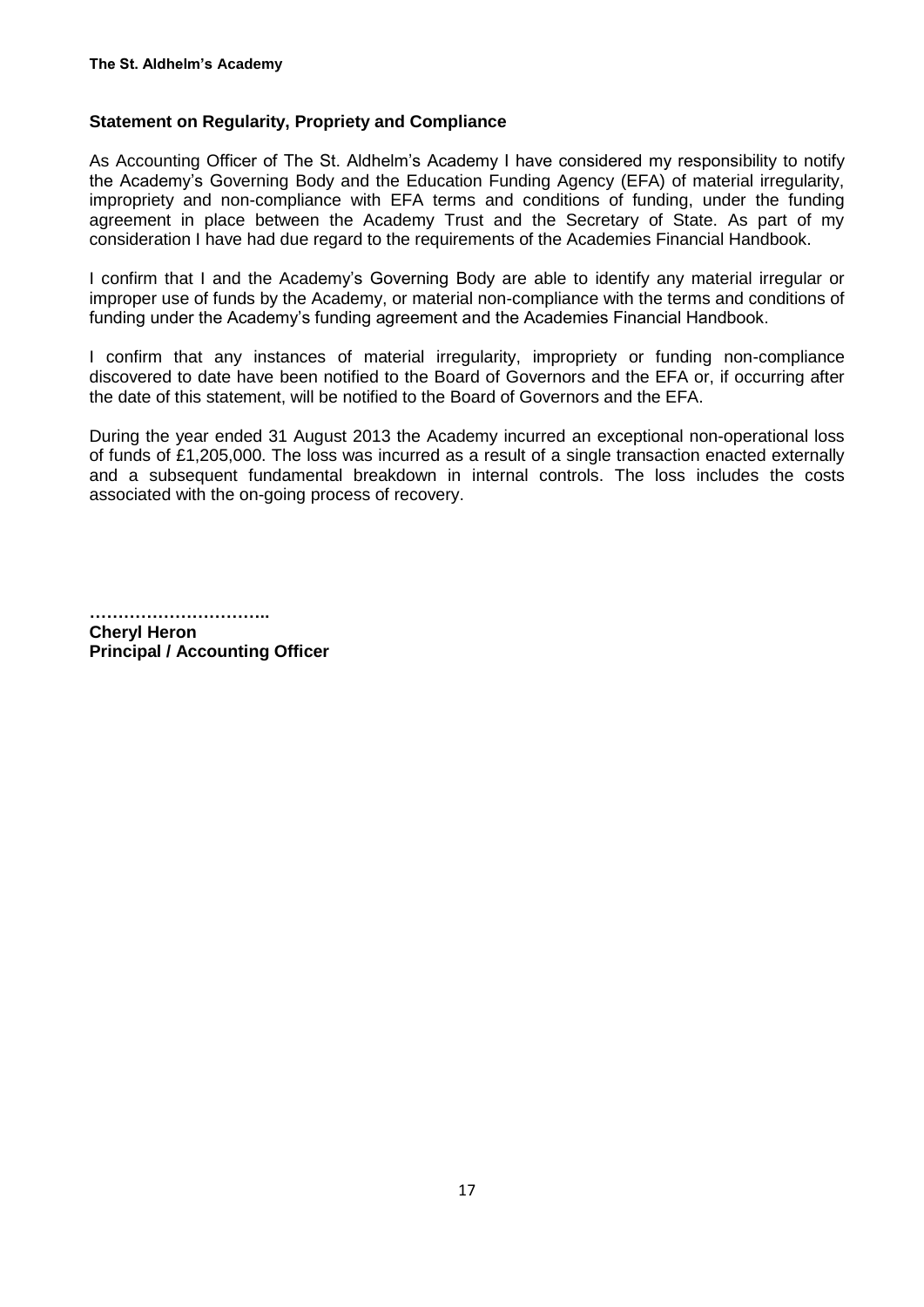## **Statement of Governors' Responsibilities**

The governors (who act as trustees for charitable activities of The St. Aldhelm's Academy and are also directors of the Academy for the purposes of company law) are responsible for preparing the Governors' Report and the financial statements in accordance with The Annual Accounts Direction issued by the Education Funding Agency, United Kingdom Accounting Standards (United Kingdom Generally Accepted Accounting Practice) and applicable law and regulations.

Company law requires the governors to prepare financial statements for each financial year. Under company law the governors must not approve the financial statements unless they are satisfied that they give a true and fair view of the state of affairs of the Academy and of the incoming resources and application of resources, including its income and expenditure for the year. In preparing these financial statements, the governors are required to:

- select suitable accounting policies and then apply them consistently;
- observe the methods and principles in the Charities SORP;
- make judgements and estimates that are reasonable and prudent;
- state whether applicable UK Accounting Standards have been followed, subject to any material departures disclosed and explained in the financial statements; and
- prepare the financial statements on the going concern basis unless it is inappropriate to presume that the Academy will continue in operation.

The governors are responsible for keeping adequate accounting records that are sufficient to show and explain the Academy's transactions and disclose with reasonable accuracy at any time the financial position of the Academy and enable them to ensure that the financial statements comply with the Companies Act 2006. They are also responsible for safeguarding the assets of the Academy and hence for taking reasonable steps for the prevention and detection of fraud and other irregularities.

The governors are responsible for ensuring that in its conduct and operation the Academy applies financial and other controls, which conform to the requirements both of propriety and of good financial management. They are also responsible for ensuring that grants received from the Education Funding Agency and Department for Education have been applied for the purposes intended.

The governors are responsible for the maintenance and integrity of the corporate and financial information included on the Academy's website. Legislation in the United Kingdom governing the preparation and dissemination of financial statements may differ from legislation in other jurisdictions.

The governors were made aware of the exceptional item of £1,205,000 as detailed in these financial statements and subsequent notes at the first opportunity by the Accounting Officer.

Approved by order of the members of the governing body on……………………………... and signed on its behalf by:

**……………………………… Anthony Moore Chair**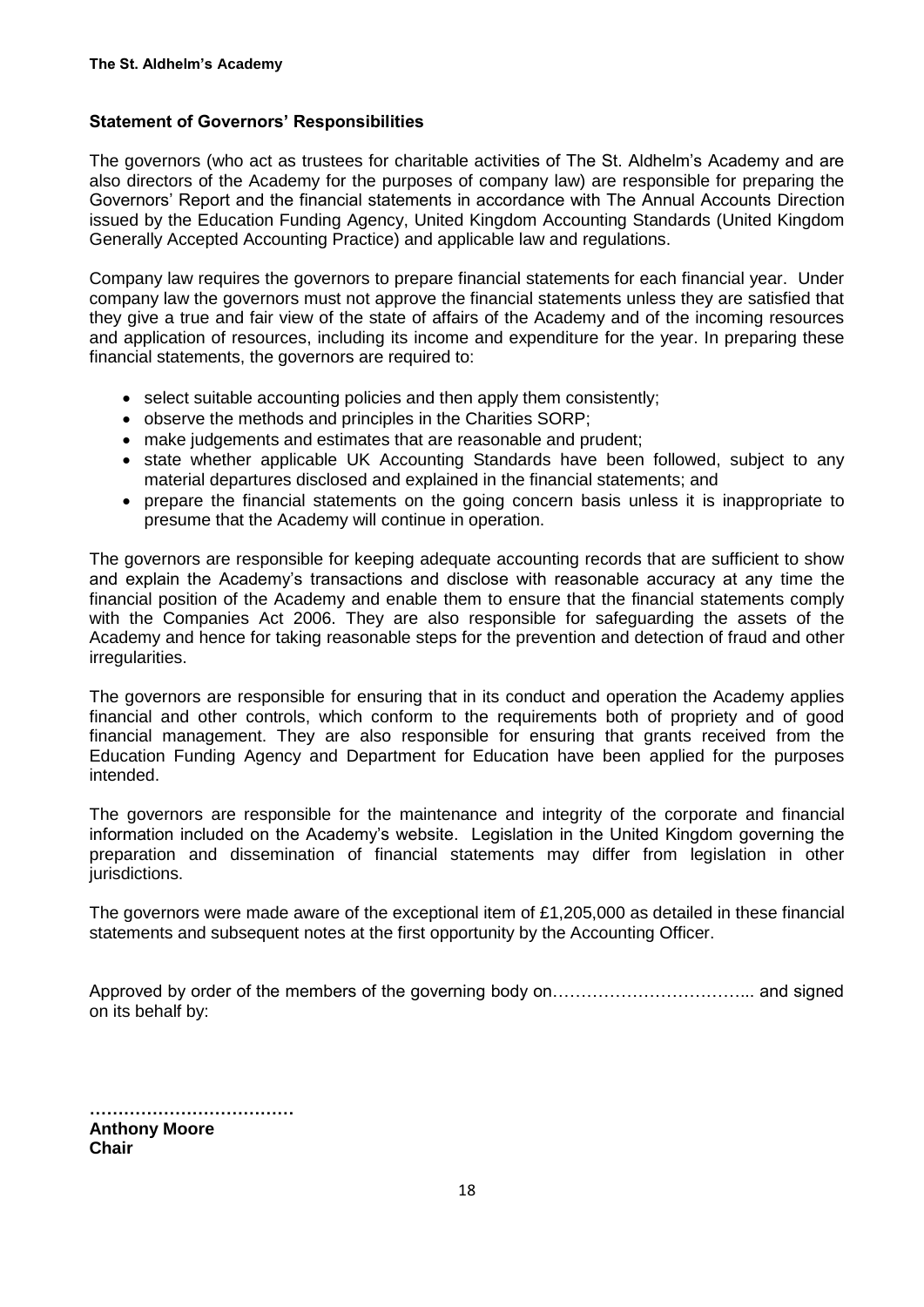## **Independent Auditor's Report to the Members of The St. Aldhelm's Academy**

We have audited the financial statements of St Aldhelm's Academy for the year ended 31 August 2013 set out on pages 23 to 46.

The financial reporting framework that has been applied in their preparation is applicable law, United Kingdom Accounting Standards (United Kingdom Generally Accepted Accounting Practice) and the Academies' Accounts Direction 2013 issued by the Education Funding Agency.

This report is made solely to the Charitable Company's members, as a body, in accordance with Chapter 3 of Part 16 of the Companies Act 2006. Our audit work has been undertaken so that we might state to the Charitable Company's members those matters we are required to state to them in an auditor's report and for no other purpose. To the fullest extent permitted by law, we do not accept or assume responsibility to anyone other than the Charitable Company and the Company's members as a body, for our audit work, for this report, or for the opinions we have formed.

#### **Respective responsibilities of governors and auditor**

As explained more fully in the Statement of Governors' Responsibilities, the governors (who are also the directors of the Charitable Company for the purpose of company law) are responsible for the preparation of the financial statements and for being satisfied that they give a true and fair view.

Our responsibility is to audit and express an opinion on the financial statements in accordance with applicable law and International Standards on Auditing (UK and Ireland). Those standards require us to comply with the Auditing Practices Board's Ethical Standards for Auditors.

#### **Scope of the audit of the financial statements**

An audit involves obtaining evidence about the amounts and disclosures in the financial statements sufficient to give reasonable assurance that the financial statements are free from material misstatement, whether caused by fraud or error. This includes an assessment of: whether the accounting policies are appropriate to the Company's circumstances and have been consistently applied and adequately disclosed; the reasonableness of significant accounting estimates made by the directors; and the overall presentation of the financial statements.

In addition, we read all the financial and non-financial information in the Governors' Report to identify material inconsistencies with the audited financial statements and to identify any information that is apparently materially incorrect based on, or materially inconsistent with, the knowledge acquired by us in the course of performing the audit. If we become aware of any apparent material misstatements or inconsistencies we consider the implications for our report.

## **Opinion on financial statements**

In our opinion the financial statements:

- give a true and fair view of the state of the Charitable Company's affairs as at 31 August 2013 and of its incoming resources and application of resources, including its income and expenditure, for the year then ended;
- have been properly prepared in accordance with United Kingdom Generally Accepted Accounting Practice, including the Academies' Accounts Direction 2013 issued by the Education Funding Agency; and
- have been prepared in accordance with the requirements of the Companies Act 2006.

## **Emphasis of matter – Going concern**

In forming our opinion on the financial statements, which is not modified, we have considered the adequacy of the disclosure made in note 1 to the financial statements concerning the Academy's ability to continue as a going concern. The Academy has a negative restricted general fund of £1,594k and net current liabilities of £293k at the Balance Sheet date. This condition indicates the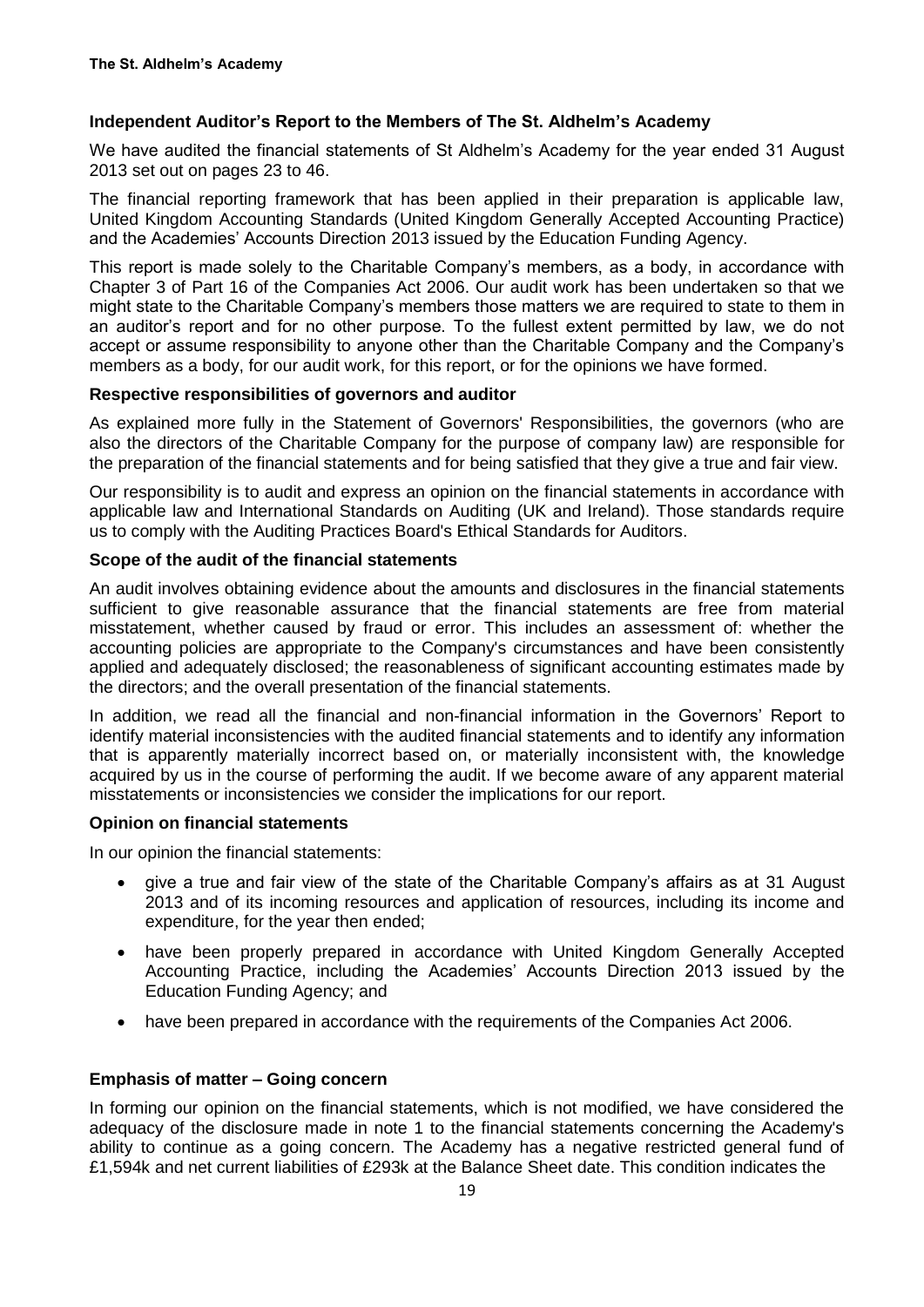## **Independent Auditor's Report to the Members of The St. Aldhelm's Academy (continued)**

existence of a material uncertainty which may cast significant doubt about the Academy's ability to continue as a going concern. The financial statements do not include the adjustments that would result if the Company was unable to continue as a going concern.

Opinion on other matter prescribed by the Companies Act 2006

In our opinion the information given in the Governors' Report for the financial year for which the financial statements are prepared is consistent with the financial statements.

## Matters on which we are required to report by exception

We have nothing to report in respect of the following matters where the Companies Act 2006 requires us to report to you if, in our opinion:

- adequate accounting records have not been kept; or
- the financial statements are not in agreement with the accounting records and returns; or
- certain disclosures of governors' remuneration specified by law are not made; or
- we have not received all the information and explanations we require for our audit

**Guy Biggin** Senior Statutory Auditor For and on behalf of **Crowe Clark Whitehill LLP** Statutory Auditor Carrick House Lypiatt Road Cheltenham GL50 2QJ

**Date**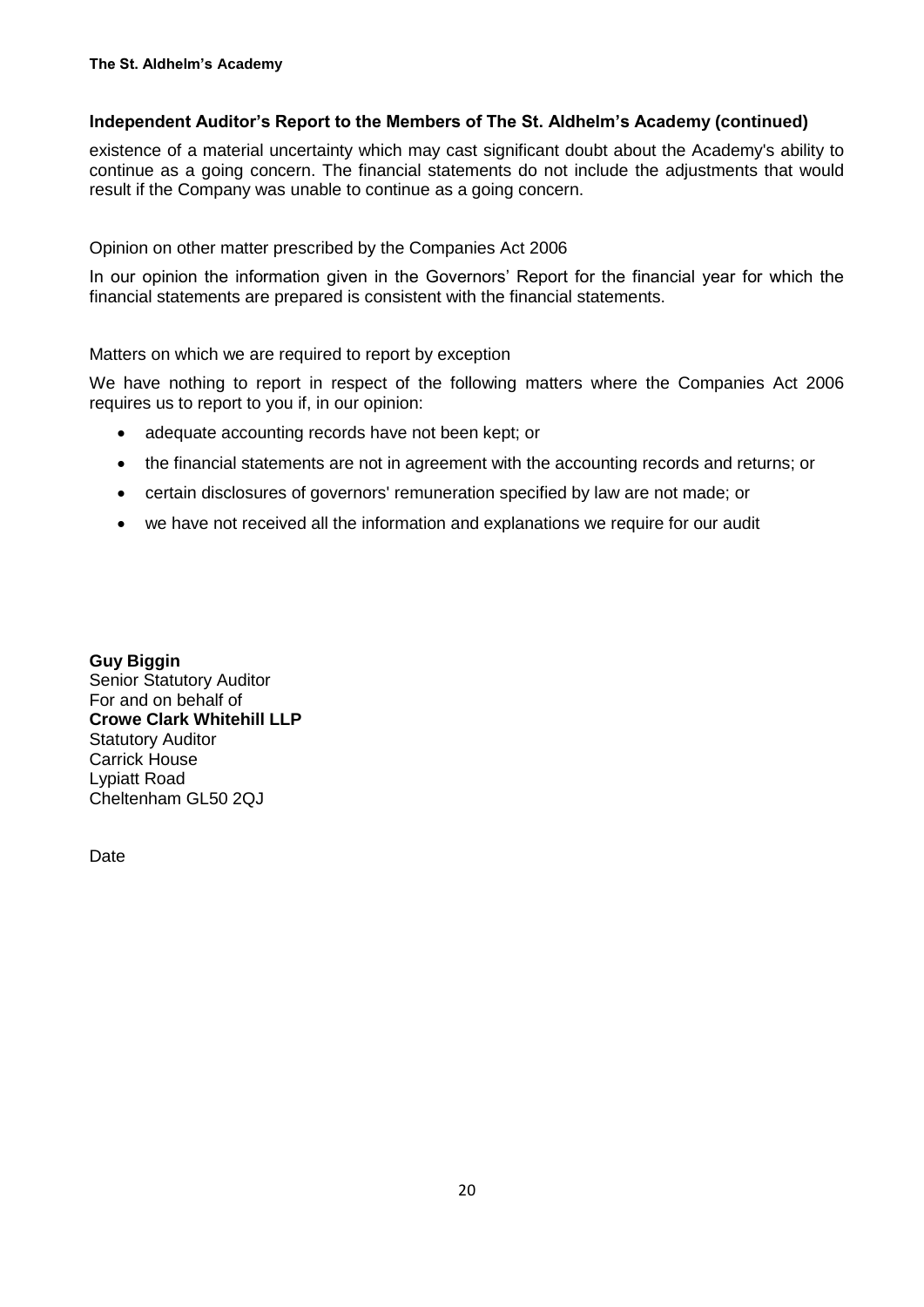## **Independent Auditor's Report on Regularity to the Governing Body of The St. Aldhelm's Academy and the Education Funding Agency**

In accordance with the terms of our engagement letter dated 5 August 2013 and further to the requirements of the Education Funding Agency (EFA) as included in the Academies: Accounts Direction 2013, we have carried out an engagement to obtain limited assurance about whether, the expenditure disbursed and income received by the St Aldhelm's Academy Trust during the period 1 September 2012 to 31 August 2013 have been applied to the purposes identified by Parliament and the financial transactions conform to the authorities which govern them.

This report is made solely to the governing body and the EFA in accordance with the terms of our engagement. Our work has been undertaken so that we might state to the St Aldhelm's Academy Trust and the EFA those matters we are required to state in a report and for no other purpose. To the fullest extent permitted by law, we do not accept or assume responsibility to anyone other than the governing body and the EFA, for our review work, for this report, or for the conclusion we have formed.

### **Respective responsibilities of St Aldhelm's Academy Trust's accounting officer and the reporting accountant**

The accounting officer is responsible, under the requirements of St Aldhelm's Academy Trust's funding agreement with the Secretary of State of Education dated 5 January 2010 and the Academies Financial Handbook, extant from 1 September 2012, for ensuring that expenditure disbursed and income received is applied for the purposes intended by Parliament and the financial transactions conform to the authorities which govern them.

Our responsibilities for this engagement are established in the United Kingdom by our profession's ethical guidance and are to obtain limited assurance and report in accordance with our engagement letter and the requirements of the Academies Accounts Direction 2013. We report to you whether anything has come to our attention in carrying out our work which suggests that in all material respects, expenditure disbursed and income received during the period 1 September 2012 to 31 August 2013 have not been applied to purposes intended by Parliament and the financial transactions do not conform to the authorities which govern them.

## **Approach**

We conducted our engagement in accordance with the Academies Accounts Direction 2013 issued by the EFA. We performed a limited assurance engagement as defined in our engagement letter.

The objective of a limited assurance engagement is to perform such procedures as to obtain information and explanations in order to provide us with sufficient appropriate evidence to express a negative conclusion on regularity.

A limited assurance engagement is more limited in scope than a reasonable assurance engagement and consequently does not enable us to obtain assurance that we would become aware of all significant matters that might be identified in a reasonable assurance engagement. Accordingly, we do not express a positive opinion.

Our engagement includes examination, on a test basis, of evidence relevant to the regularity and propriety of the Academy Trust's income and expenditure. The work undertaken to draw to our conclusion includes a review of the design and implementation of the Academy's internal controls and review processes on regularity, supported by detailed tests on samples of costs incurred by the academy and specific transactions identified from our review.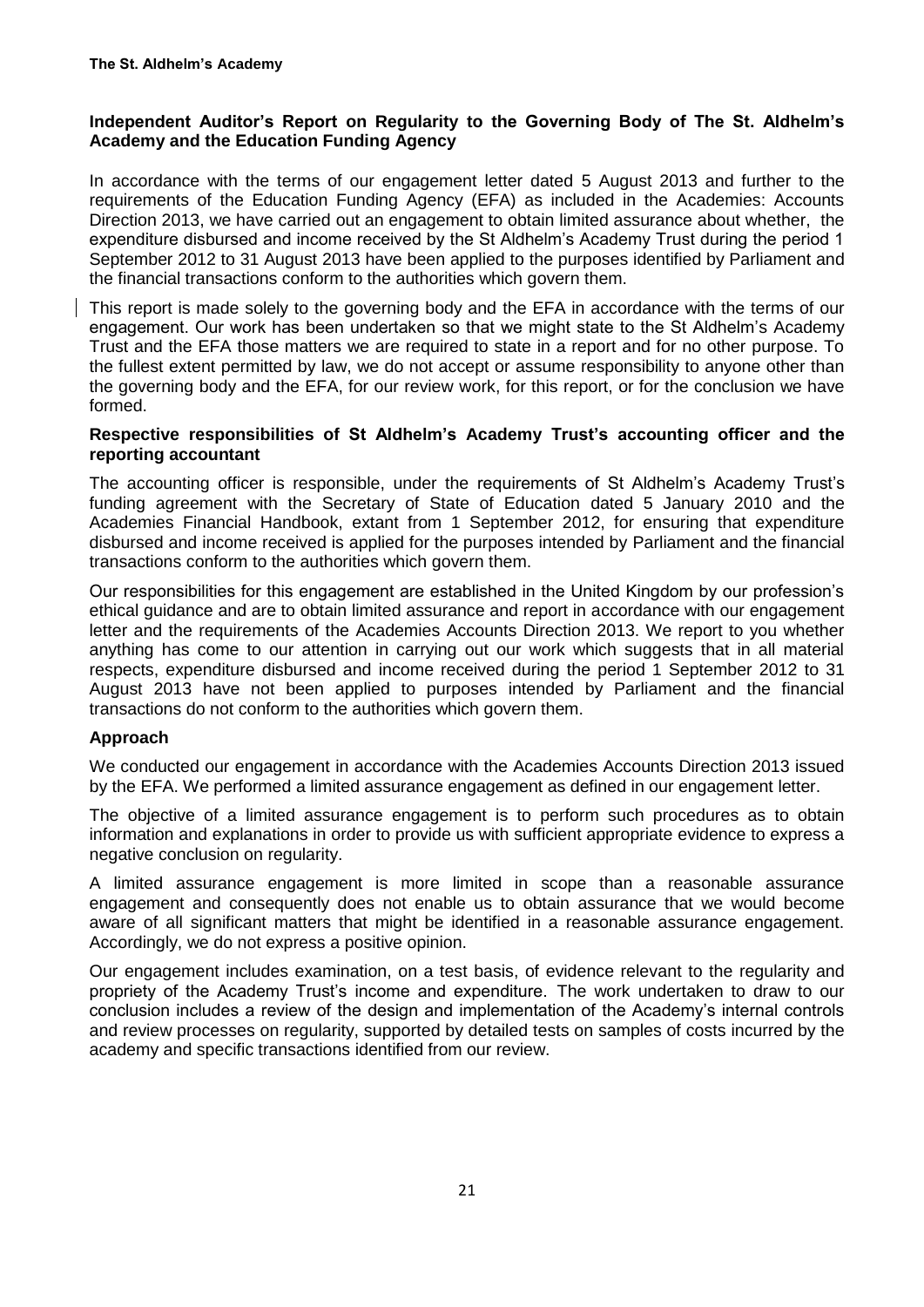## **Independent Auditor's Report on Regularity to the Governing Body of The St. Aldhelm's Academy and the Education Funding Agency (continued)**

## **Conclusion**

Except for the loss disclosed in note 10 to the financial statements, in the course of our work, nothing has come to our attention which suggests that in all material respects the expenditure disbursed and income received during the period 1 September 2012 to 31 August 2013 has not been applied to purposes intended by Parliament and the financial transactions do not conform to the authorities which govern them.

**Crowe Clark Whitehill LLP** Statutory Auditor Carrick House Lypiatt Road Cheltenham GL50 2QJ

Date: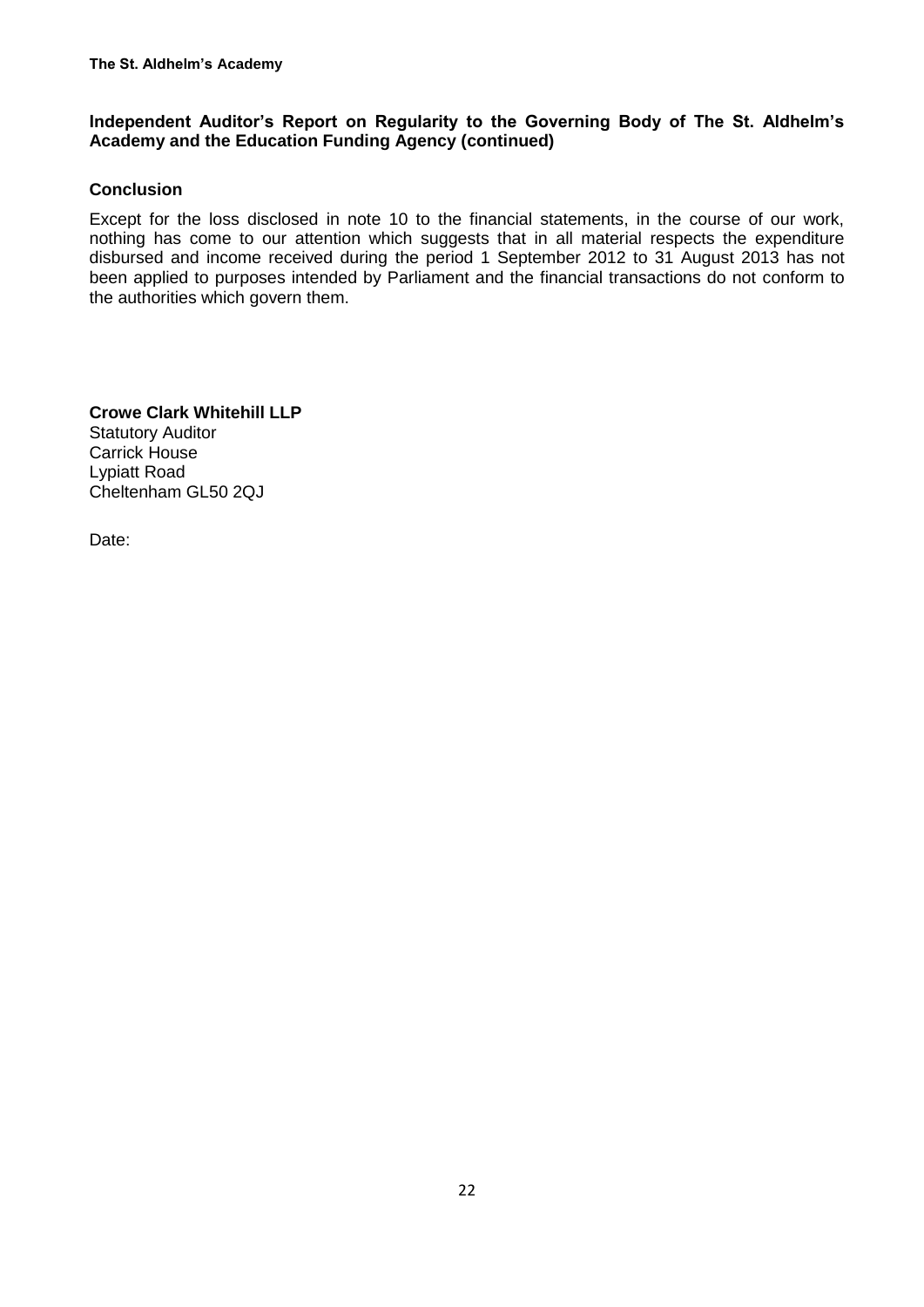## **Statement of Financial Activities for the Year Ended 31 August 2013 (including Income and Expenditure Account and Statement of Total Recognised Gains and Losses)**

|                                                                                      |                | Unrestricted   | Restricted<br>General | Restricted<br>Fixed<br>Asset | <b>Total</b> | Total        |
|--------------------------------------------------------------------------------------|----------------|----------------|-----------------------|------------------------------|--------------|--------------|
|                                                                                      | <b>Note</b>    | Funds<br>£000  | Funds<br>£000         | Funds<br>£000                | 2013<br>£000 | 2012<br>£000 |
| <b>Incoming resources</b>                                                            |                |                |                       |                              |              |              |
| Incoming resources from generated funds:<br>Voluntary income                         | 3              | $\overline{7}$ |                       | 10,749                       | 10,75<br>6   | 633          |
| Activities for generating funds                                                      | 4              | 216            |                       |                              | 216          | 175          |
| Investment income<br>Incoming resources from charitable<br>activities:               | 5              | 40             |                       |                              | 40           | 1            |
| Funding for the Academy's educational<br>operations                                  | 6              |                | 3,561                 |                              | 3,561        | 4,197        |
| <b>Total incoming resources</b>                                                      |                | 263            | 3,561                 | 10,749                       | 14,57        | 5,006        |
|                                                                                      |                |                |                       |                              | 3            |              |
| <b>Resources expended</b><br><b>Cost of generating funds:</b>                        |                |                |                       |                              |              |              |
| Fundraising trading<br><b>Charitable activities:</b>                                 |                | 251            |                       |                              | 251          | 166          |
| Academy's educational operations                                                     | 8              |                | 3,996                 |                              | 3,996        | 4,291        |
| Governance costs                                                                     | 9              |                | 37                    |                              | 37           | 218          |
| <b>Total resources expended</b>                                                      | $\overline{7}$ | 251            | 4,033                 |                              | 4,284        | 4,675        |
| Net incoming/(outgoing) resources<br>before exceptional item                         |                | 12             | (472)                 | 10,749                       | 10,28<br>9   | 331          |
| Exceptional item                                                                     | 10             |                | (1,205)               |                              | (1, 205)     |              |
| Net income/(expenditure) for the year                                                |                | 12             | (1,677)               | 10,749                       | 9,084        | 331          |
| Other recognised gains and losses<br>Actuarial losses on defined benefit             | 18,            |                |                       |                              |              |              |
| pension schemes                                                                      | 26,27          |                | (22)                  |                              | (22)         | (205)        |
| Net movement in funds                                                                |                | 12             | (1,699)               | 10,749                       | 9,062        | 126          |
| <b>Reconciliation of funds</b><br>Total funds brought forward at 1<br>September 2012 | 18             | 14             | (558)                 | 633                          | 89           | (37)         |
| <b>Total Funds carried forward at 31</b><br>August 2013                              | 18,19          | 26             | (2, 257)              | 11,382                       | 9,151        | 89           |

All of the Academy's activities derive from continuing operations during the above two financial periods.

A separate statement of Total Recognised Gains and Losses is not required as all gains and losses are included in the Statement of Financial Activities.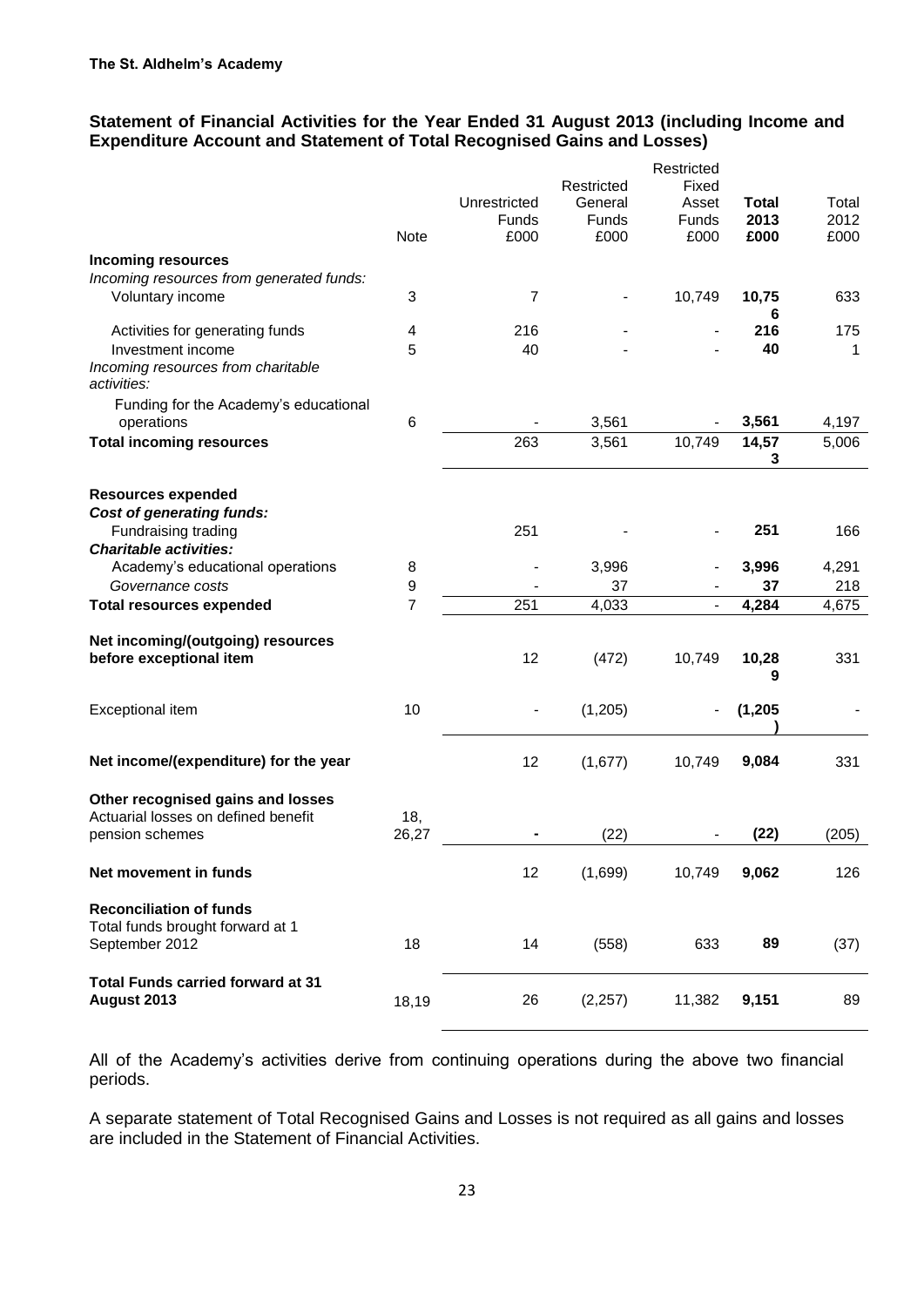## **Balance Sheet as at 31 August 2013**

|                                                                                                                  | <b>Note</b>    | 2013<br>£000    | 2013<br>£000                | 2012<br>£000     | 2012<br>£000 |
|------------------------------------------------------------------------------------------------------------------|----------------|-----------------|-----------------------------|------------------|--------------|
| <b>Fixed assets</b><br>Tangible assets                                                                           | 14             |                 | 10,107                      |                  | 633          |
| <b>Current assets</b><br><b>Stock</b><br><b>Debtors</b><br>Cash at bank and in hand                              | 15<br>16       | 5<br>739<br>960 |                             | 14<br>186<br>916 |              |
|                                                                                                                  |                | 1,704           |                             | 1,116            |              |
| <b>Liabilities</b><br>Creditors: Amounts falling due within<br>one year                                          | 17             | (1, 997)        |                             | (1, 102)         |              |
| Net current (liabilities)/ assets                                                                                |                |                 | (293)                       |                  | 14           |
| Total assets less current liabilities                                                                            |                |                 | 9,814                       |                  | 647          |
| Pension scheme liability                                                                                         | 27             |                 | (663)                       |                  | (558)        |
| including<br>pension<br><b>Net</b><br>assets<br>liability                                                        |                |                 | 9,151                       |                  | 89           |
| Funds of the academy:<br><b>Restricted income funds</b><br>Fixed asset funds<br>General funds<br>Pension reserve | 18<br>18<br>18 |                 | 11,382<br>(1, 594)<br>(663) |                  | 633<br>(558) |
| <b>Total restricted funds</b>                                                                                    |                |                 | 9,125                       |                  | 75           |
| <b>Unrestricted income funds</b><br>General fund(s)                                                              | 18             |                 | 26                          |                  | 14           |
| <b>Total unrestricted funds</b>                                                                                  |                |                 | 26                          |                  | 14           |
| <b>Total funds</b>                                                                                               |                |                 | 9,151                       |                  | 89           |

The financial statements on pages 23 to 46 were approved by the Governors, and authorised for issue on ……………………2013 and are signed on their behalf by:

**…………………………. Anthony Moore Chair** Company Limited by Guarantee Registration Number 06959707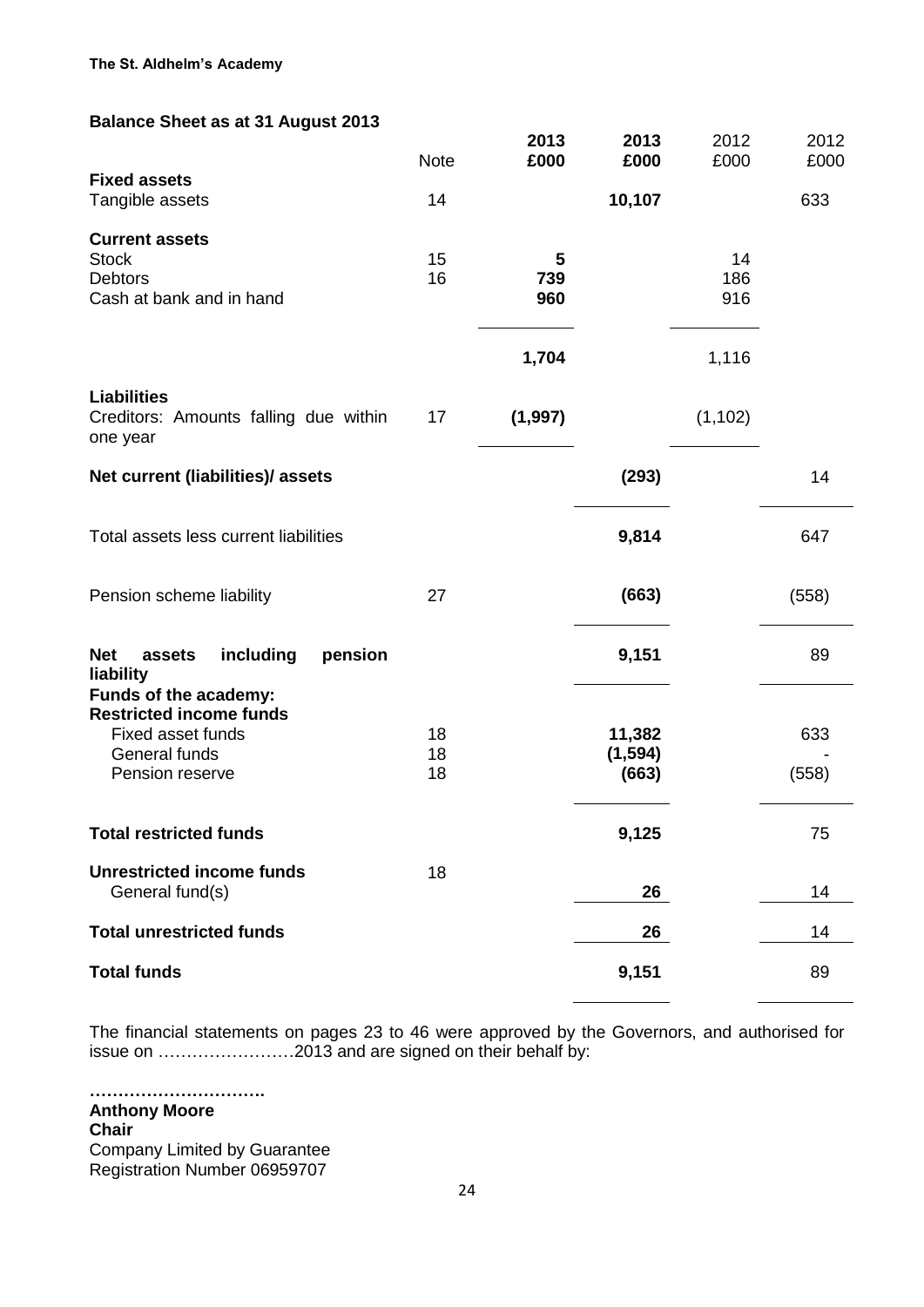#### **The St. Aldhelm's Academy**

# **Cash Flow Statement for the Year Ended 31 August 2013**

|                                                             | <b>Notes</b> | 2013<br>£000 | 2012<br>£000 |  |
|-------------------------------------------------------------|--------------|--------------|--------------|--|
| Net cash inflow from operating activities                   | 22           | (1, 230)     | 468          |  |
| Returns on investments and servicing of finance             | 23           | 40           | 1            |  |
| Capital expenditure                                         | 24           | 1,234        | (26)         |  |
| Increase in cash in the year                                | 25           | 44           | 443          |  |
| Reconciliation of net cash flow to movement in net<br>funds |              |              |              |  |
| Net funds at 1 September 2012                               |              | 916          | 473          |  |
| Net funds at 31 August 2013                                 |              | 960          | 916          |  |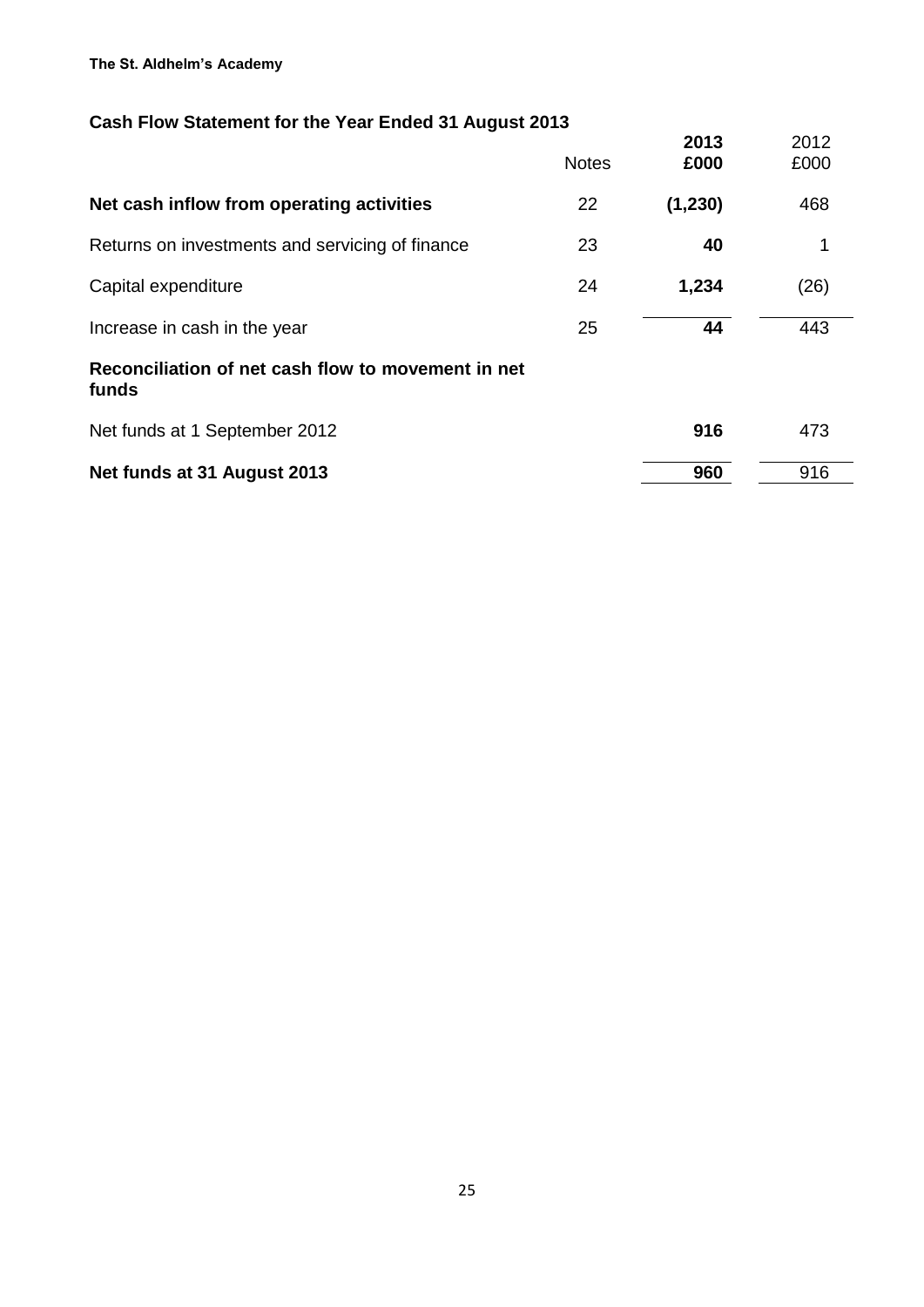### **1 Accounting Policies**

### **Basis of Preparation**

The financial statements have been prepared under the historical cost convention in accordance with applicable United Kingdom Accounting Standards, the Charity Commission 'Statement of Recommended Practice: Accounting and Reporting by Charities' ('SORP 2005'), the Annual Academies Accounts Direction issued by the Education Funding Agency and the Companies Act 2006. A summary of the principal accounting policies, which have been applied consistently is set out below.

## **Going Concern**

The governors assess whether the use of going concern is appropriate i.e. whether there are any material uncertainties related to events or conditions that may cast significant doubt on the ability of the Academy to continue as a going concern. The governors make this assessment in respect of a period of one year from the date of approval of the financial statements.

We believe that the Academy will remain a going concern. We have taken into account the current deficit and operational cash flow position and have prepared financial plans for the short and medium term. These indicate that the Academy will be able to meet their operational costs each year going forward. In 2013/14 and 2014/15 it is projected that the Academy will maintain the deficit. The Academy has projected an on-going increase in pupil numbers and having aligned increases in staffing to match these increases it is projected that from 2015/16 onwards the Academy will be able to reduce the deficit balance each year. It is anticipated that the Academy will be able to begin to build reserves from 2020/21 onwards.

The Academy believes that the EFA will provide support to enable us to manage the projected negative operational cash flows that would prevent the Academy from meeting its financial obligations. It is anticipated that this support would be through staged early drawdowns of funding that the Academy would be required to repay. The evidence that we have for this assumption is:

- The EFA clearly layout their approach to supporting Academies with negative cash flows through their document titled" Academies Advances of Funding".
- The EFA have already responded to our first request for advanced funding by providing £650,000 in November 2013.
- The EFA have shown their support of the Academy through their investment of £11.1 million for the capital project.

Finally, if the EFA are not full assured that the Governing Body has the capacity or capability to manage the Academy's finances, under the Funding Agreement signed between the Trustees and the EFA, the EFA will be able to remove the Trustees and Governors and put into place an alternative means for the Academy to continue to support the young people and the community It serves.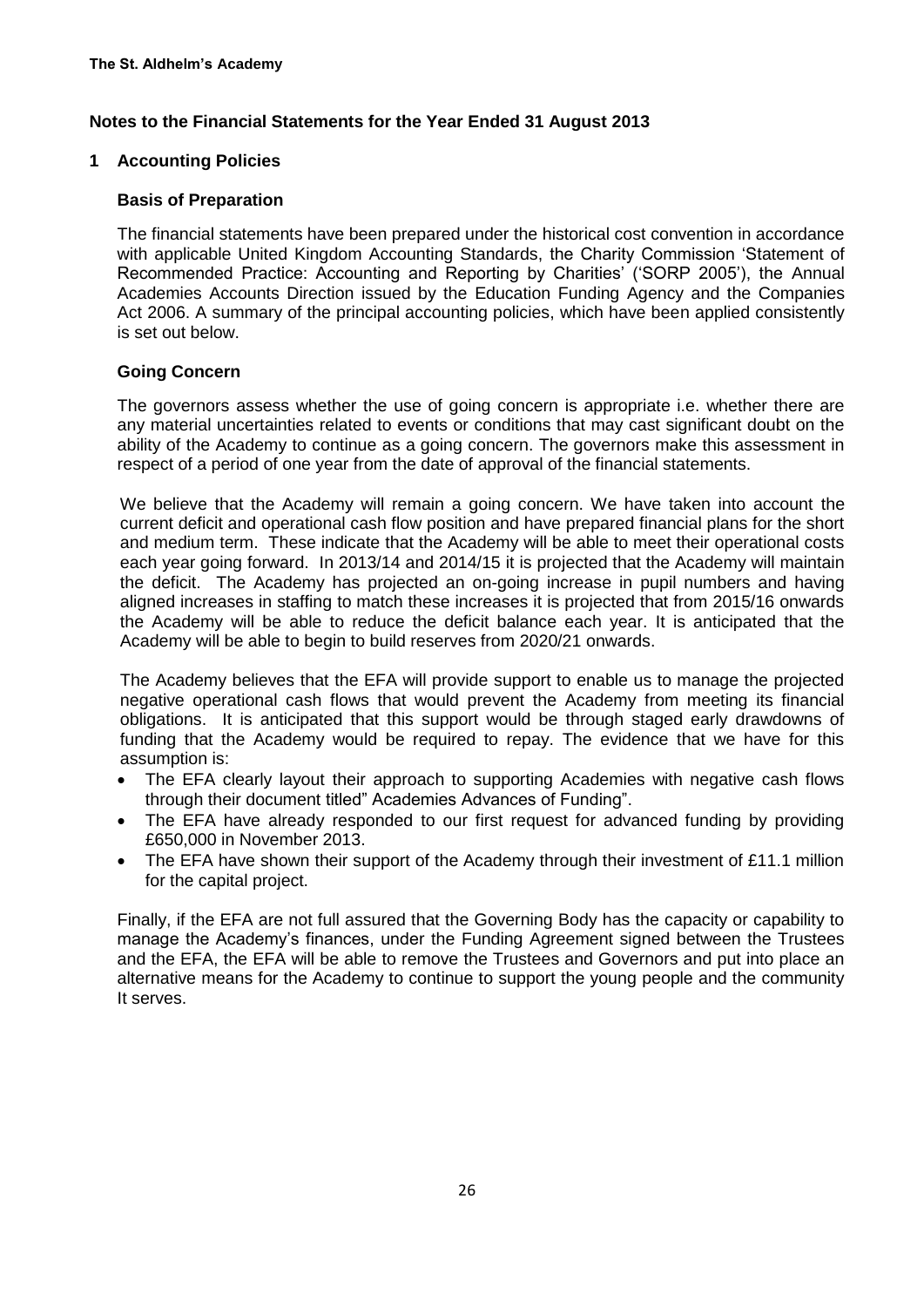#### **1 Accounting Policies (continued)**

#### **Incoming Resources**

All incoming resources are recognised when the Academy has entitlement to the funds, certainty of receipt and the amount can be measured with sufficient reliability.

#### **Grants receivable**

Grants are included in the Statement of Financial Activities on a receivable basis. The balance of income received for specific purposes but not expended during the period is shown in the relevant funds on the Balance Sheet. Where income is received in advance of entitlement of receipt its recognition is deferred and included in creditors as deferred income. Where entitlement occurs before income is received, the income is accrued.

The General Annual Grant (GAG) is a restricted general fund in accordance with the Academy's funding agreement. More information is given in note 2.

Capital grants received are recognised as a restricted fixed asset fund in accordance with the Accounts Direction. Capital grants are recognised when receivable and are not deferred over the life of the asset on which they are expended. Unspent amount of capital grant are referenced in the balance in the restricted fixed asset fund.

#### **Sponsorship income**

Sponsorship income provided to the Academy which amounts to a donation is recognised in the Statement of Financial Activities in the period in which it is receivable, where there is certainty of receipt and is measurable.

#### **Donations**

Donations are recognised on a receivable basis where there is certainty of receipt and the amount can be reliably measured.

#### **Other income**

Other income, including the hire of facilities, is recognised in the period it is receivable and to the extent the goods have been provided or on completion of the service.

#### **Donated Services and Gifts in Kind**

The value of donated services and gifts in kind provided to the Academy are recognised at an estimate of their gross value in the period in which they are receivable as incoming resources, where the benefit to the Academy can be reliably measured. An equivalent amount is included as expenditure under the relevant heading in the Statement of Financial Activities, except where the gift in kind was a fixed asset in which case the amount is included in the appropriate fixed asset category and depreciated over the useful economic life in accordance with Academy's policies.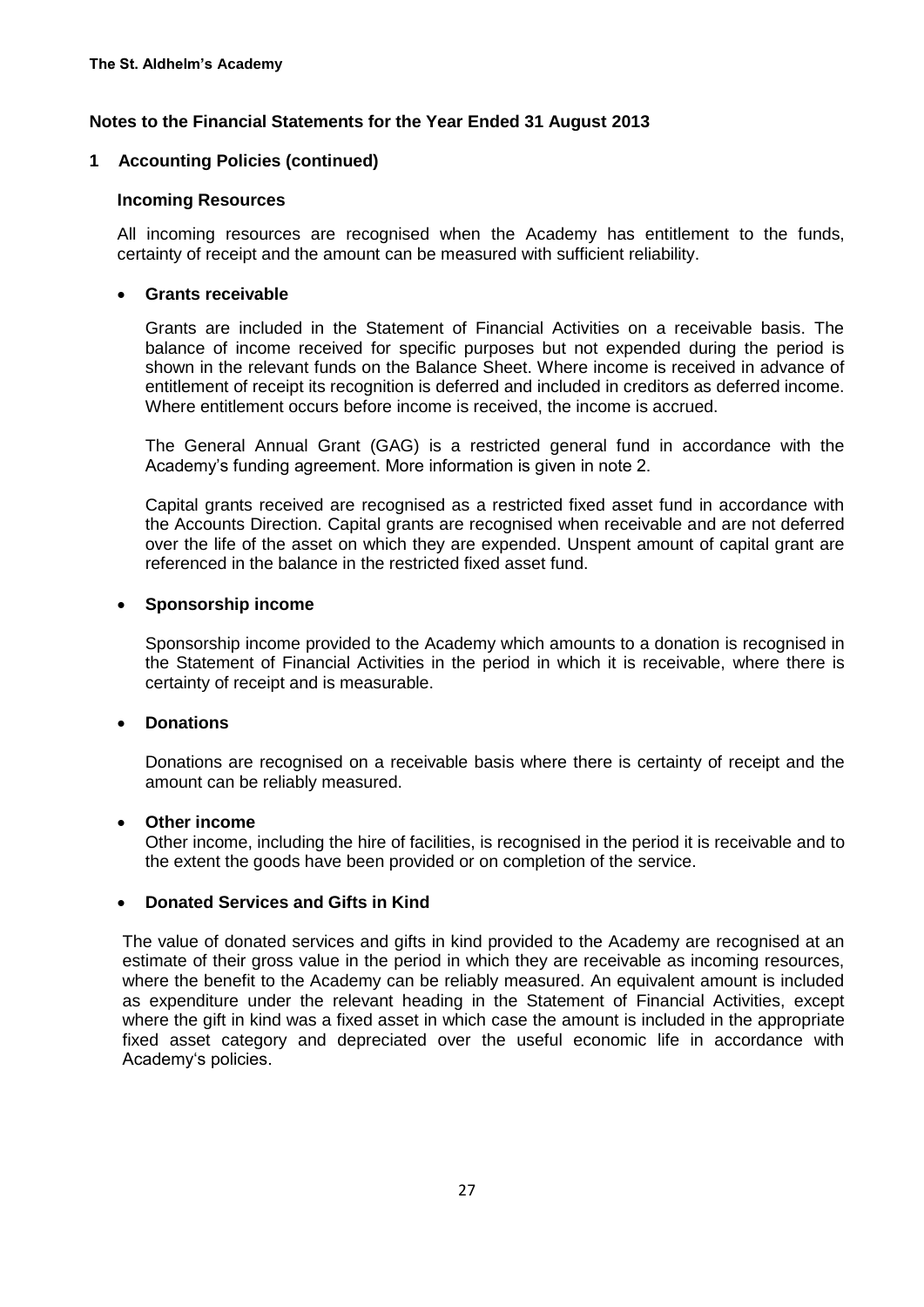## **1 Accounting Policies (continued)**

## **Resources Expended**

All expenditure is recognised in the period in which a liability is incurred and has been classified under headings that aggregate all costs related to that category. Where costs cannot be directly attributed to particular headings they have been allocated on a basis consistent with the use of resources, with central staff costs allocated on the basis of time spent, and depreciation charges allocated on the portion of the asset's use. Other support costs are allocated based on the spread of staff costs.

## **Costs of generating funds**

These are costs incurred in attracting voluntary income, and those incurred in trading activities that raise funds.

## **Charitable activities**

These are costs incurred on the Academy's educational operations.

## **Governance Costs**

These include the costs attributable to the Academy's compliance with constitutional and statutory requirements, including audit, strategic management and Governor's meetings and reimbursed expenses.

All resources expended are inclusive of irrecoverable VAT.

## **Tangible Fixed Assets**

Assets costing £1,000 or more are capitalised as tangible fixed assets and are carried at cost, net of depreciation and any provision for impairment.

Where tangible fixed assets have been acquired with the aid of specific grants, either from the Government or from the private sector, they are included in the Balance Sheet at cost and depreciated over their expected useful economic life. The related grants are credited to a restricted fixed asset fund in the Statement of Financial Activities and carried forward in the Balance Sheet. Depreciation on such assets is charged to the restricted fixed asset fund in the Statement of Financial Activities so as to reduce the fund over the useful economic life of the related asset on a basis consistent with the Academy's depreciation policy.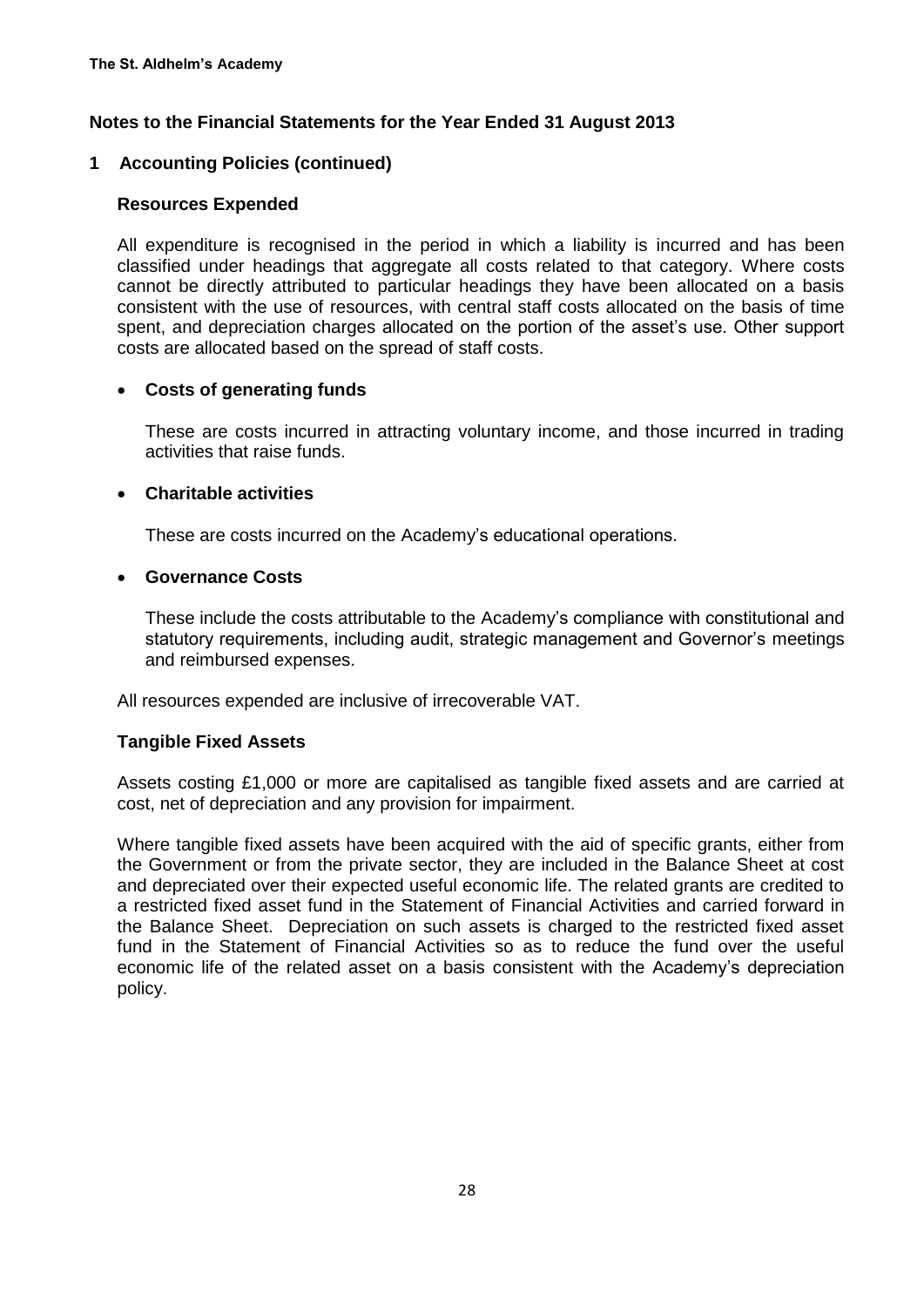## **1 Accounting Policies (continued)**

## **Tangible Fixed Assets (continued)**

Depreciation is provided on tangible fixed assets at rates calculated to write off the cost of each asset on the following bases over their expected useful lives, as follows:

Long leasehold buildings 2% straight line Fixtures, fittings and equipment 25% straight line Computer equipment 33% straight line

Assets in the course of construction are included at cost. Depreciation on these assets is not charged until they are brought into use.

A review for impairment of a fixed asset is carried out if events or changes in circumstances indicate that the carrying value of any fixed asset may not be recoverable. Shortfalls between the carrying value of fixed assets and their recoverable amounts are recognised as impairments. Impairment losses are recognised in the Statement of Financial Activities.

#### **Leased Assets**

Rentals under operating leases are charged on a straight line basis over the lease term.

### **Stock**

Unsold uniforms, catering and stationery stocks are valued at the lower of cost and net realisable value. Items donated for resale or distributions are not included in the financial statements until they are sold or distributed.

#### **Taxation**

The Academy is considered to pass the tests set out in Paragraph 1 Schedule 6 of the Finance Act 2010 and therefore it meets the definition of a charitable company for UK corporation tax purposes. Accordingly, the Academy is potentially exempt from taxation in respect of income or capital gains received within categories covered by Chapter 3 Part 11 of the Corporation Tax Act 2010 or Section 256 of the Taxation of Chargeable Gains Act 1992, to the extent that such income or gains are applied exclusively to charitable purposes.

#### **Liabilities**

Liabilities are recognised when either a constructive or legal obligation exists.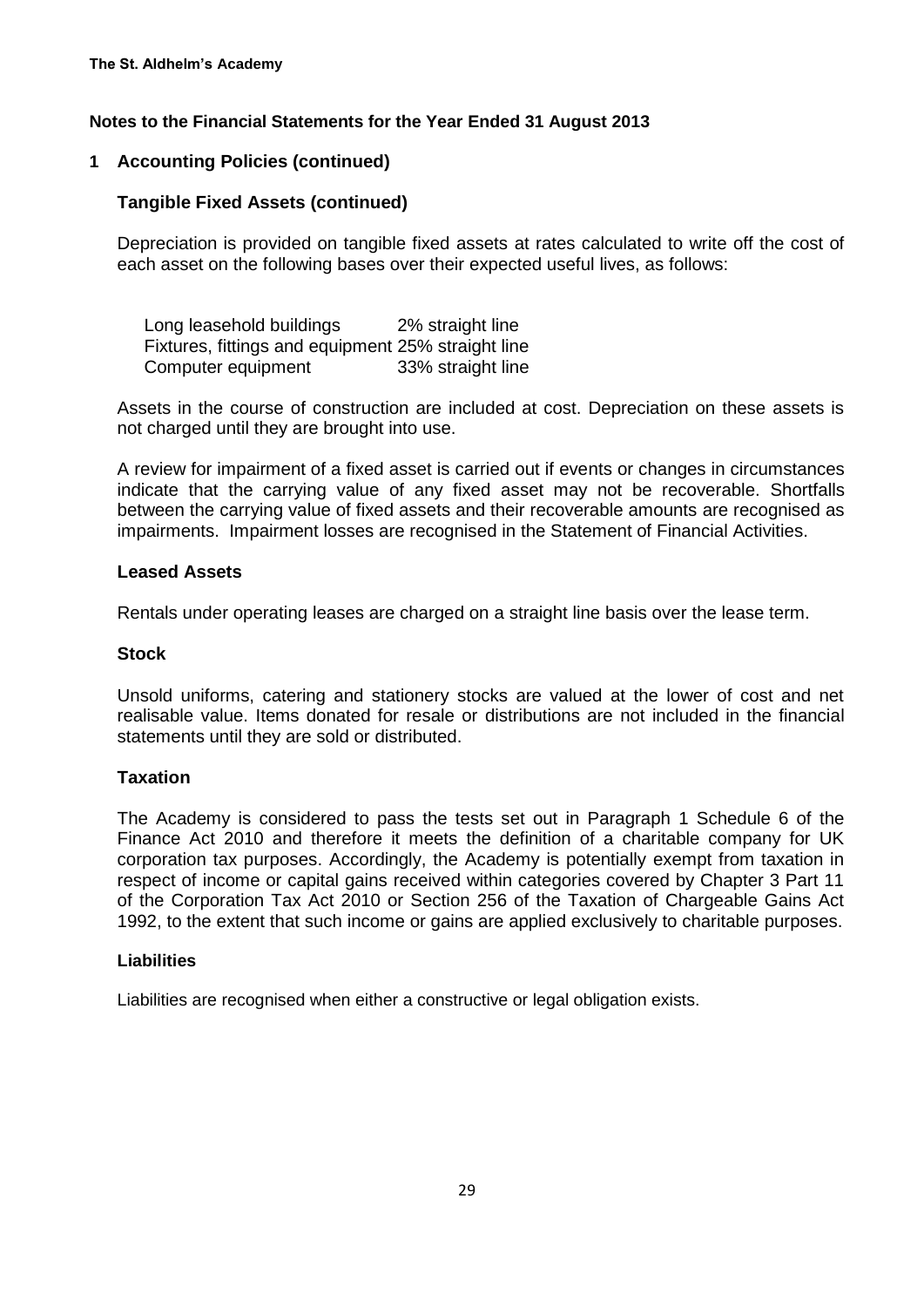## **1 Accounting Policies (continued)**

### **Pensions Benefits**

Retirement benefits to employees of the Academy are provided by the Teachers' Pension Scheme ('TPS') and the Local Government Pension Scheme ('LGPS'). These are defined benefit schemes, are contracted out of the State Earnings-Related Pension Scheme ('SERPS'), and the assets are held separately from those of the academy.

The TPS is an unfunded scheme and contributions are calculated so as to spread the cost of pensions over employees' working lives with the Academy in such a way that the pension cost is a substantially level percentage of current and future pensionable payroll. The contributions are determined by the Government Actuary on the basis of quinquennial valuations using a prospective benefit method. As stated in Note 27, the TPS is a multi-employer scheme and the Academy is unable to identify its share of the underlying assets and liabilities of the scheme on a consistent and reasonable basis.

The TPS is therefore treated as a defined contribution scheme and the contributions recognised as they are paid each year.

The LGPS is a funded scheme and the assets are held separately from those of the Academy in separate trustee administered funds. Pension scheme assets are measured at fair value and liabilities are measured on an actuarial basis using the projected unit method and discounted at a rate equivalent to the current rate of return on a high quality corporate bond of equivalent term and currency to the liabilities. The actuarial valuations are obtained at least triennially and are updated at each Balance Sheet date. The amounts charged to operating surplus are the current service costs and gains and losses on settlements and curtailments. They are included as part of staff costs. Past service costs are recognised immediately in the Statement of Financial Activities if the benefits have vested. If the benefits have not vested immediately, the costs are recognised over the period until vesting occurs. The expected return on assets and the interest cost are shown as a net finance amount of other finance costs or credits adjacent to interest. Actuarial gains and losses are recognised immediately in other gains and losses.

## **Fund Accounting**

Unrestricted income funds represent those resources which may be used towards meeting any of the charitable objects of the Academy at the discretion of the governors.

Restricted fixed asset funds are resources which are to be applied to specific capital purposes imposed by the funders where the asset acquired or created is held for a specific purpose.

Restricted general funds comprise all other restricted funds received and include grants from the Education Funding Agency and Department for Education.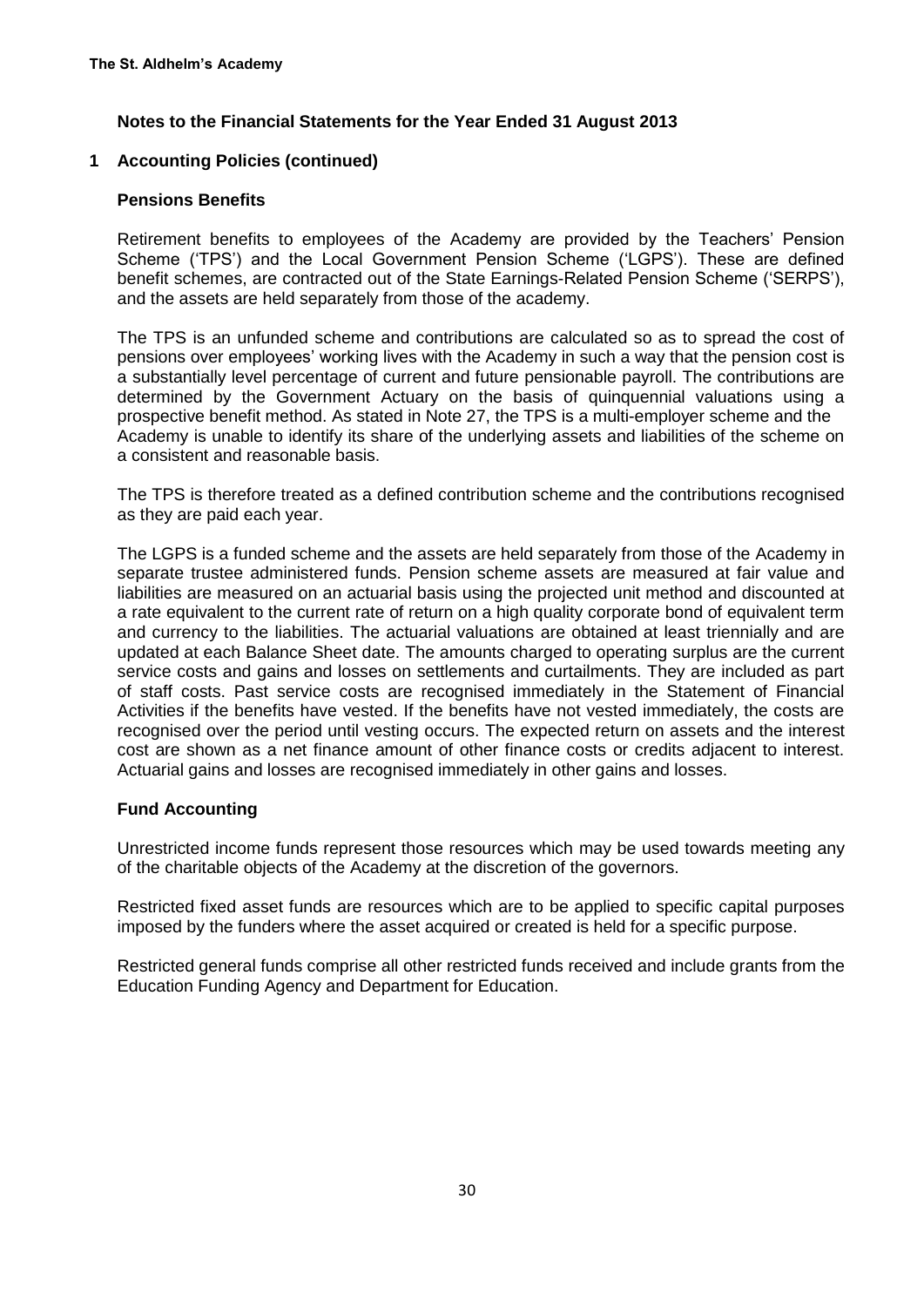## **2 General Annual Grant (GAG)**

Under the funding agreement with the Secretary of State, St. Aldhelm's Academy was subject to limits at 31 August 2013 on the amount of GAG that could be carried forward from one year to the next. An amount equal to 12% of GAG could be carried forward, of which up to 2% could be used for general recurrent purposes, with any balance being available for premises/capital purposes.

St. Aldhelm's Academy has not exceeded the 12% limit during the year ended 31 August 2013; however St. Aldhelm's Academy has exceeded the 2% limit during the year ended 31 August 2013.

## **3 Voluntary Income**

|                            | Unrestricted<br><b>Funds</b><br>£000 | Restricted<br><b>Funds</b><br>£000 | <b>Total 2013</b><br>£000 | Total 2012<br>£000 |
|----------------------------|--------------------------------------|------------------------------------|---------------------------|--------------------|
| Capital grants             |                                      | 10749                              | 10,749                    | 159                |
| Donations - JP Morgan      |                                      |                                    |                           |                    |
| Donations - Talbot Village | 3                                    |                                    |                           |                    |
| Donations - ENTHUSE        |                                      |                                    |                           |                    |
| award                      | 3                                    |                                    |                           |                    |
| Private sponsorship        |                                      |                                    |                           | 470                |
| Other donations            |                                      |                                    |                           |                    |
|                            |                                      | 10,749                             | 10,756                    | 633                |

## **4 Activities for Generating Funds**

|                    | Unrestricted<br><b>Funds</b><br>£000 | Restricted<br><b>Funds</b><br>£000 | <b>Total</b><br>2013<br>£000 | Total<br>2012<br>£000 |
|--------------------|--------------------------------------|------------------------------------|------------------------------|-----------------------|
| Hire of facilities | 19                                   |                                    | 19                           | 49                    |
| Catering income    | 153                                  |                                    | 153                          | 109                   |
| Sale of uniforms   | 20                                   |                                    | 20                           | 13                    |
| Other income       | 24                                   |                                    | 24                           | 4                     |
|                    | 216                                  |                                    | 216                          | 175                   |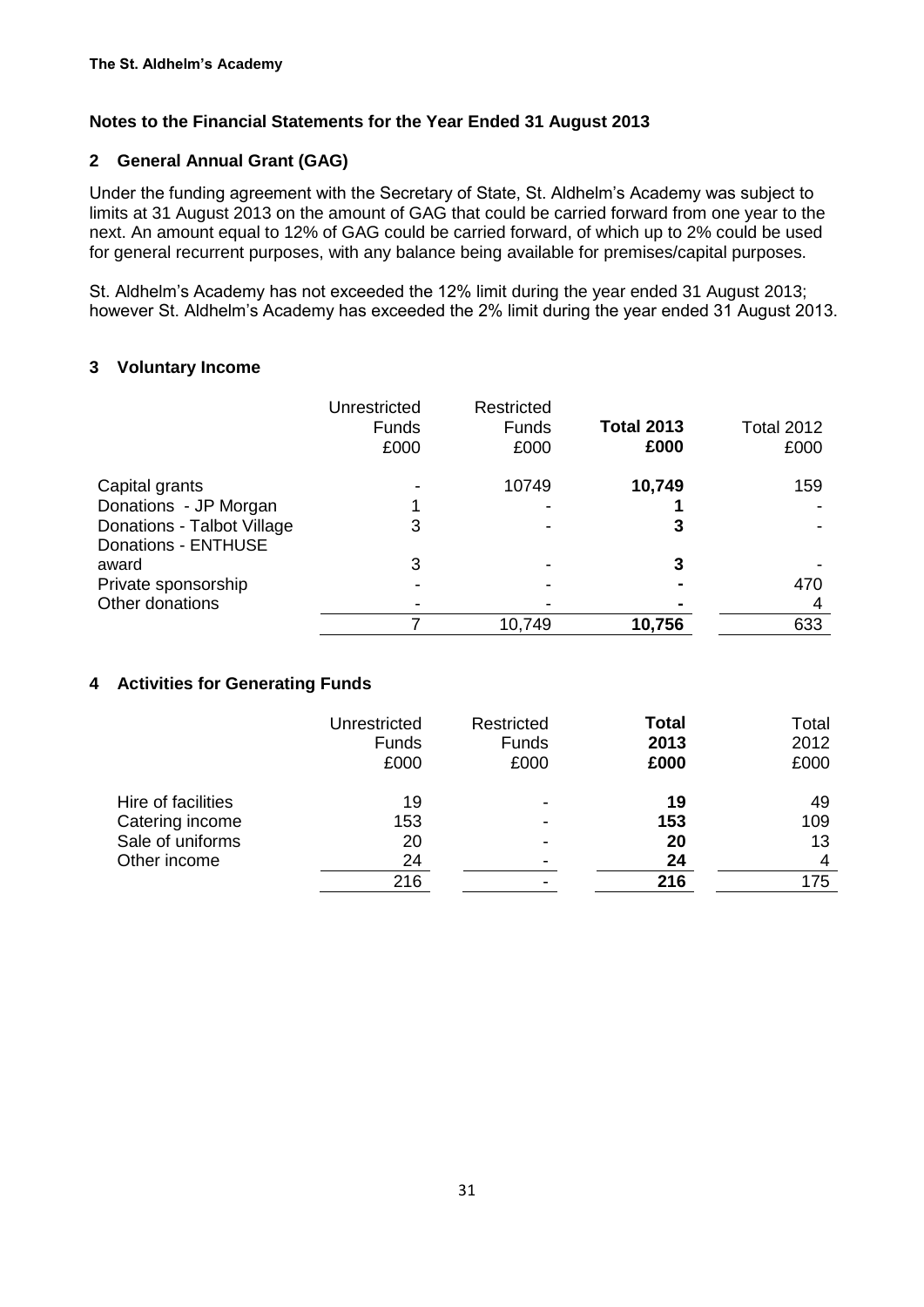## **5 Investment Income**

|                     | Unrestricted<br>Funds<br>£000 | Restricted<br><b>Funds</b><br>£000 | <b>Total</b><br>2013<br>£000 | Total<br>2012<br>£000 |
|---------------------|-------------------------------|------------------------------------|------------------------------|-----------------------|
| Short term deposits | 40                            | $\overline{\phantom{0}}$           | 40                           |                       |
|                     | 40                            |                                    | 40                           |                       |

## **6 Funding for Academy's Educational Operations**

|                                     | Unrestricted<br>Funds<br>£000 | Restricted<br>Funds<br>£000 | Total<br>2013<br>£000 | Total<br>2012<br>£000 |
|-------------------------------------|-------------------------------|-----------------------------|-----------------------|-----------------------|
| DfE/EFA revenue grants              |                               |                             |                       |                       |
| General Annual Grant (GAG) (note 2) |                               | 2,963                       | 2,963                 | 3,141                 |
| <b>Start Up Grants</b>              |                               | 437                         | 437                   | 747                   |
| Other DfE/EFA Grants                |                               | 59                          | 59                    | 250                   |
|                                     |                               | 3,459                       | 3,459                 | 4,138                 |
| <b>Other Government grants</b>      |                               | 80                          | 80                    |                       |
| <b>Special Educational Projects</b> |                               | 22                          | 22                    | 59                    |
|                                     |                               | 102                         | 102                   | 59                    |
|                                     |                               | 3,561                       | 3,561                 | 4,197                 |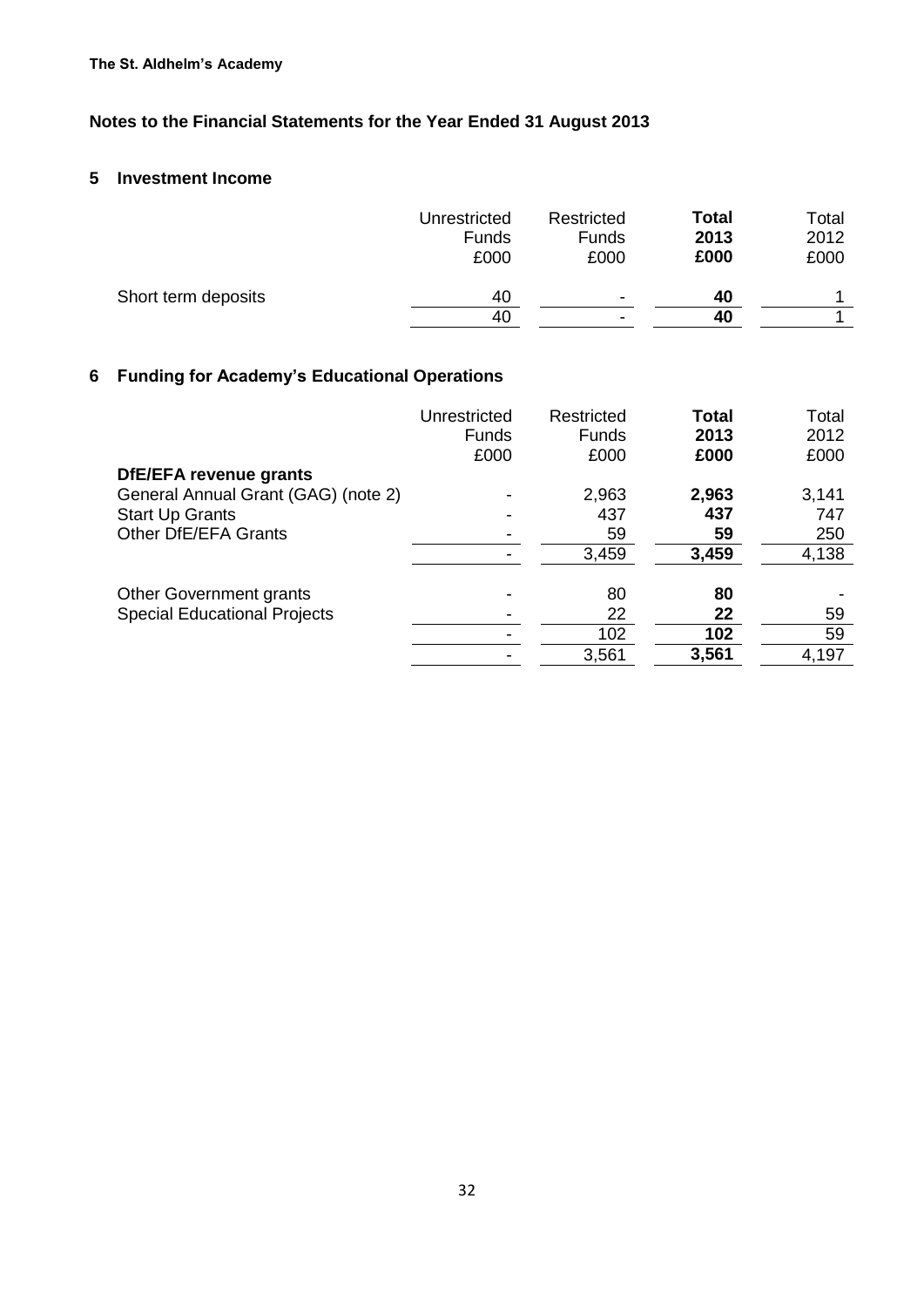## **7 Resources Expended**

|                                                                              | <b>Staff</b><br><b>Costs</b> | <b>Non Pay Expenditure</b>  |                                      |                       |                       |
|------------------------------------------------------------------------------|------------------------------|-----------------------------|--------------------------------------|-----------------------|-----------------------|
|                                                                              | £000                         | <b>Premise</b><br>s<br>£000 | <b>Other</b><br><b>Costs</b><br>£000 | Total<br>2013<br>£000 | Total<br>2012<br>£000 |
| Costs of activities for generating funds<br>Academy's educational operations | 100                          |                             | 151                                  | 251                   | 166                   |
| Direct costs                                                                 | 2,665                        |                             | 318                                  | 2,983                 | 3,165                 |
| <b>Allocated Support Costs</b>                                               | 509                          | 41                          | 463                                  | 1,013                 | 1,126                 |
|                                                                              | 3,274                        | 41                          | 932                                  | 4,247                 | 4,457                 |
| Governance costs including allocated<br>support costs                        | 3,274                        | 41                          | 37<br>969                            | 37<br>4,284           | 215<br>4,675          |
| Incoming/(outgoing) resources for the year include:                          |                              |                             |                                      | 2013<br>£000          | 2012<br>£000          |
| <b>Operating leases</b><br>Fees payable to auditor                           |                              |                             |                                      |                       | 22                    |
| Audit                                                                        |                              |                             |                                      | 17                    |                       |
| Other services                                                               |                              |                             |                                      | 15                    |                       |
|                                                                              |                              |                             |                                      | 32                    | 22                    |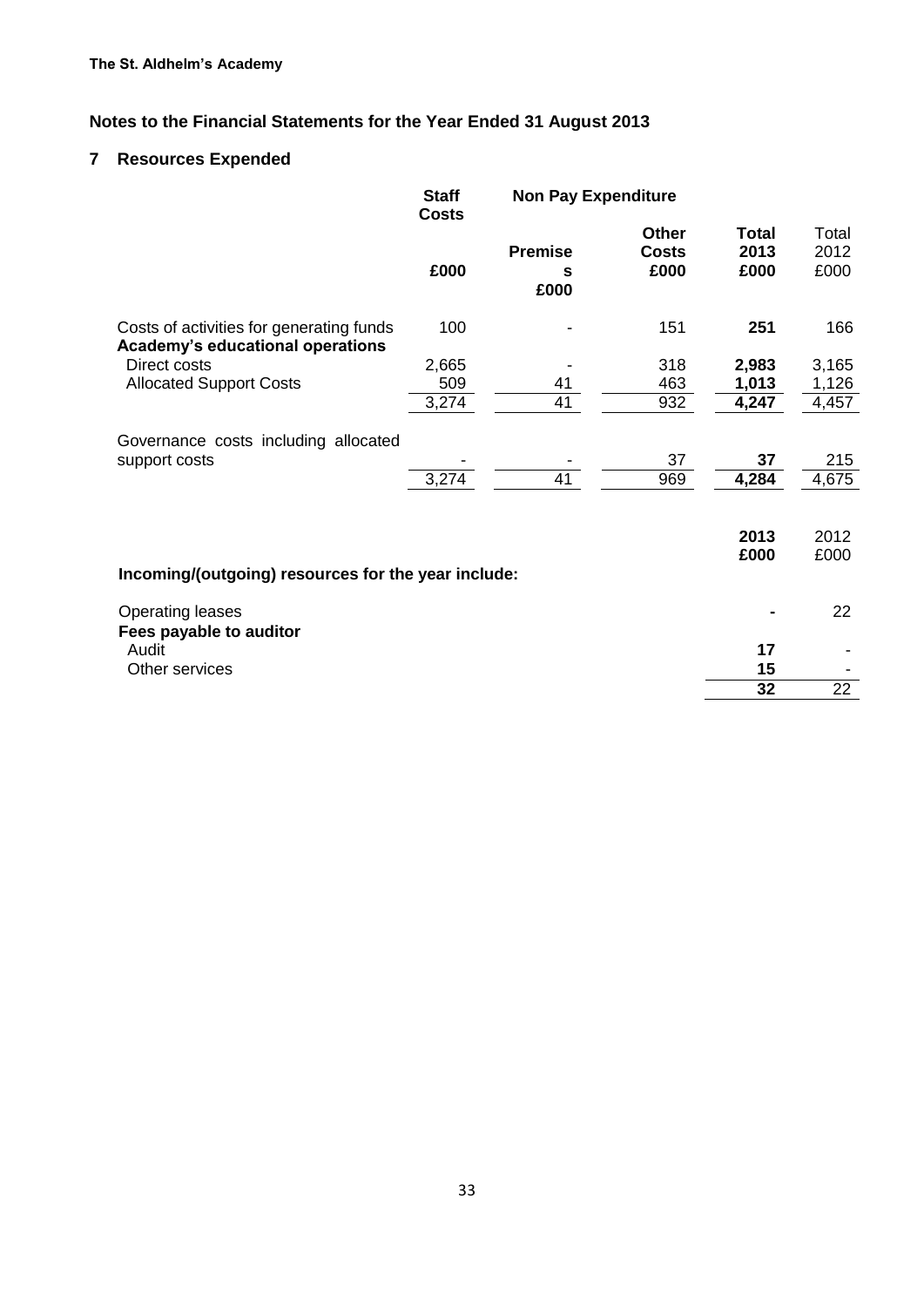## **8 Charitable Activities - Academy's Educational Operations**

|                                                          | <b>Unrestricted</b><br><b>Funds</b><br>£000 | <b>Restricted</b><br><b>Funds</b><br>£000 | Total<br>2013<br>£000 | Total<br>2012<br>£000 |
|----------------------------------------------------------|---------------------------------------------|-------------------------------------------|-----------------------|-----------------------|
| Teaching and educational support<br>staff                |                                             |                                           |                       |                       |
| costs                                                    |                                             | 2,657                                     | 2,657                 | 2,750                 |
| Depreciation                                             |                                             | 41                                        | 41                    | 40                    |
| <b>Educational supplies</b>                              |                                             | 34                                        | 34                    | 80                    |
| <b>Examination fees</b>                                  |                                             | 61                                        | 61                    | 41                    |
| Staff development                                        |                                             |                                           |                       | 40                    |
| <b>Educational consultancy</b>                           |                                             | 3                                         | 3                     | 77                    |
| Other direct costs                                       |                                             | 228                                       | 228                   | 137                   |
|                                                          |                                             | 3,024                                     | 3,024                 | 3,165                 |
| <b>Allocation supported costs</b><br>Support staff costs |                                             | 509                                       | 509                   | 513                   |
| Recruitment and support                                  |                                             |                                           |                       | 9                     |
| of<br>Maintenance<br>premises<br>and<br>equipment        |                                             | 15                                        | 15                    | 36                    |
| Cleaning                                                 |                                             | 23                                        | 23                    | 87                    |
| Rent & rates                                             |                                             | 69                                        | 69                    | 240                   |
| Insurance                                                |                                             | 31                                        | 31                    | 30                    |
| Security and transport                                   |                                             | 5                                         | 5                     | 27                    |
| Catering                                                 |                                             |                                           |                       | 63                    |
| Bank interest and charges                                |                                             |                                           |                       |                       |
| Other support costs                                      |                                             | 319                                       | 319                   | 120                   |
|                                                          |                                             | 971                                       | 971                   | 1,126                 |
|                                                          |                                             | 3,996                                     | 3,996                 | 4,291                 |

## **9 Governance Costs**

|                                                                      | <b>Unrestricted</b><br><b>Funds</b><br>£000 | <b>Restricted</b><br><b>Funds</b><br>£000 | Total<br>2013<br>£000 | Total<br>2012<br>£000 |
|----------------------------------------------------------------------|---------------------------------------------|-------------------------------------------|-----------------------|-----------------------|
| Legal and professional fees<br>Consultancy<br>Auditor's remuneration |                                             |                                           | 6                     | 50                    |
| Audit of financial statements                                        |                                             | 15                                        | 15                    |                       |
| Responsible officer audit                                            |                                             |                                           |                       |                       |
| Accountancy, taxation and other                                      |                                             |                                           |                       |                       |
| Support staff costs                                                  |                                             |                                           | 8                     | 148                   |
|                                                                      |                                             | 37                                        | 37                    | 218                   |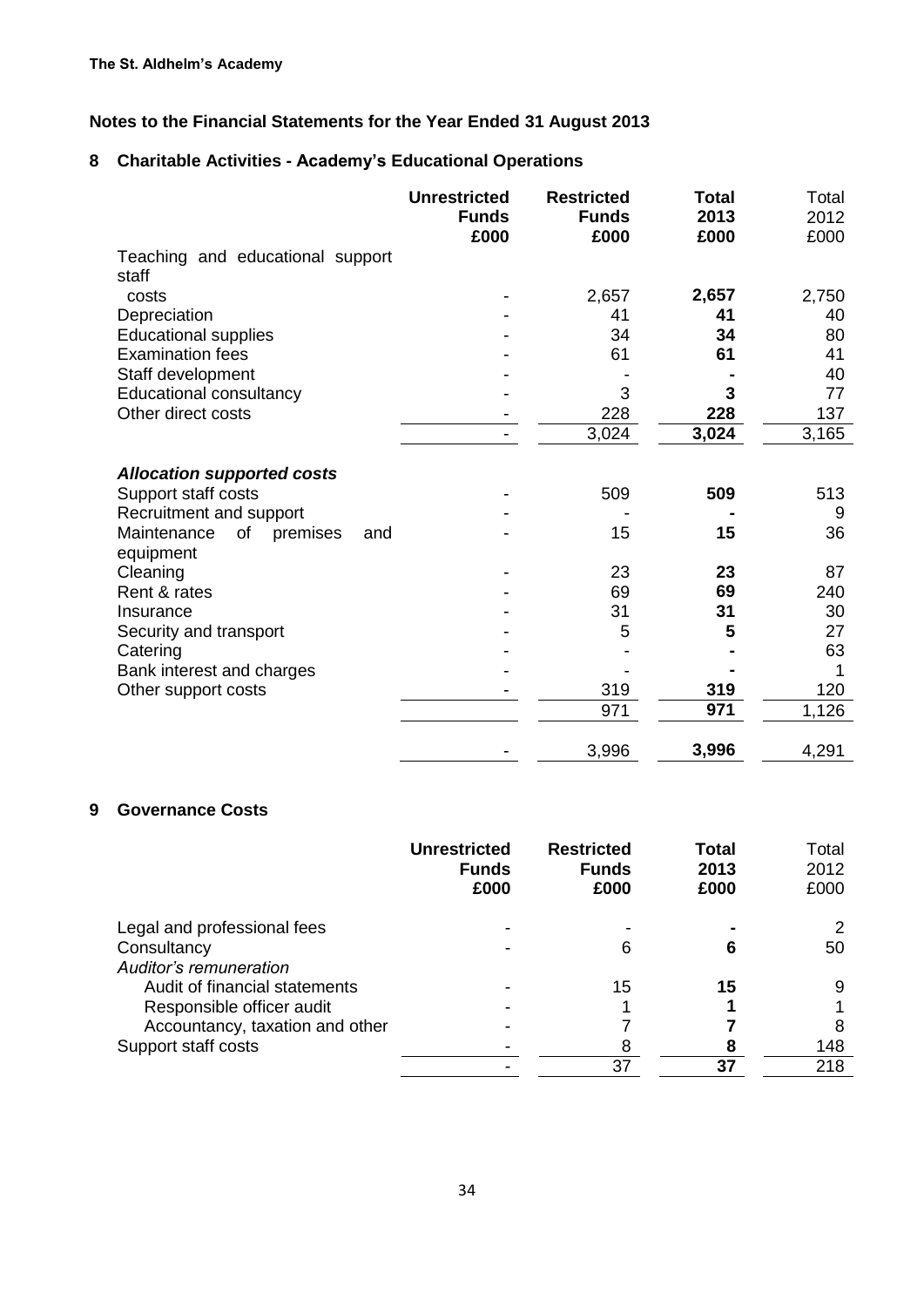#### **10 Exceptional item**

|                             | <b>Total</b> | Total                    |
|-----------------------------|--------------|--------------------------|
|                             | 2013         | 2012                     |
|                             | £000         | £000                     |
| Financial loss              | 1,110        | $\overline{\phantom{0}}$ |
| Legal and professional fees | 95           | $\overline{\phantom{0}}$ |
|                             | 1,205        | ٠                        |
|                             |              |                          |

During the year ended 31 August 2013 the Academy incurred an exceptional non-operational loss of funds of £1,205,000. The external loss was incurred as a result of a fundamental breakdown in internal controls and the costs associated with the on-going process of recovery.

#### **11 Staff Costs**

| Staff costs during the year were:<br>Wages and salaries<br>2,628<br>Social security costs<br>171<br>Pension costs<br>327<br>3,126<br>Supply teacher costs<br>36<br>Compensation payments<br>72<br>Contracted operational staff<br>40<br>3,274 | 2013<br>£000 | 2012<br>£000 |
|-----------------------------------------------------------------------------------------------------------------------------------------------------------------------------------------------------------------------------------------------|--------------|--------------|
|                                                                                                                                                                                                                                               |              |              |
|                                                                                                                                                                                                                                               |              | 2,615        |
|                                                                                                                                                                                                                                               |              | 185          |
|                                                                                                                                                                                                                                               |              | 356          |
|                                                                                                                                                                                                                                               |              | 3,156        |
|                                                                                                                                                                                                                                               |              |              |
|                                                                                                                                                                                                                                               |              | 302          |
|                                                                                                                                                                                                                                               |              |              |
|                                                                                                                                                                                                                                               |              | 3,458        |

The average number of persons (including senior management team) employed by the Academy during the year expressed as full time equivalents was as follows:

|                              | 2013 | 2012 |
|------------------------------|------|------|
|                              | No.  | No.  |
| <b>Charitable Activities</b> |      |      |
| <b>Teachers</b>              | 38   | 32   |
| Administration and support   | 82   | 83   |
| Management                   | 5    | 5    |
|                              | 125  | 120  |

The number of employees whose emoluments fell within the following bands was:

|                     | 2013<br>£000 | 2012<br>£000 |
|---------------------|--------------|--------------|
| £60,001 - £70,000   | д            | 4            |
| £100,001 - £110,000 |              |              |
|                     |              | 5            |

Three of the above employees participated in the Teachers' Pension Scheme. During the year ended 31 August 2012, pension contributions for these staff amounted to £31,084 (2011: £34,018). The other two employees participated in the Local Government Pension Scheme. Pension contributions amounted to £16,305 (2011: £24,011).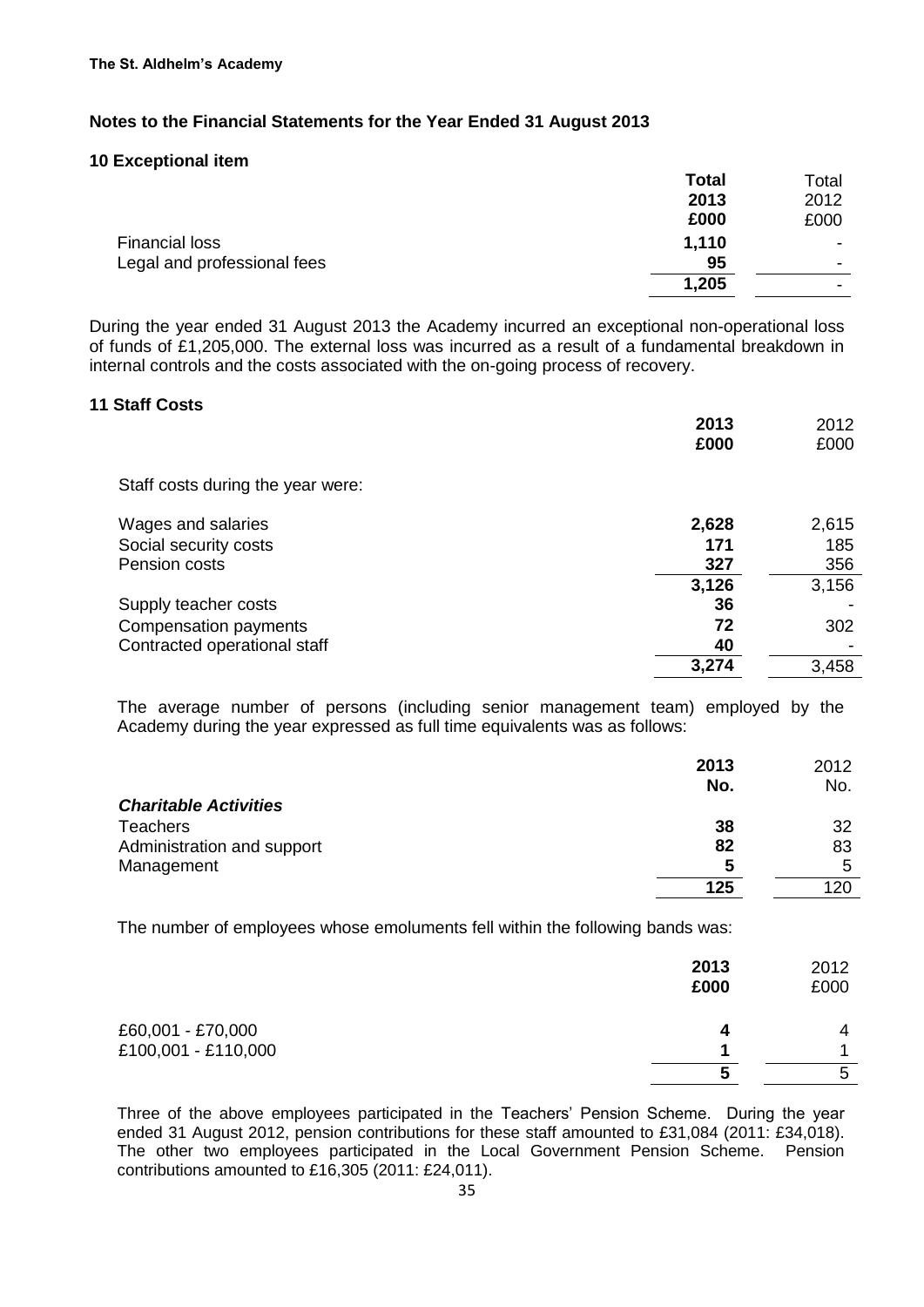#### **12 Governors' Remuneration and Expenses**

Principal and staff governors (trustee governors) only received remuneration in respect of services they provided undertaking the roles of Principal and staff and not in respect of their services as governors. Other governors did not receive any payments, other than expenses, from the Academy in respect of their role as governors. The banding of governors' remuneration was as follows:

| Principal:            | £105,000 - £110,000 | $(2012: \text{\textsterling}105,000 - \text{\textsterling}110,000)$ |
|-----------------------|---------------------|---------------------------------------------------------------------|
| Other staff governor: | £35,000 - £40,000   | $(2012: \text{\textsterling}35,000 - \text{\textsterling}40,000)$   |

During the year ended 31 August 2013, travel and subsistence expenses totalling £nil were reimbursed to governors (2012: £nil).

Related party transactions involving the governors are set out in note 28.

#### **13 Governors' and Officers' Insurance**

In accordance with normal commercial practice the Academy has purchased insurance to protect governors and officers from claims arising from negligent acts, errors or omissions occurring whilst on Academy business. The insurance provides cover up to £2 million on any one claim and the cost for the year ended 31 August 2013 was £889 (2012: £889).

The cost of this insurance is included in the total insurance cost.

#### **14 Tangible Fixed Assets**

|                          | Leasehold<br><b>Land and</b><br><b>Buildings</b><br>£000 | <b>Furniture</b><br>and<br><b>Equipment</b><br>£000 | <b>Computer</b><br><b>Equipment</b><br>£000 | <b>Assets</b><br><b>Under</b><br><b>Construction</b><br>£000 | Total<br>£000 |
|--------------------------|----------------------------------------------------------|-----------------------------------------------------|---------------------------------------------|--------------------------------------------------------------|---------------|
| Cost                     |                                                          |                                                     |                                             |                                                              |               |
| At 1 September 2012      | 523                                                      | 140                                                 | 17                                          |                                                              | 680           |
| <b>Additions</b>         |                                                          |                                                     |                                             | 9,515                                                        | 9,515         |
| <b>Transfer</b>          | (523)                                                    |                                                     |                                             | 523                                                          |               |
| At 31 August 2013        |                                                          | 140                                                 | 17                                          | 10,038                                                       | 10,195        |
| <b>Depreciation</b>      |                                                          |                                                     |                                             |                                                              |               |
| At 1 September 2012      |                                                          | 36                                                  | 11                                          |                                                              | 47            |
| Charged in year          |                                                          | 36                                                  | 5                                           |                                                              | 41            |
| At 31 August 2013        |                                                          | 72                                                  | 16                                          |                                                              | 88            |
| <b>Net book values</b>   |                                                          |                                                     |                                             |                                                              |               |
| <b>At 31 August 2013</b> |                                                          | 68                                                  | 1                                           | 10,038                                                       | 10,107        |
| At 31 August 2012        | 523                                                      | 104                                                 | 6                                           |                                                              | 633           |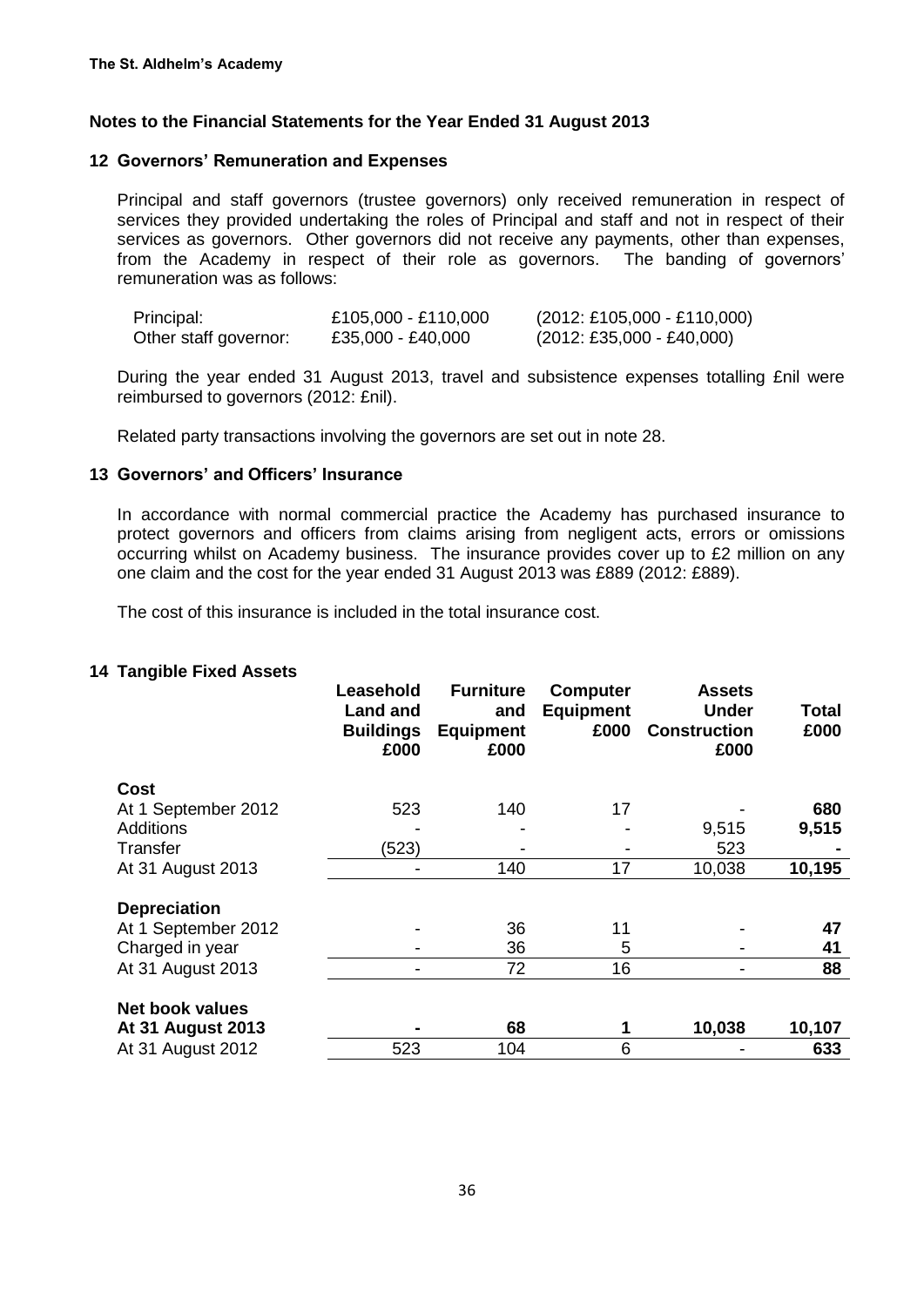**15 Stock**

|                                                   | 2013<br>£000            | 2012<br>£000   |
|---------------------------------------------------|-------------------------|----------------|
| Clothing                                          | $\mathbf{2}$            | 7              |
| Catering                                          |                         | $\overline{2}$ |
| Stationery                                        | $\overline{\mathbf{3}}$ | 5              |
|                                                   | $\overline{5}$          | 14             |
| <b>16 Debtors</b>                                 |                         |                |
|                                                   | 2013<br>£000            | 2012<br>£000   |
| Trade debtors                                     | 14                      | 22             |
| Recoverable VAT                                   | 604                     | 105            |
| Other debtors                                     | 33                      | 1              |
| Prepayments                                       | 88                      | 58             |
|                                                   | 739                     | 186            |
| 17 Creditors: amounts falling due within one year |                         |                |
|                                                   | 2013                    | 2012           |
|                                                   | £000                    | £000           |
| <b>Trade creditors</b>                            | 486                     | 237            |
| Other taxation and social security                | 64                      | 59             |
| Other creditors                                   | 242                     | 282            |
| Accruals and deferred income                      | 1,205<br>1,997          | 524<br>1,102   |
|                                                   |                         |                |
| <b>Deferred income</b>                            |                         |                |
|                                                   | 2013                    | 2012           |
|                                                   | £000                    | £000           |
| Deferred income at 1 September 2012               | 104                     | 24             |
| Resources deferred in the year                    | 35                      | 104            |
| Amounts released from previous years              | (104)                   | (24)           |
| Deferred income at 31 August 2013                 | 35                      | 104            |

Deferred income represents a capital grant received from the Department for Education which is specifically towards the capital build costs in 2013/14.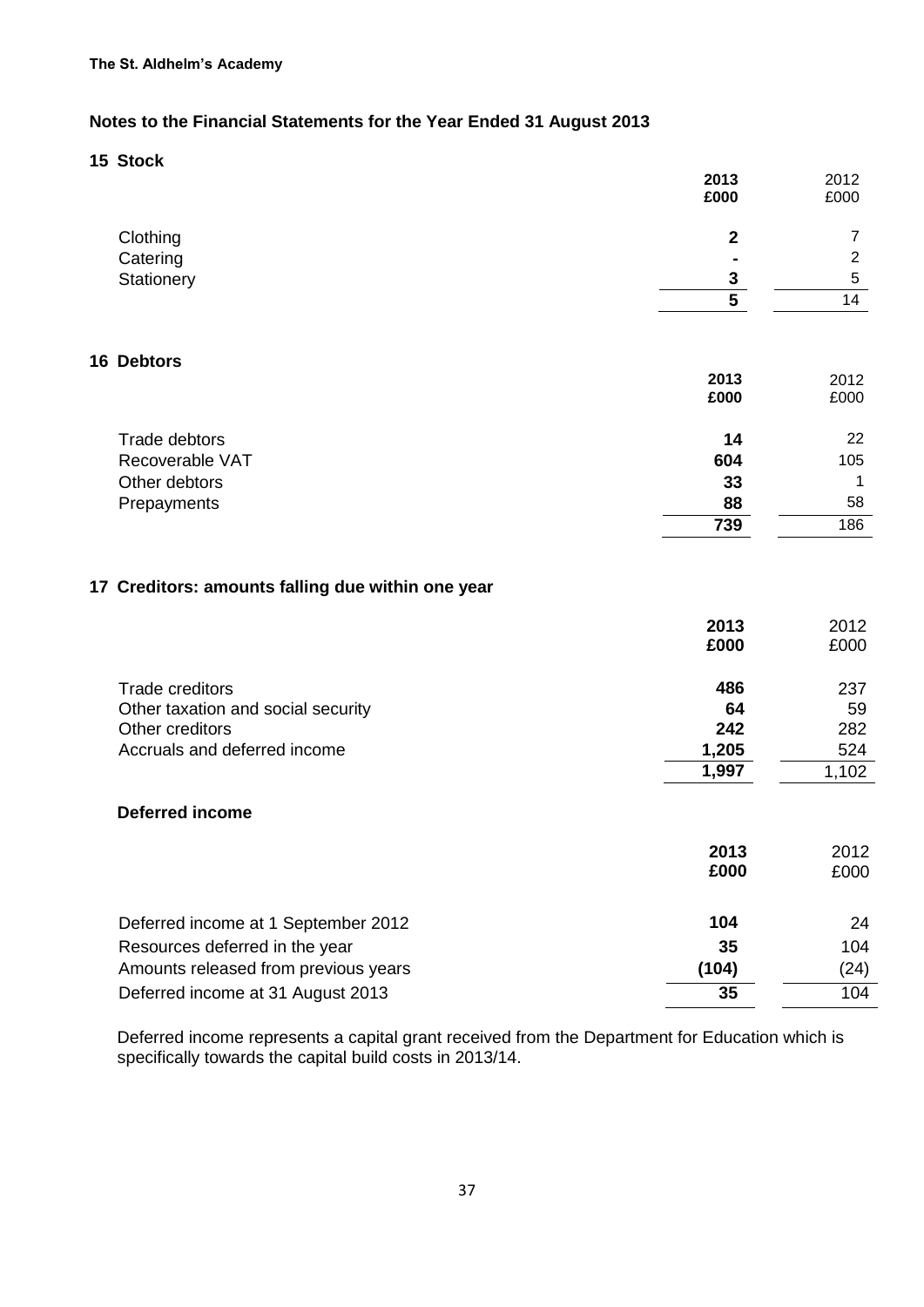#### **18 Funds**

|                                                            | <b>Balance</b><br>at $1$<br><b>September</b><br>2012<br>£000 | Incoming<br><b>Resources</b><br>£000 | <b>Resources</b><br><b>Expended</b><br>£000 | Gains,<br>Losses and<br><b>Transfers</b><br>£000 | <b>Balance</b><br>at 31<br><b>August</b><br>2013<br>£000 |
|------------------------------------------------------------|--------------------------------------------------------------|--------------------------------------|---------------------------------------------|--------------------------------------------------|----------------------------------------------------------|
| <b>Restricted general funds</b>                            |                                                              |                                      |                                             |                                                  |                                                          |
| General Annual Grant (GAG)                                 |                                                              | 2,993                                | (3,382)                                     |                                                  | (389)                                                    |
| <b>Start Up Grant</b>                                      |                                                              | 437                                  | (437)                                       |                                                  |                                                          |
| Other DfE/EFA grants                                       |                                                              | 131                                  | (131)                                       |                                                  |                                                          |
| Pension reserve                                            | (558)                                                        |                                      | (83)                                        | (22)                                             | (663)                                                    |
|                                                            | (558)                                                        | 3,561                                | (4,033)                                     | (22)                                             | (1,052)                                                  |
| <b>Restricted general funds</b><br><b>Exceptional Item</b> |                                                              |                                      | (1,205)                                     |                                                  | (1, 205)                                                 |
| <b>Restricted fixed asset funds</b>                        |                                                              |                                      |                                             |                                                  |                                                          |
| DfE/EFA capital grants                                     | 159                                                          | 10,749                               |                                             |                                                  | 10,908                                                   |
| Capital expenditure from GAG                               | 4                                                            |                                      |                                             |                                                  | 4                                                        |
| Private sector capital<br>sponsorship                      | 470                                                          |                                      |                                             |                                                  | 470                                                      |
|                                                            | 633                                                          | 10,749                               |                                             | $\overline{a}$                                   | 11,382                                                   |
| <b>Total restricted funds</b>                              | 75                                                           | 14,310                               | (5, 238)                                    | (22)                                             | 9,125                                                    |
| <b>Unrestricted funds</b>                                  | 14                                                           | 263                                  | (251)                                       |                                                  | 26                                                       |
| <b>Total funds</b>                                         | 89                                                           | 14,573                               | 5,489                                       | (22)                                             | 9,151                                                    |

The specific purposes for which the funds are to be applied are as follows:

General Annual Grant (GAG) must be used for the normal running cost of the Academy. The Academy is allowed to carry forward up to 12% of the current GAG. Up to 2% of the carried forward amount can be used for general purpose at the discretion of the Academy, but any balance above 2% must be used for capital purpose. Note 2 disclosed whether this limit was exceeded.

The restricted fixed asset fund represents capital grants received to finance capital expenditure for the Academy. Part of this results from an allocation of GAG income for capital expenditure.

Unrestricted funds have arisen from the Academy's ancillary services such as the provision of catering, hire of facilities, sale of uniforms and donations received.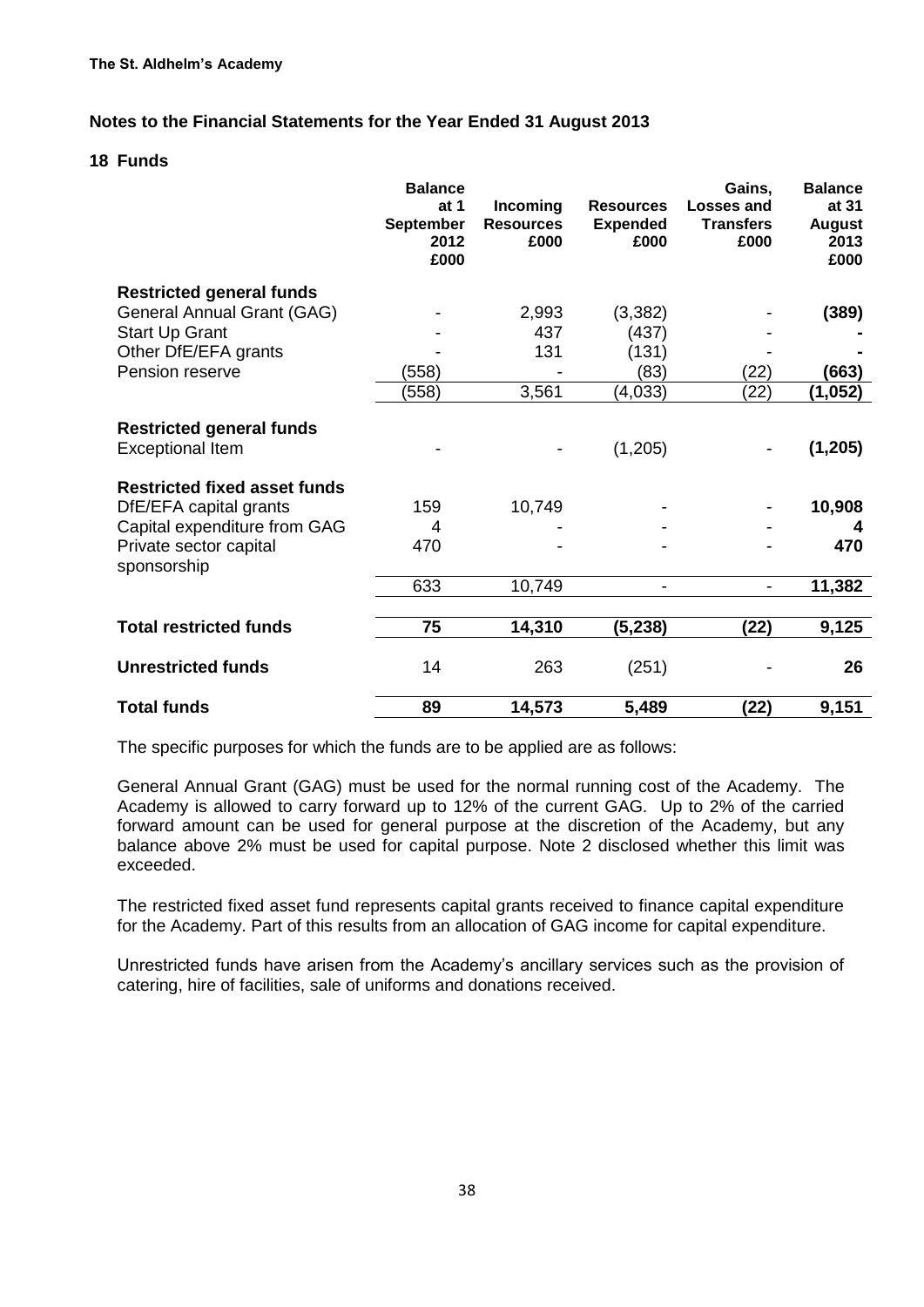#### **19 Analysis of net assets between funds**

Fund balances at 31 August 2013 are represented by:

|                            | <b>Unrestricted</b><br><b>Funds</b><br>£000 | <b>Restricted</b><br>General<br><b>Funds</b><br>£000 | <b>Restricted</b><br><b>Fixed</b><br><b>Asset</b><br><b>Funds</b><br>£000 | <b>Total</b><br><b>Funds</b><br>£000 |
|----------------------------|---------------------------------------------|------------------------------------------------------|---------------------------------------------------------------------------|--------------------------------------|
| Tangible fixed assets      |                                             |                                                      | 10,107                                                                    | 10,107                               |
| <b>Current assets</b>      | 26                                          | (656)                                                | 2,334                                                                     | 1,704                                |
| <b>Current liabilities</b> |                                             | (938)                                                | (1,059)                                                                   | (1, 997)                             |
| Pension scheme liability   |                                             | (663)                                                |                                                                           | (663)                                |
| <b>Total net assets</b>    | 26                                          | (2, 257)                                             | 11,382                                                                    | 9,151                                |

## **20 Capital commitments**

|                                                              | 2013<br>£000 | 2012<br>£000 |
|--------------------------------------------------------------|--------------|--------------|
| Contracted for, but not provided in the financial statements | 228          |              |
|                                                              |              |              |

## **21 Financial commitments**

#### *Operating leases*

At 31 August 2013 the Academy had annual commitments under non-cancellable operating leases as follows:

|                                          | 2013<br>£000             | 2012<br>£000 |
|------------------------------------------|--------------------------|--------------|
| <b>Other</b><br>Expiring within one year | $\blacksquare$           | つつ           |
|                                          | $\overline{\phantom{0}}$ | ົດ           |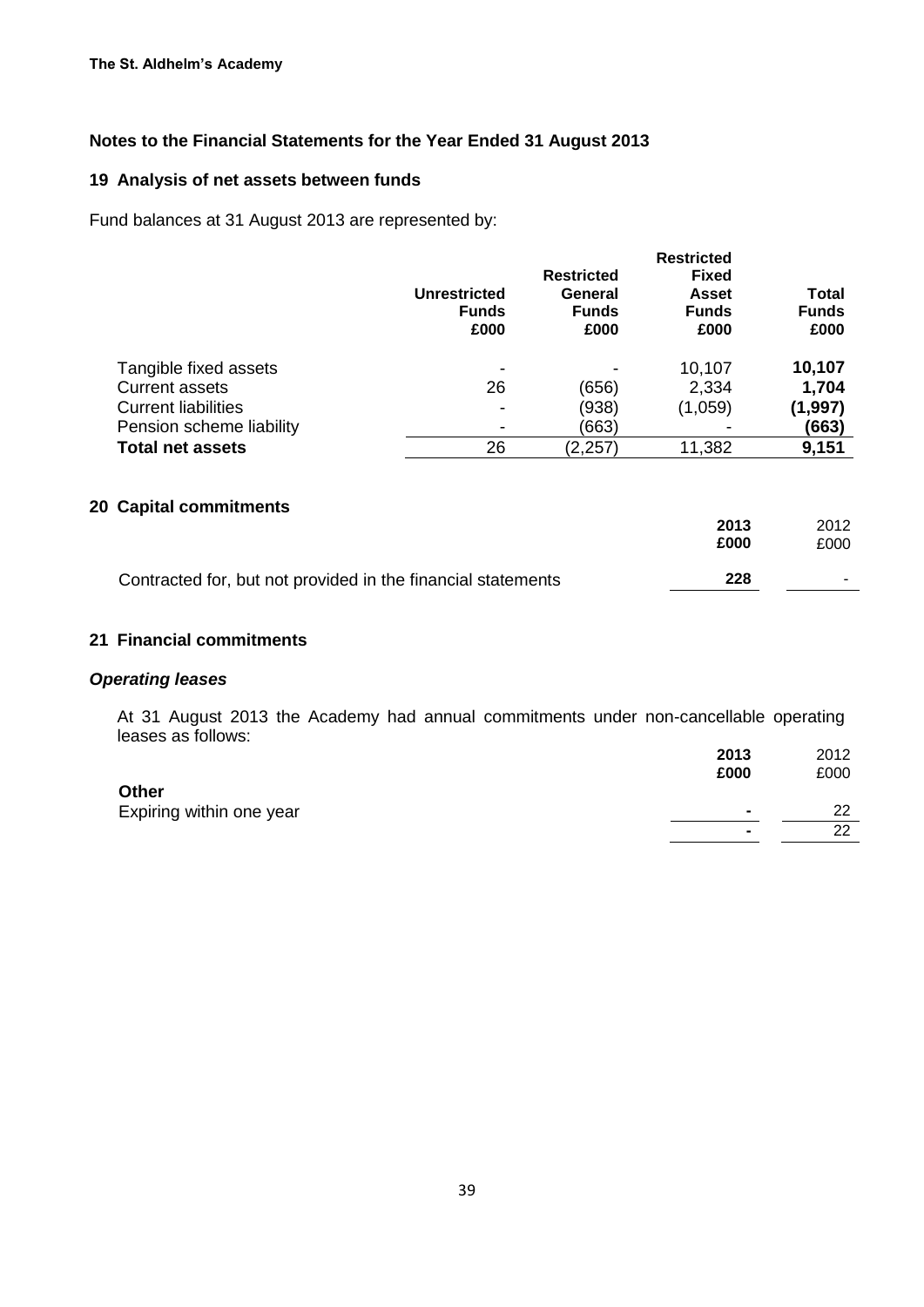## **22 Reconciliation of net income to net cash inflow from operating activities**

|                                                          | 2013      | 2012  |
|----------------------------------------------------------|-----------|-------|
|                                                          | £000      | £000  |
| Net income                                               | 9,084     | 331   |
| Depreciation (note 14)                                   | 41        | 40    |
| Capital grants from DfE/EFA and other capital income     | (10, 749) | (629) |
| Interest receivable (note 5)                             | (40)      | (1)   |
| FRS 17 pension cost less contributions payable (note 27) | 65        | 22    |
| FRS 17 pension finance income (note 27)                  | 18        | 17    |
| Decrease/(Increase) in stocks                            | 9         | (2)   |
| Decrease/(Increase) in debtors                           | (553)     | 30    |
| Increase/(Decrease) in creditors                         | 895       | 660   |
| Net cash inflow from operating activities                | (1,230)   | 468   |

## **23 Returns on investments and servicing of finance**

|                                                                        | 2013<br>£000 | 2012<br>£000  |
|------------------------------------------------------------------------|--------------|---------------|
| Interest received                                                      | 40           | 1             |
| Net cash inflow from returns on investment and servicing of<br>finance | 40           |               |
| 24 Capital expenditure and financial investment                        |              |               |
|                                                                        | 2013         | 2012          |
|                                                                        | £000         | £000          |
| Purchase of tangible fixed assets                                      | (9, 515)     | (655)         |
| Capital grants from DfE/EFA                                            | 10,749       | 159           |
|                                                                        |              | 470           |
| Net cash outflow from capital expenditure and financial<br>investment  | 1,234        | (26)          |
| 25 Analysis of changes in net funds                                    |              |               |
| At 1                                                                   |              | At 31         |
| September                                                              | Cash         | <b>August</b> |
| 2012                                                                   | flows        | 2013          |
| £000                                                                   | £000         | £000          |
| 916<br>Cash in hand and at bank                                        | 44           | 960           |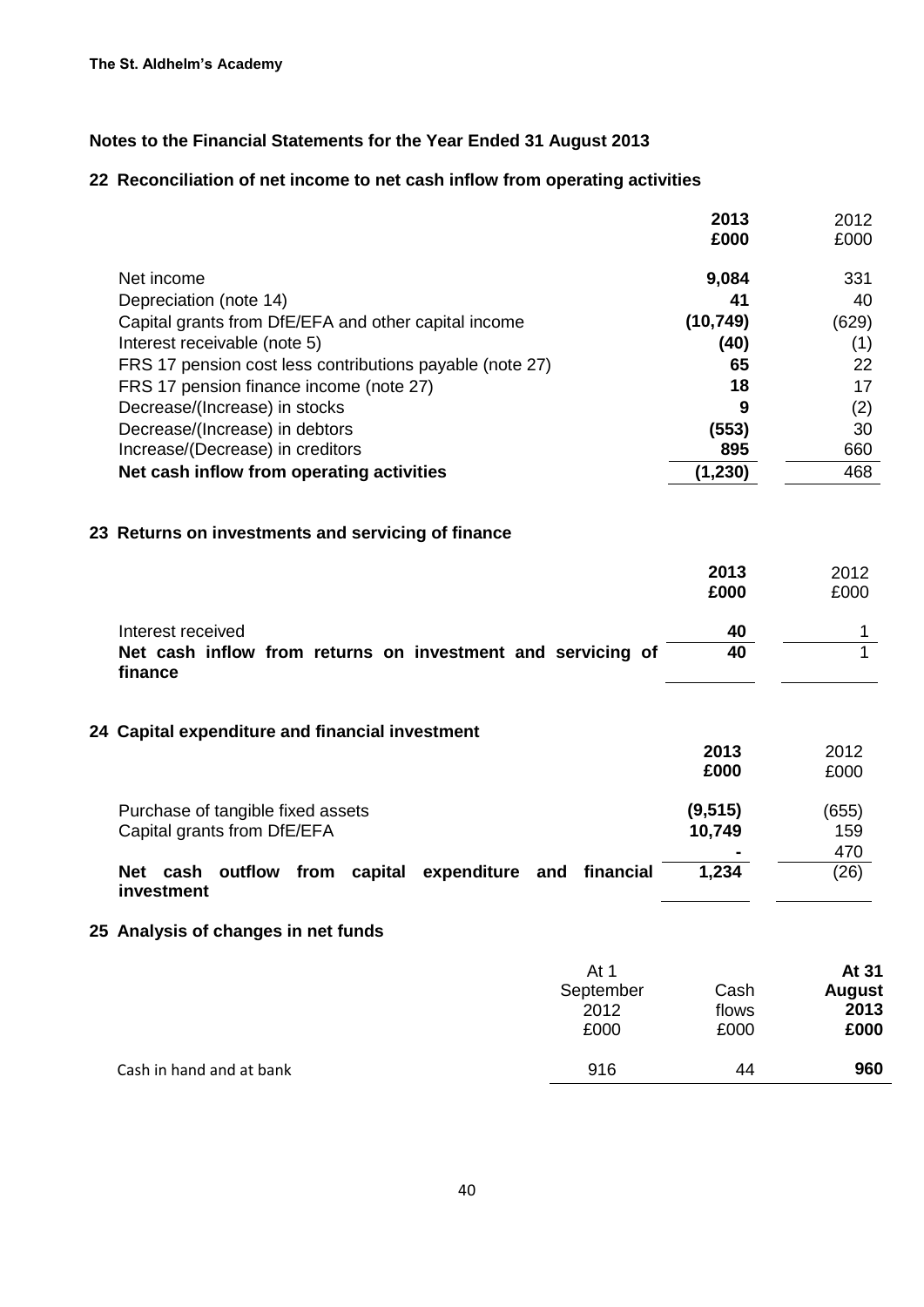#### **26 Members' Liability**

Each member of the charitable company undertakes to contribute to the assets of the company in the event of it being wound up while he/she is a member, or within one year after he/she ceases to be a member, such amount as may be required, not exceeding £10 for the debts and liabilities contracted before he/she ceases to be a member.

#### **27 Pension and Similar Obligations**

The Academy's employees belong to two principal pension schemes: the Teachers' Pension Scheme England and Wales (TPS) for academic and related staff; and the Local Government Pension Scheme (LGPS) for non-teaching staff, which is managed by Dorset County Council. Both are defined benefit schemes.

The pension costs are assessed in accordance with the advice of independent qualified actuaries. The latest actuarial valuation of the TPS was 31 March 2004 and of the LGPS 31 March 2010.

There were no outstanding or prepaid contributions at either the beginning or the end of the financial year.

#### **Teachers' Pension Scheme**

#### **Introduction**

The Teachers' Pension Scheme (TPS) is a statutory, contributory, defined benefit scheme, governed by the Teachers Pensions Regulations (2010). These regulations apply to teachers in schools that are maintained by local authorities and other educational establishments, including academies, in England and Wales. In addition teachers in many independent and voluntaryaided schools and teachers and lecturers in some establishments of further and higher education may be eligible for membership. Membership is automatic for full-time teachers and lecturers and from 1 January 2007 automatic too for teachers and lectures in part-time employment following appointment or a change of contract. Teachers and lecturers are able to opt out of the TPS.

## **The Teachers' Pension Budgeting and Valuation Account**

Although members may be employed by various bodies, their retirement and other pension benefits are set out in regulations made under the Superannuation Act (1972) and are paid by public funds provided by Parliament. The TPS is an unfunded scheme and members contribute on a "pay as you go" basis – these contributions along with those made by employers are credited to the Exchequer under arrangements governed by the above Act.

The Teachers' Pensions Regulations require an annual account, the Teachers' Pension Budgeting and Valuation Account, to be kept of receipts and expenditure (including the costs of pensions' increases). From 1 April 2001, the Account has been credited with a real rate of return, which is equivalent to assuming that the balance in the Account is invested in notional investments that produce that real rate of return.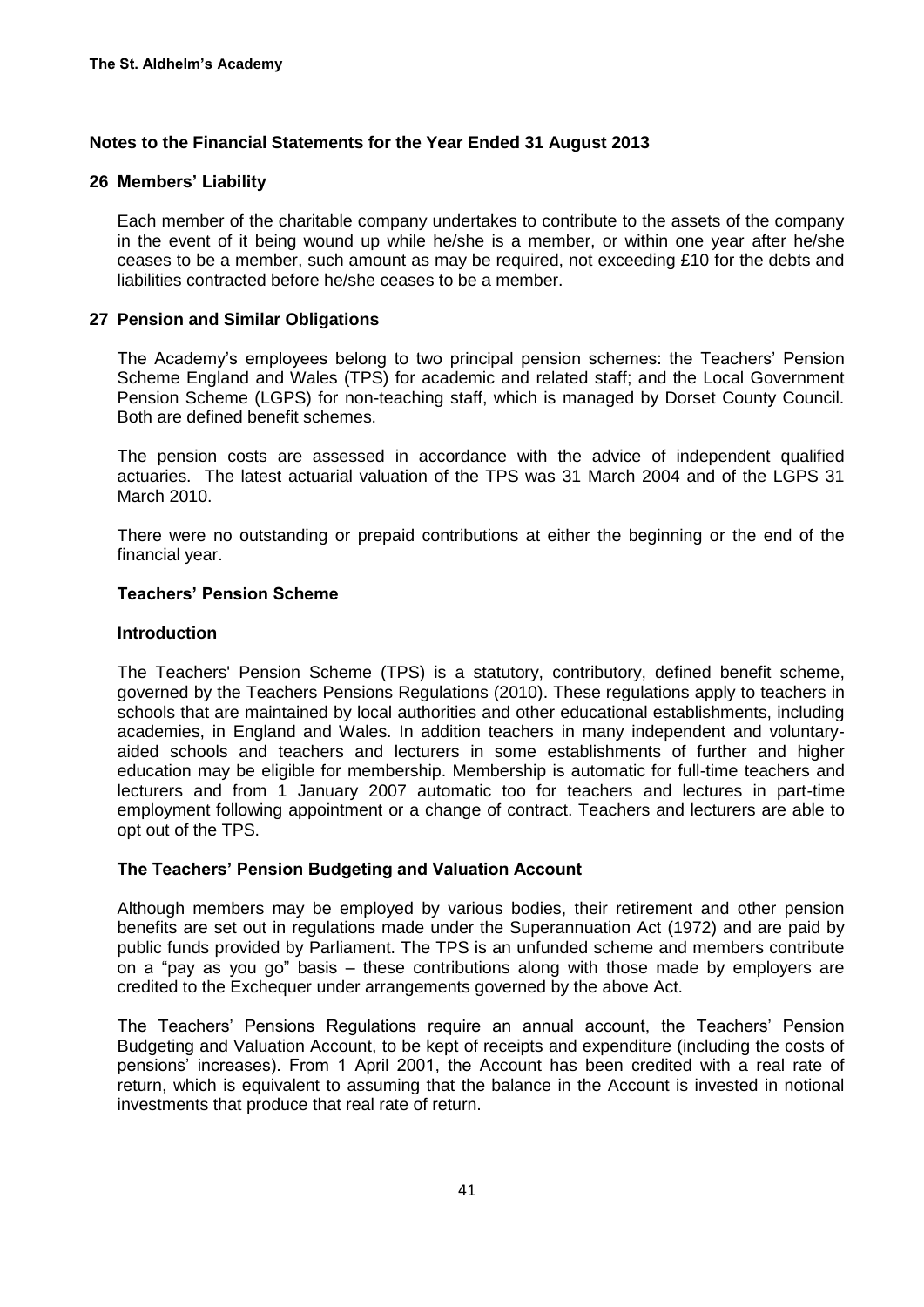#### **Valuation of the Teachers' Pension Scheme**

At the last valuation, the contribution rate to be paid into the TPS was assessed in two parts. First, a standard contribution rate (SCR) was determined. This is the contribution, expressed as a percentage of the salaries of teachers and lecturers in service or entering service during the period over which the contribution rate applies, which if it were paid over the entire active service of these teachers and lecturers would broadly defray the cost of benefits payable in respect of that service. Secondly, a supplementary contribution is payable if, as a result of the actuarial review, it is found that accumulated liabilities of the Account for benefits to past and present teachers, are not fully covered by standard contributions to be paid in future and by the notional fund built up from past contributions. The total contribution rate payable is the sum of the SCR and the supplementary contribution rate.

The last valuation of the TPS related to the period 1 April 2001 to 31 March 2004. The Government Actuary's report of October 2006 revealed that the total liabilities of the Scheme (pensions in payment and the estimated cost of future benefits) amounted to £166,500 million. The value of the assets (estimated future contributions together with the proceeds from the notional investments held at that valuation date) was £163,240. The assumed real rate of return was 3.5% in excess of prices and 2% in excess of earnings. The real rate of earnings growth was assumed to be 1.5%. The assumed gross rate of return was 6.5%. From 1 January 2007, the SCR was assessed at 19.75%, and the supplementary contribution rate was assessed to be 0.75% (to balance assets and liabilities as required by the regulations within 15 years). This resulted in a total contribution rate of 20.5%, which translated into an employee contribution rate of 6.4% and employer contribution rate of 14.1% payable.

Actuarial scheme valuations are dependent on assumptions about the value of future costs, the design of benefits and many other factors. Many of these assumptions are being considered as part of the work on the reformed TPS, as set out below. Scheme valuations therefore remain suspended. The Public Service Pensions Bill, which is being debated in the House of Commons, provides for future scheme valuations to be conducted in accordance with Treasury directions. The timing for the next valuation has still to be determined, but it is likely to be before the reformed schemes introduced in 2015.

#### **Teachers' Pension Scheme Changes**

Lord Hutton published his final report in March 2011 and made recommendations about how pensions can be made sustainable and affordable, whilst remaining fair to the workforce and the taxpayer. The Government accepted Lord Hutton's recommendations as the basis for consultation and Ministers engaged in extensive discussions with trade unions and other representative bodies on reform of the TPS. Those discussions concluded on 9 March 2012 and the Department published a proposed Final Agreement, setting out the design for a reformed TPS to be implemented from 1 April 2015.

The key provisions of the reformed scheme include: a pension based on career average earnings; an accrual rate of 1/57<sup>th</sup>; and a Normal Pension Age equal to State Pension Age, but with options to enable members to retire earlier or later than their Normal Pension Age. Importantly, pension benefits built up before 1 April 2015 will be fully protected.

In addition, the Proposed Final Agreement includes a Government commitment that those within 10 years of Normal Pension Age on 1 April 2012 will see no change to the age at which they can retire, and no decrease in the amount of pension they receive when they retire. There will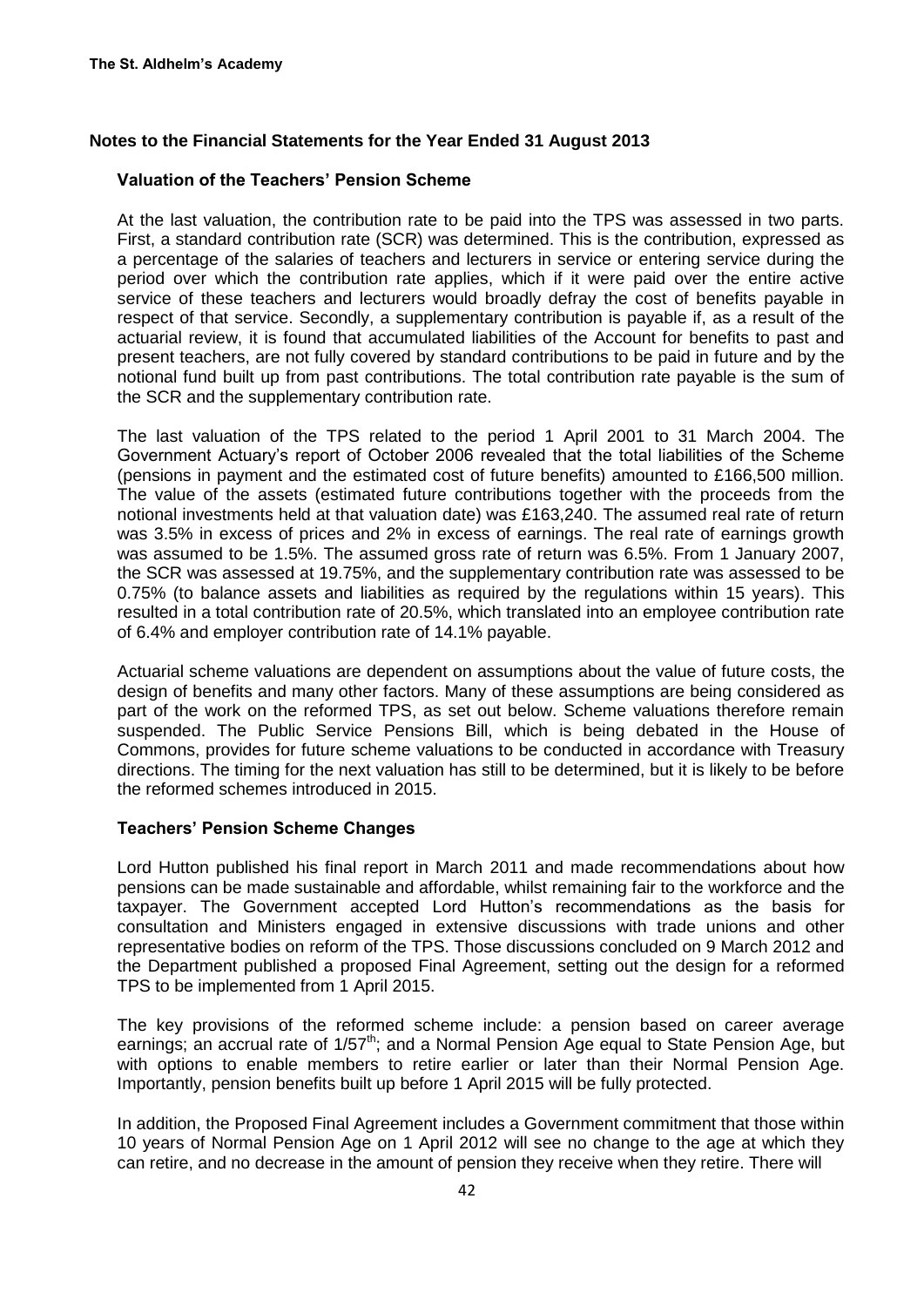also be further transitional protection, tapered over a three and a half year period, for people who would fall just outside the 10 year protection.

In his interim report of October 2010, Lord Hutton recommended that short-term savings were also required, and that the only realistic way of achieving these was to increase member contributions. At the Spending Review 2010 the Government announced an average increase of 3.2 percentage points on the contribution rates by 2014/15. The increases were to be phased in from April 2012 on a 40:80:100% basis.

Under the definitions set out in Financial Reporting Standard (FRS 17) Retirement Benefits, the TPS is a multi-employer pension scheme. The academy is unable to identify its share of the underlying assets and liabilities of the scheme. Accordingly, the academy has taken advantage of the exemption in FRS 17 and has accounted for its contributions to the scheme as if it were a defined contribution scheme. The academy has set out above the information available on the scheme.

#### **Local Government Pension Scheme**

The LGPS is a funded defined-benefit scheme, with the assets held in separate trusteeadministered funds. The total contribution made for the year ended 31 August 2013 was £186,668, of which employer's contributions totalled £138,617 and employees' contributions totalled £48,051. The agreed contribution rated for future years are 18.2% for employers and 6.5% for employees.

| <b>Principal Actuarial Assumptions</b>               | At<br>31 August<br>2013 | At<br>31 August<br>2012 |
|------------------------------------------------------|-------------------------|-------------------------|
| Rate of increase in salaries                         | 4.9%                    | 3.9%                    |
| Rate of increase for pensions in payment / inflation | 2.9%                    | 1.9%                    |
| Discount rate for scheme liabilities                 | 4.7%                    | 3.9%                    |
| Inflation assumption (CPI)                           | 2.9%                    | 1.9%                    |
| Commutation of pensions to lump sums                 | 50%                     | 50%                     |

The current mortality assumptions include sufficient allowance for future improvements in mortality rates. The assumed life expectations on retirement age 65 are:

|                       | At<br>31 August<br>2013 | At<br>31 August<br>2012 |
|-----------------------|-------------------------|-------------------------|
| <b>Retiring today</b> |                         |                         |
| Male                  | 20.1                    | 20.0                    |
| Females               | 24.1                    | 24.0                    |
| Retiring in 20 years  |                         |                         |
| Males                 | 22.1                    | 22.0                    |
| Females               | 26.0                    | 25.9                    |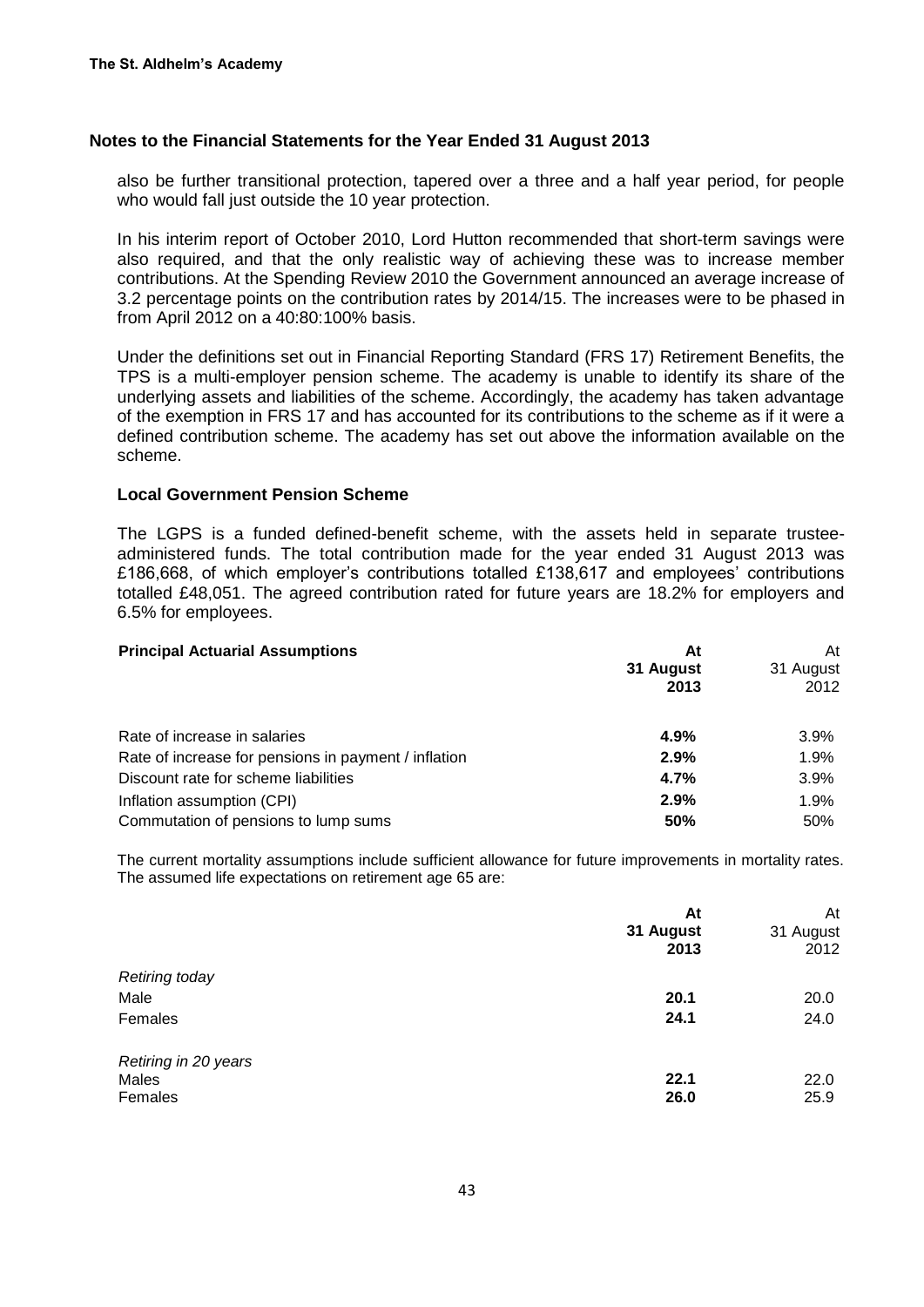The Academy's share of the assets and liabilities in the scheme and the expected rates of return were:

|                                                                            | <b>Expected</b><br>return at<br>31 August<br>2013 | Fair<br>value at<br>31<br><b>August</b><br>2013<br>£000 | <b>Expected</b><br>return at<br>31<br><b>August</b><br>2012 | Fair value<br>at 31<br>August<br>2012<br>£000 |
|----------------------------------------------------------------------------|---------------------------------------------------|---------------------------------------------------------|-------------------------------------------------------------|-----------------------------------------------|
| Equities                                                                   | 6.5%                                              | 602                                                     | 5.8%                                                        | 439                                           |
| Gilts                                                                      | 3.5%                                              | 194                                                     | 2.8%                                                        | 144                                           |
| Property                                                                   | 4.5%                                              | 78                                                      | 3.8%                                                        | 65                                            |
| Cash                                                                       | 0.5%                                              | 49                                                      | 0.5%                                                        | 36                                            |
| <b>Target Return Portfolio</b>                                             | 2.5%                                              | 49                                                      | 2.5%                                                        | 36                                            |
| <b>Total market value of assets</b><br>Present value of scheme liabilities |                                                   | 972                                                     |                                                             | 720                                           |
| funded                                                                     |                                                   | (1,635)                                                 |                                                             | (1,278)                                       |
| Deficits in the scheme                                                     |                                                   | (663)                                                   |                                                             | (558)                                         |

The expected return on assets is based on the long-term future expected investment return for each asset class at the beginning of the period (i.e. as at 1 September 2012 for the year to 31 August 2013). The returns on gilts and other bonds are assumed to be the gilt yield and corporate bond yield respectively at the relevant date. The returns on equities and property are then assumed to be a margin above gilt yields.

The actual return on scheme assets was £108,000 (2012: £65,000).

#### **Amounts recognised in the statement of financial activities**

|                                                                                | 2012<br>£000 | 2012<br>£000 |
|--------------------------------------------------------------------------------|--------------|--------------|
| Current service cost (net of employee contributions)<br>Total operating charge | 203<br>203   | 161<br>161   |
| Analysis of pension finance income (costs)                                     |              |              |
| Expected return on pension scheme assets                                       | 36           | 31           |
| Interest on pension liabilities                                                | (54)         | (48)         |
| <b>Pension finance income (costs)</b>                                          | (18)         |              |

The cumulative amount of actuarial gains and losses recognised in the Statement of Financial Activities since the adoption of FRS 17 is a £178,000 loss (2011: £156,000 loss).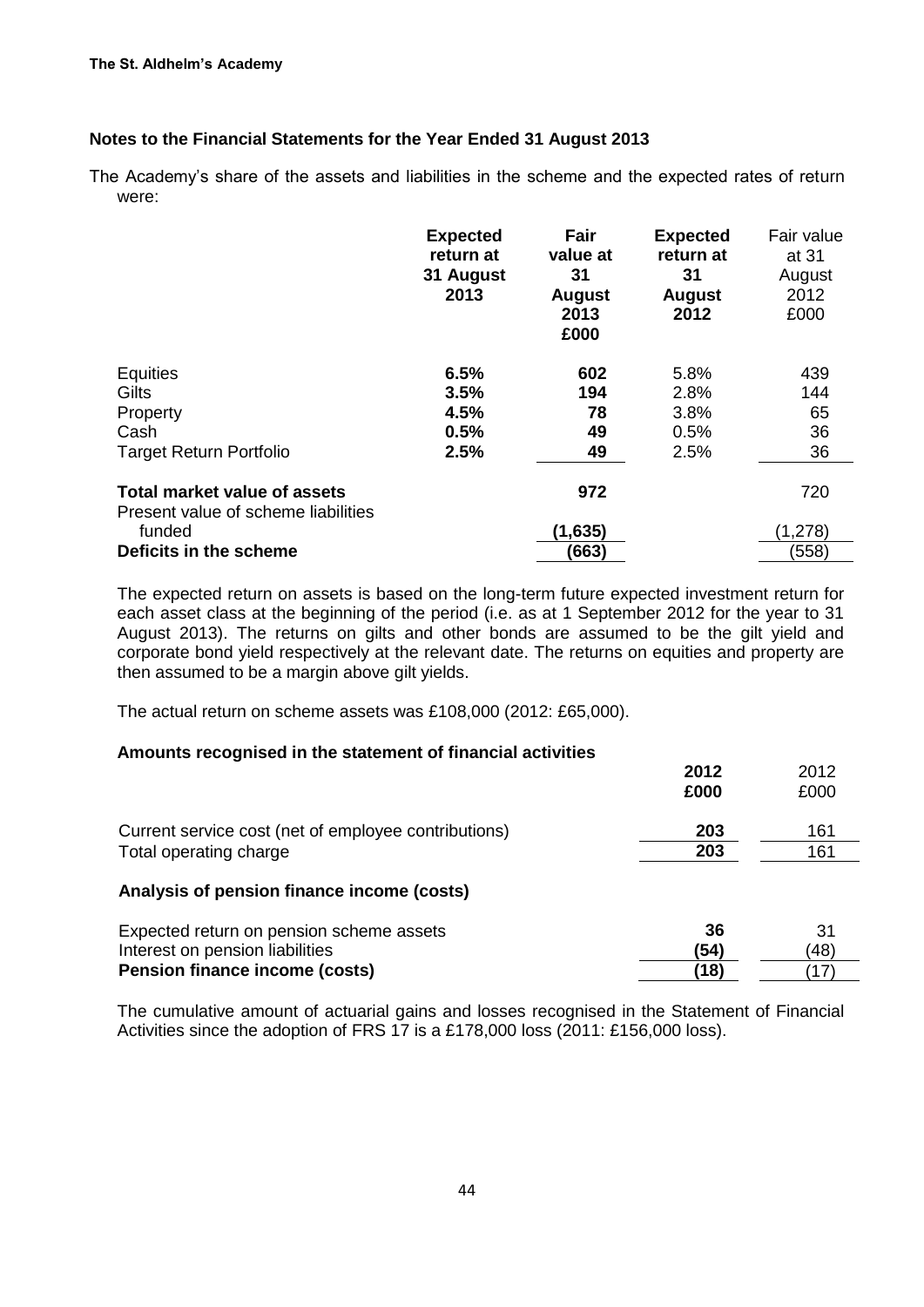**Movements in the present value of defined benefit obligations were as follows:**

|                        | 2013  | 2012  |
|------------------------|-------|-------|
|                        | £000  | £000  |
| At 1 September         | 1,278 | 786   |
| Current service cost   | 203   | 161   |
| Interest cost          | 54    | 48    |
| Employee contributions | 48    | 48    |
| Actuarial loss (gain)  | 94    | 241   |
| Benefits paid          | (42)  | (6)   |
| At 31 August           | 1,635 | 1,278 |

## **Movements in the fair value of Academy's share of scheme assets:**

|                                                    | 2013<br>£000 | 2012<br>£000 |
|----------------------------------------------------|--------------|--------------|
| At 1 September                                     | 720          | 472          |
| Prior year value recognised on transfer to Academy |              |              |
| Expected return on assets                          | 36           | 31           |
| Actuarial gain (loss)                              | 72           | 36           |
| <b>Employer contributions</b>                      | 138          | 139          |
| <b>Employee contributions</b>                      | 48           | 48           |
| Benefits paid                                      | (42)         | (6)          |
| At 31 August                                       | 972          | 720          |

The estimated value of employer contributions for the year ended 31 August 2014 is £138,000.

## **The history of experience adjustments is as follows:**

|                                                                                           | 2013<br>£000 | 2012<br>£000 | 2011<br>£000 |
|-------------------------------------------------------------------------------------------|--------------|--------------|--------------|
| Present value of defined benefits obligations                                             | (1,635)      | (1,278)      | (786)        |
| Fair value of share of scheme assets                                                      | 972          | 720          | 472          |
| Deficit in the scheme                                                                     | (663)        | (558)        | (314)        |
| Experience adjustments on share of scheme<br>Experience adjustments on scheme liabilities | 72<br>94     | 36<br>241    | 19<br>(30)   |